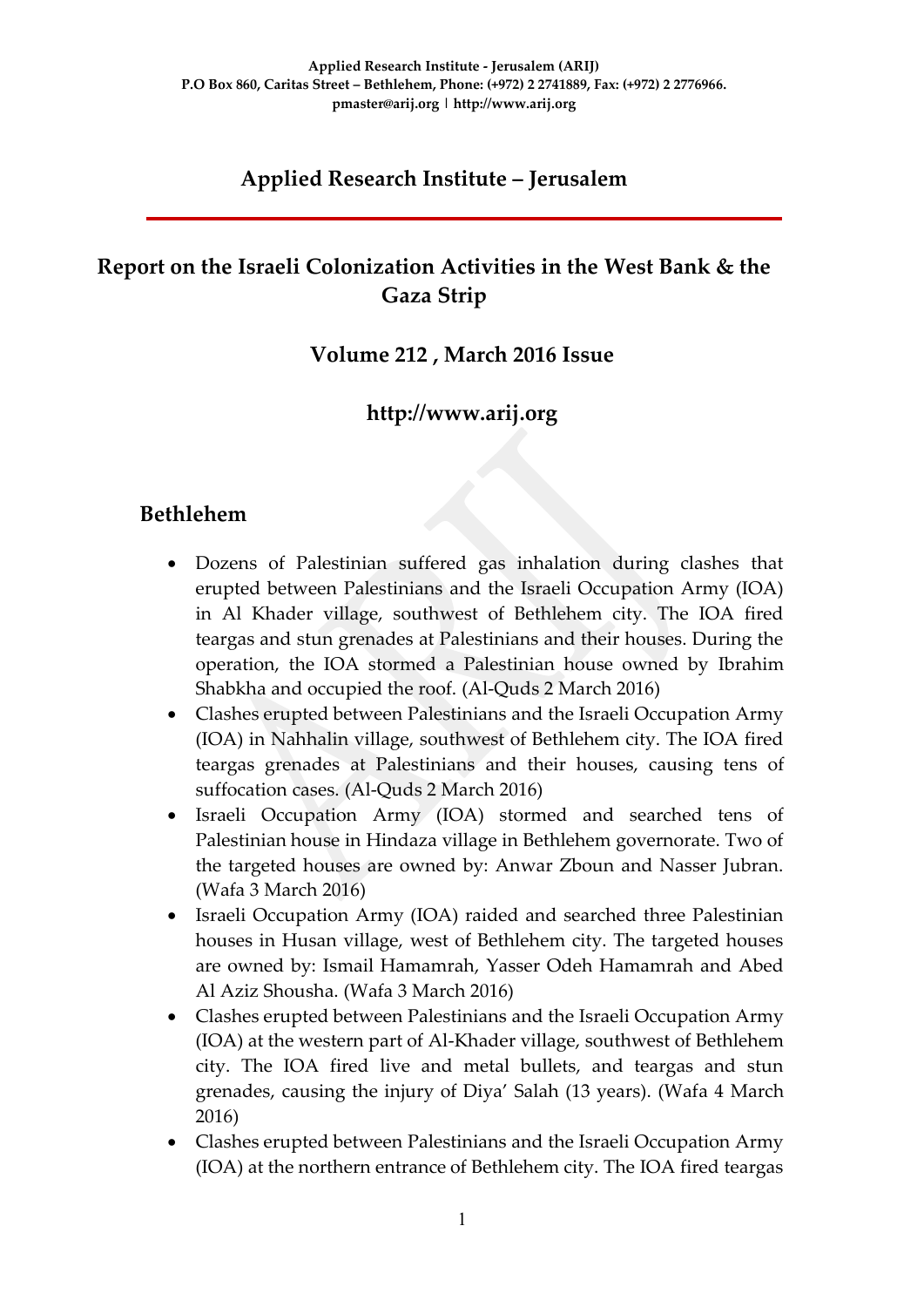and stun grenades at Palestinians and their houses, causing tens of suffocation cases. Noted that the IOA fired a teargas grenade at a Palestinian ambulance causing the suffocation cases for two Paramedics. (Al-Quds & Orient FM 4 March 2016)

- Israeli Occupation Army (IOA) killed Amani Hussni Jawad Sabateen (34 years) from Husan village in Bethlehem governorate, after opening fire at her while she was crossing Gush Etzion junction, south of Bethlehem city. (Wafa 4 March 2016)
- Clashes erupted between Palestinians and the Israeli Occupation Army (IOA) in Husan village, southwest of Bethlehem city. The IOA fired live bullets, teargas and stun grenades, causing tens of suffocation cases and the injury of a Palestinian. During the clashes, the IOA arrested four Palestinians, one of them was identified as: Safwan Yousif Hamed Hamamrah (21 years). Noted that the IOA closed all the entrances of the village, the eastern and western entrances closed with cement blocks. (Al-Quds & Wafa 4 March 2016)
- Israeli settlers escorted by the Israeli Occupation Army (IOA) invaded Solomon pool area in Artas village, south of Bethlehem city, and preformed Talmudic rituals. (Wafa 4 March 2016)
- Clashes erupted between Palestinians and the Israeli Occupation Army (IOA) in Al Khader village, southwest of Bethlehem city. The IOA fired metal bullets, teargas and stun grenades at Palestinians, causing a number of suffocation cases and the injury of a Palestinian. During the clashes, the IOA invaded and searched tens of Palestinian houses and summoned Hazem Jum'a Salah (40 years), Mohammad Khader Musa (25 years) and Mohammad Ribhi Musa (30 years) to interview the Israeli Intelligence Police in Gush Etzion settlement bloc. (Wafa 6 March 2016)
- Israeli settlers escorted by the Israeli Occupation Army (IOA) opened a 1.5 kilometers- road on Palestinian land in Kisan village, southeast of Bethlehem city. The new road aims to links between "Ma'ale Amos" settlement and the Israeli settlement of Ibei Nahal. (Waa 6 March 2016)
- Israeli Occupation Army (IOA) invaded and searched tens of Palestinian houses in Husan village, southwest of Bethlehem city. During the operation, the IOA fired live and rubber bullets, and teargas and stun grenades at Palestinians their houses. As a result, clashes erupted between Palestinians and the IOA. (Al-Quds 7 March 2016)
- Israeli settlers escorted by the Israeli Occupation Army (IOA) razed Palestinian land in Kisan village, southwest of Bethlehem city. The targeted land located near the Israeli settlement of Ibei Nahal. (RB2000 8 March 2016)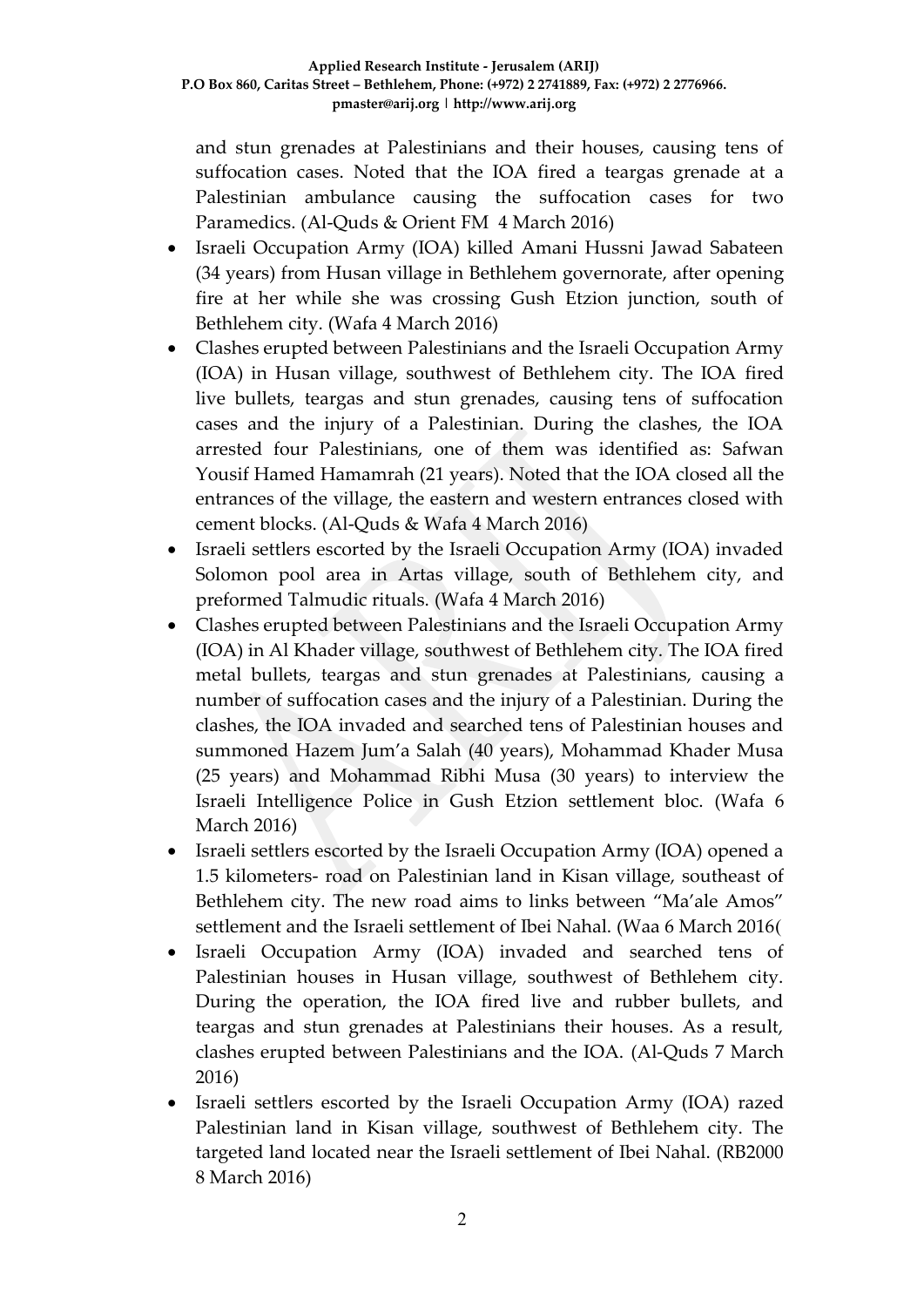- Israeli Occupation Army (IOA) stormed Ad-Duhaisha refugee camp, south of Bethlehem city. The IOA fired rubber bullets and teargas grenades, causing tens of suffocation cases and the injury of three Palestinians. During the clashes, the IOA arrested five Palestinians, identified as: Ahmed Aref Sar'awi, Qusai Abu Zenah, Khalil Mahir Arafa (20 years), Rabee Mazen Raqban (21 years) and Mohammad As'ad Daoud (21 years).(Wafa & Al-Quds 9 March 2016)
- Clashes erupted between Palestinians and the Israeli Occupation Army (IOA) in Ad-Doha town in Bethlehem governorate. The IOA fired teargas grenades, causing a number of suffocation cases. During the clashes, the IOA arrested Qusai Hamed Abu Salem after raiding his family house. (Al-Quds 9 March 2016)
- Clashes erupted between Palestinians and the Israeli Occupation Army (IOA) at the western entrance of Tuqu village, southeast of Bethlehem city. The IOA fired teargas grenades and rubber bullets, causing dozens of suffocation cases (Al-Quds 9 March 2016)
- Israeli Occupation Army (IOA) stormed Al Maniya High school for boys in Al Maniya village, southeast of Bethlehem city. (Wafa 10 March 2016)
- Clashes erupted between Palestinians and the Israeli Occupation Army (IOA) in Al Khader village, southwest of Bethlehem city. The IOA fired rubber bullets, teargas and stun grenades at Palestinians and their houses, causing a number suffocation cases. During the clashes, the IOA arrested Yousif Naim Ghnem after storming his house. (Al-Quds 10 March 2016)
- Israeli settlers living in Neve Daniyyel settlement hurled stones at a Palestinian house in Shoshahla village, near AL Khader town, south of Bethlehem city, and wrote anti-Palestinian and racist slogans on the wall of the house. The targeted house is owned by Muhannad Sad Salah (40 years). (RB2000 & Orient FM 10 March 2016)
- Israeli Occupation Army (IOA) invaded and searched a Palestinian house in Husan village, west of Bethlehem city. The targeted house is owned by the family of the Palestinian martyr; Amani Hussni Sabateen (34 years). (Orient FM 11 March 2016)
- Clashes erupted between Palestinians and the Israeli Occupation Army (IOA) at the northern entrance of Bethlehem city. The IOA fired rubber bullets and teargas grenades, causing the injury of 8 Palestinians and more than 30 suffocation cases. During the clashes, the IOA stormed the area surrounded Jacir-palace Hotel. The IOA also, targeted a Palestinian Ambulance with rubber bullets, causing the damage in the front window, and the injured of two Paramedics; Rami Nofal and Waled Shqirat. (RB2000 & Al-Quds 11 March 2016)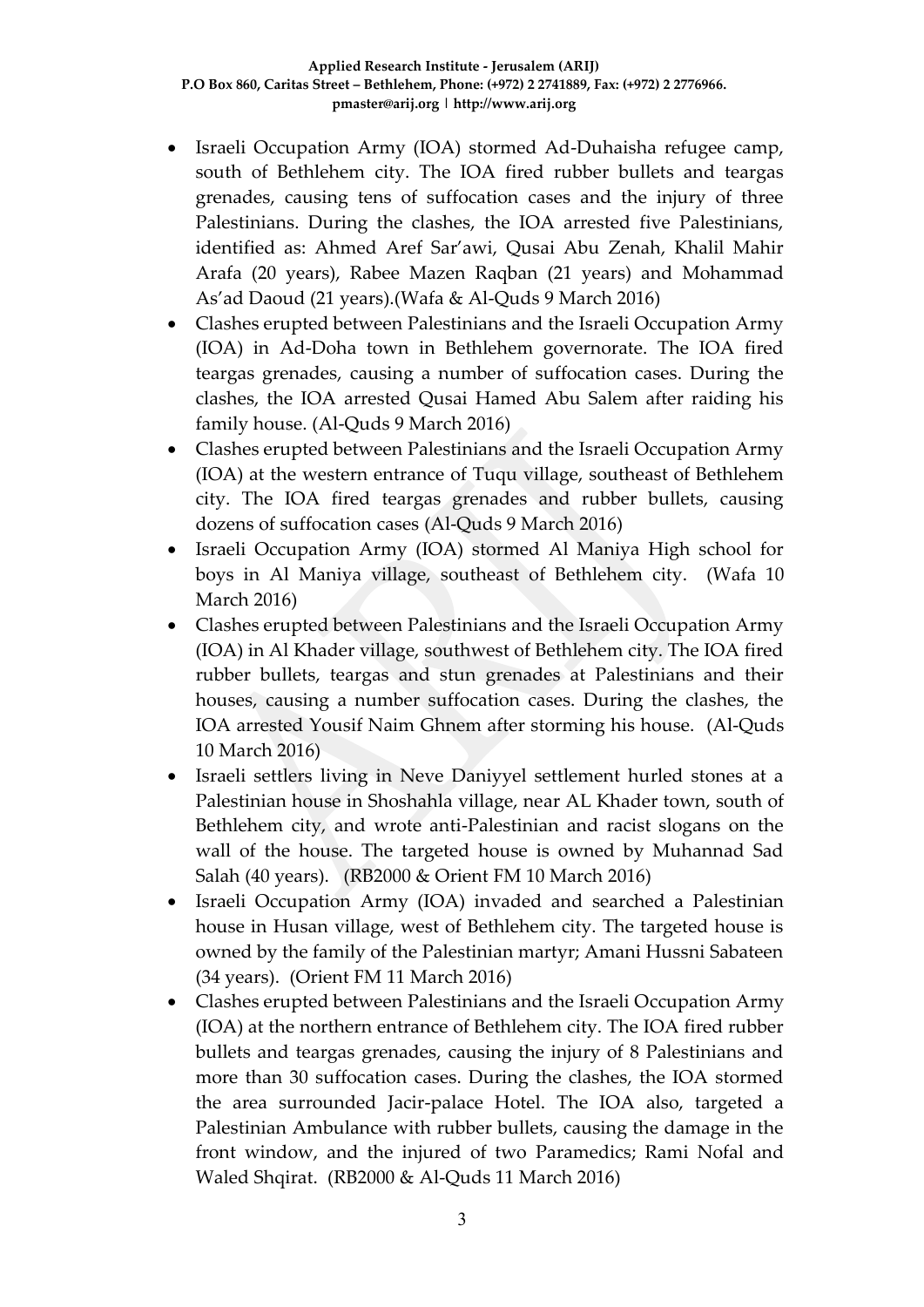- Israeli settlers living in Neve Danyyel settlement torched a Palestinian house in Shoshahla village, near Al Khader town, southwest of Bethlehem city. The targeted house is owned by: Muhannad Salah. (ARN 11 March 2016)
- Israeli Occupation Army (IOA) tightened its procedures at Al Container military checkpoint, northeast of Bethlehem city. (Safa 12 March 2016)
- Israeli Occupation Army (IOA) stormed Ad-Duhisha refugee camp, south of Bethlehem city. Clashes erupted between Palestinians and the IOA, where the IOA fired teargas and stun grenades, and live and rubber bullets, causing tens of suffocation cases and the injury of a Palestinian. During the operation, the IOA arrested Yazan Al Ja'idi and Mohammad Abu Habsa, and summoned Jamel Ziyada to interview the Israeli Intelligence Police. The IOA transferred the arrestees to unknown location. (RB2000 14 March 2016)
- Israeli Occupation Army (IOA) surrounded As-Sadeq School in Husan village, west of Bethlehem city, and fired stun and teargas grenades at the students and teachers, causing tens of suffocation cases and the injury of Mohammad Nasser Za'oul. (Wafa 15 March 2016)
- Israeli Occupation Army (IOA) handed out the residents of Al Walaja village, west of Bethlehem city, four halt construction orders. Two of the targeted houses is owned by: Ibrahim Nayrokh and Ibrahim Ali Al 'arja. (Al-Quds 15 March 2016)
- Israeli Occupation bulldozers demolished an agricultural room in Wadi Rahal village, south of Bethlehem city. The targeted room is owned by Ameer Hussen Al Kamel. (Maannews 16 March 2016)
- Israeli Occupation Army (IOA) demolished a 200 square meters house (consist of two floors) in Ash-Sharfa area in Al Khader village, southwest of Bethlehem city. The targeted house is owned by Jawdah Mas'oud Musa. (RB2000 16 March 2016)
- Israeli Occupation Army (IOA) shoot and killed Mahmoud Mohammad Abu Fanun (21 years) from Hebron city, while he was at Gush Etzion junction, south of Bethlehem city. (Wafa 18 March 2016)
- Clashes erupted between Palestinians and the Israeli Occupation Army (IOA) at the northern entrance of Bethlehem city. The IOA fired live bullets and teargas grenades, causing the injury of two Palestinians. (Wafa 18 March 2016)
- Clashes erupted between Palestinians and the Israeli Occupation Army (IOA) at the western entrance of Tuqu village, southeast of Bethlehem city. The IOA fired live and rubber bullets, and teargas and stun grenades, causing dozens of suffocation cases and the injury of two Palestinians. (Wafa 18 March 2016)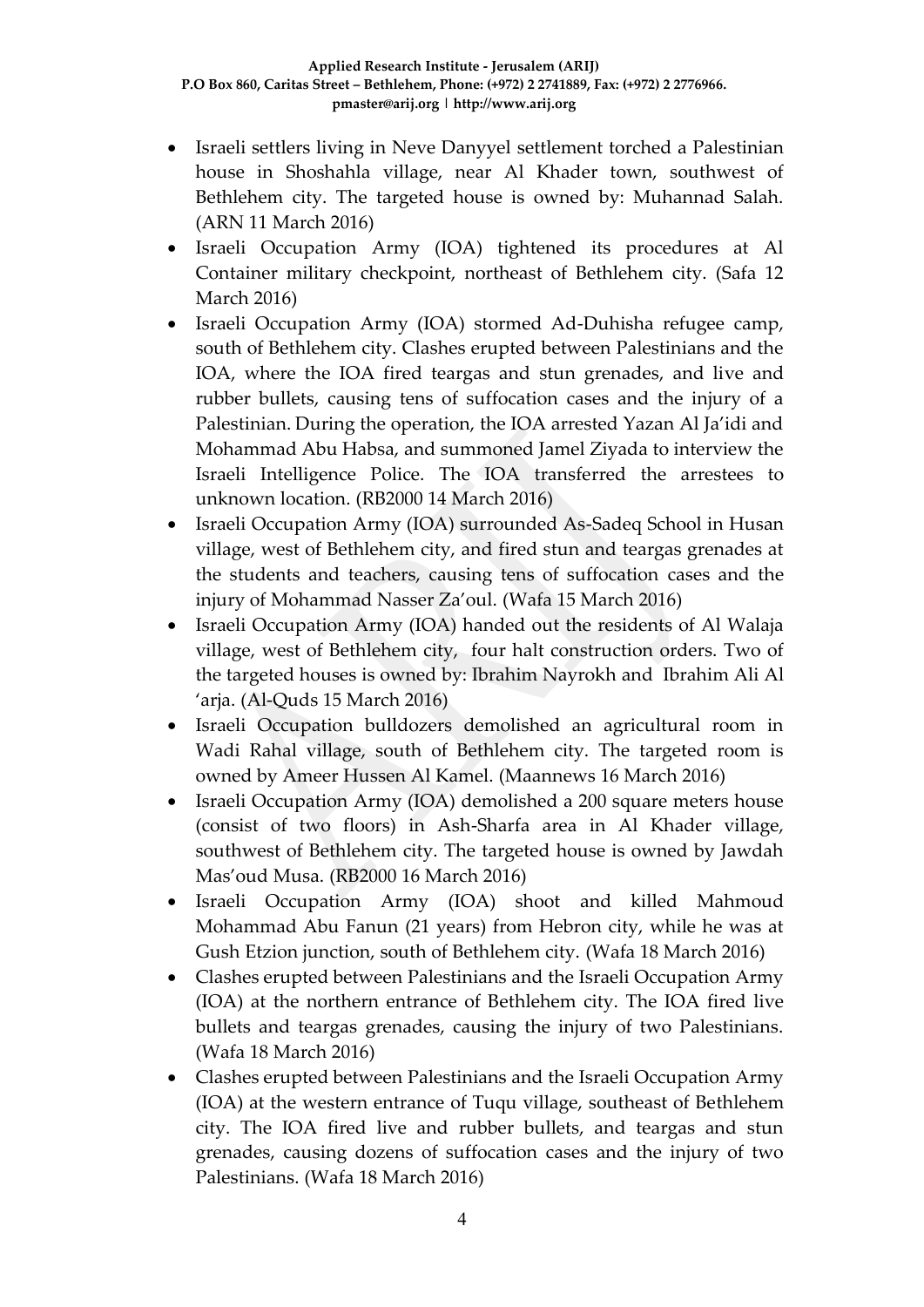- Israeli Occupation Army (IOA) imposed blockade on Beit Fajjar village, south of Bethlehem city. The IOA closed all the entrances and prevented Palestinians from entering or leaving the village. (Wafa 18 March 2016)
- Israeli Occupation Army (IOA) invaded Tuqu village, southeast of Bethlehem city. clashes erupted between Palestinians and the IOA, where the IOA fired teargas grenades and metal bullets, causing a number of suffocation cases and the injury of three Palestinians. (Al-Quds 19 March 2016)
- Israeli Occupation Army (IOA) raided and searched three Palestinian houses in Beit Fajjar village, south of Bethlehem city. The targeted houses are owned by: Jamal Abed Taqatqah, Abdalla Ali Taqatqah and Yousif Musa Taqatqah. (Wattan 20 March 2016)
- Israeli Occupation Army (IOA) stormed the headquarter of Husan village council in Husan village, west of Bethlehem city, and destroyed the main door. (Wafa 21 March 2016)
- Israeli Occupation Army (IOA) invaded Khallit Haja area in Beit Fajjar village, south of Bethlehem city. The IOA destroyed and confiscated tools and machines in 10 Palestinian Quarries and Stone saws. (Shasha News 21 March 2016)
- Israeli Occupation Army (IOA) invaded a print-shop in Ad-Doha town in Bethlehem governorate, and confiscated three computer devices and destroyed a printer. The targeted print-shop is owned by Akram Mahmoud Ibrahim Shufat. (RB2000 22 March 2016)
- Israeli Occupation Army (IOA) stormed and searched two Palestinian houses in Beit Fajjar village, south of Bethlehem city. The targeted houses ate owned by the families of two Palestinian martyrs: Ali Abed Ar-Rahman Thawabtah (19 years) and Ali Jamal Taqatqiah (21 years). (Al-Quds 22 March 2016)
- Clashes erupted between Palestinians and the Israeli Occupation Army (IOA) in Ad-Duhaisha refugee camp, southwest of Bethlehem city. after the IOA stormed the camp. The OA fired teargas and stun grenades at Palestinians and their houses. During the operation, the IOA arrested Shadi Mohammad Musa 'Ajami (34 years). (RB2000 22 March 2016)
- Israeli Occupation Army (IOA) fired metal bullets and teargas grenades at Palestinian students while they were leaving their schools in Al Khader village, southwest of Bethlehem city, causing the injury of a 14 years old Palestinian. (Wafa 22 March 2016)
- Israeli settlers hurled stoned at Palestinian vehicles traveling near Gush Etzion junction, south of Bethlehem city. As a result, a Palestinian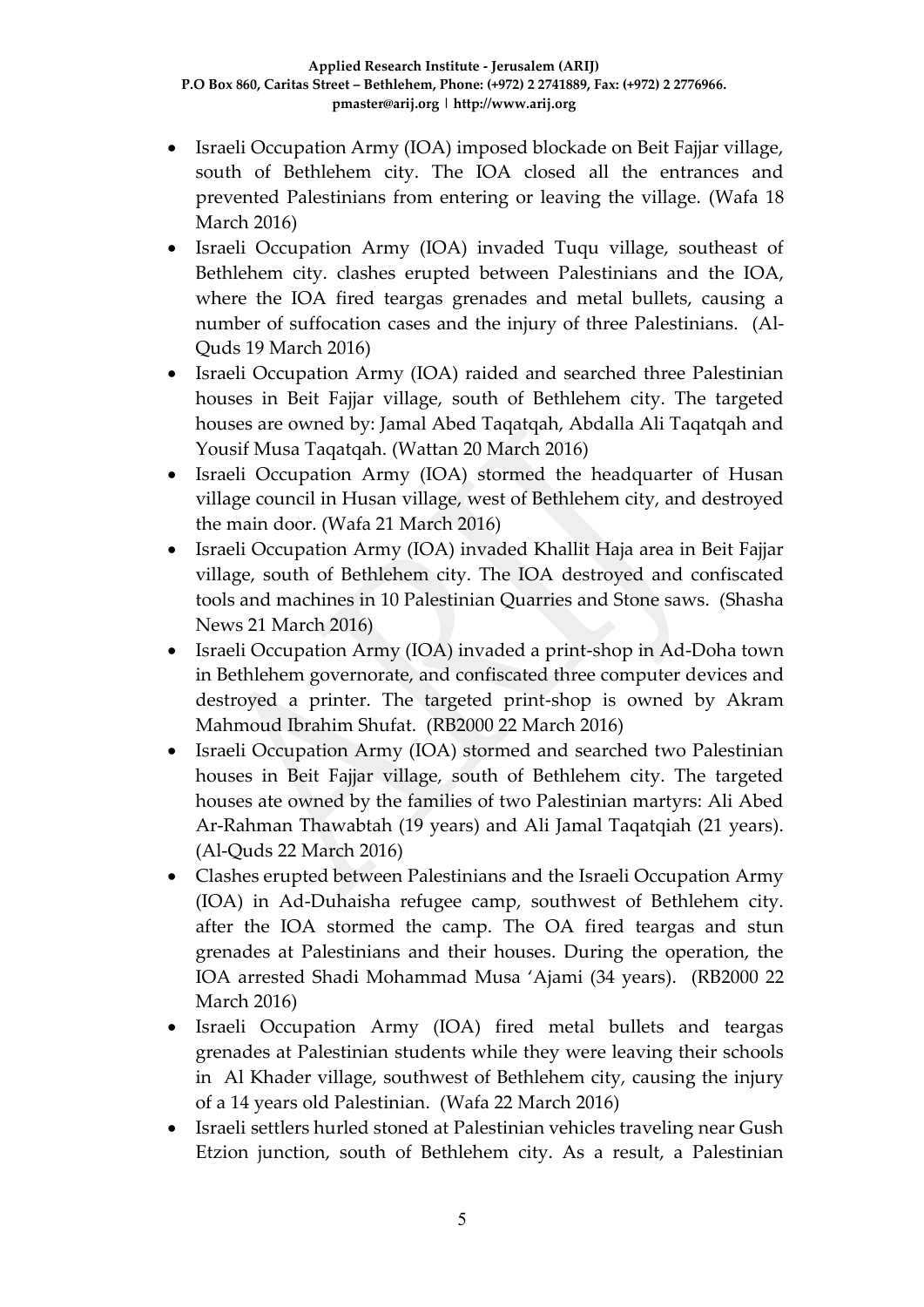vehicle owned by Ziyad Taqatqah was damaged. (NBPRS 26 March 2016)

- Israeli Occupation Army (IOA) closed the southern entrance of Nahhalin village, west of Bethlehem city.(NBPRS 26 March 2016)
- Clashes erupted between Palestinians and the Israeli Occupation Army (IOA) in Ad-Duhaisha refugee camp, south of Bethlehem city, after the IOA stormed and searched tens of Palestinian houses. The IOA fired metal and live bullets, causing the injury of two Palestinians. During the clashes, the IOA arrested three Palestinians, after raiding their houses. The arrestees were identified as: Hamza Nasser Abu 'Ajamiya (15 years), Mohammad Khalid Shufat (22 years) and Adi Adnan Shahada (17 years). (Wafa 27 March 2016)
- Israeli Occupation bulldozers demolished a Palestinian house, a farm, and retaining wall and razed land, near the Gilo 300 military checkpoint at the northern entrance of Bethlehem city. The targeted structures are owned by Khader Al Jrashi. (Al-Quds 28 March 2016)
- Clashes erupted between Palestinians and the Israeli Occupation Army (IOA) in Ad-Duhaisha refugee camp, south of Bethlehem city. The IOA fired rubber bullets and teargas grenades, causing tens of suffocation cases and the injury of a Palestinian. During the clashes, the IOA invaded a Palestinian house owned by Nasser Abu 'Ajamiya and summoned his son Ramzi (13 years) to interview the Israeli Intelligence Police in Gush Etzion settlement bloc. (Al-Quds 29 March 2016)
- Clashes erupted between Palestinians and the Israeli Occupation Army (IOA) in Al Khader village, southwest of Bethlehem city. The IOA fired teargas and stun grenades at Palestinians, causing tens of suffocation cases. During the clashes, the IOA arrested Salah Riziq Musa after raiding his house. The IOA also, assaulted and injured Daoud Omar Salahy (22 years). (PNN & Al-Quds 29 March 2016)
- Israeli Occupation Army (IOA) stormed and searched tens of Palestinian houses in Tuqu village, southeast of Bethlehem city, and questioned the residents. Eight of the targeted houses are owned by: Salem Abed Al Badan, Ibrahim Suliman Al Amour and his brothers; Mohammad, Nasser and Khalid, Ahmed Dakhel Alla Al Amour, Munir Dakhel Alla Al Amour and Adel Darwish Al Amour. (Orient FM 29 March 2016)
- Israeli Occupation Army (IOA) closed with earth mound a sub-road link between Tuqu village, southeast of Bethlehem governorate, and Bethlehem city. (Al-Quds 29 March 2016)
- Dozens of Palestinian suffered gas inhalation after the Israeli Occupation Army (IOA) fired teargas grenades at a cortege in Ayda refugee camp, north of Bethlehem city. (Wafa 30 March 2016)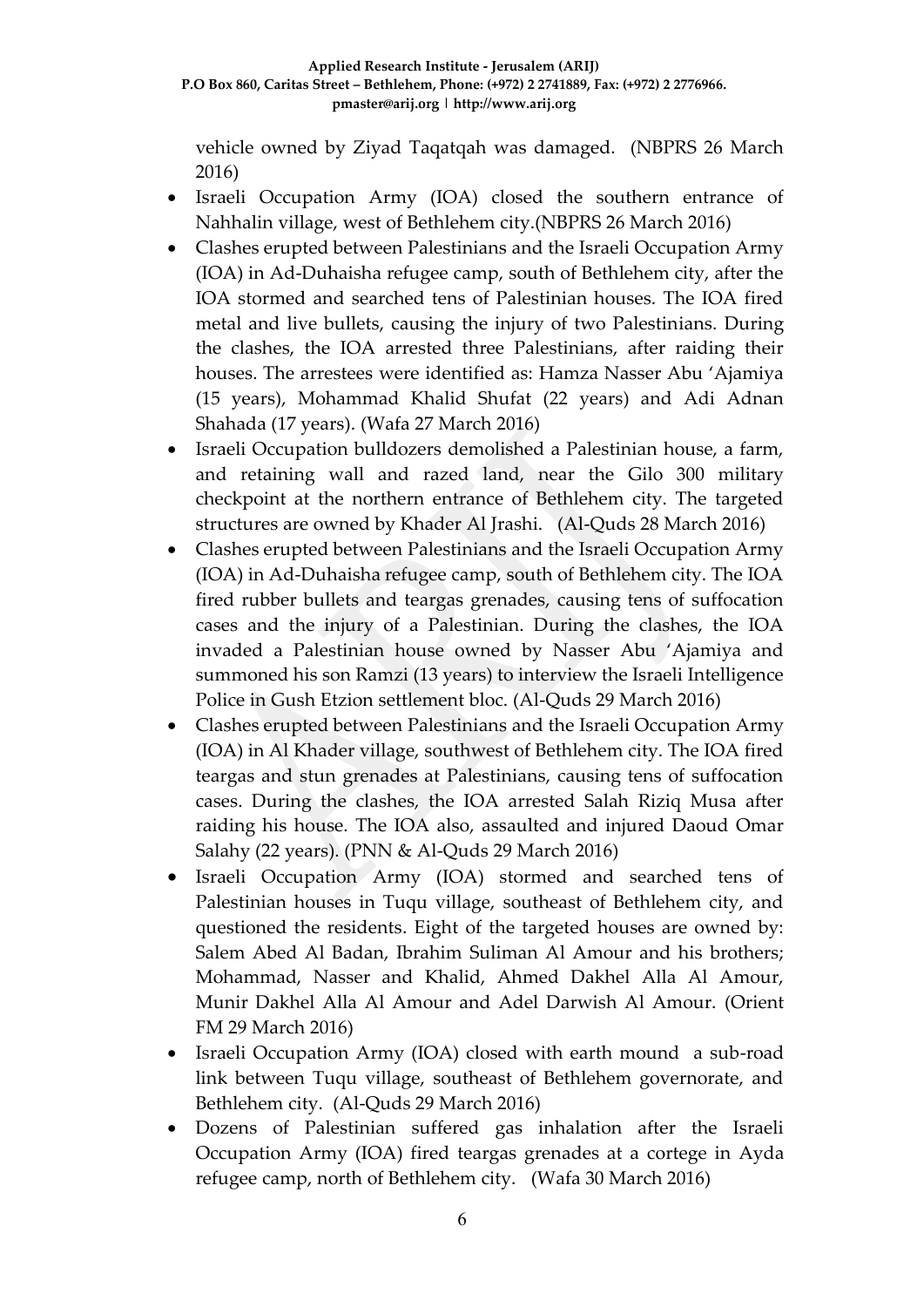# **Jenin**

- Israeli Occupation Army (IOA) assaulted and injured Alam Abed Al Qadeir Ash-Sha'ir after storming his house in 'Arraba village, southwest of Jenin city. (Wafa 1 March 2016)
- Israeli Occupation Army (IOA) closed Dotan military checkpoint near Yabad town, west of Jenin city, and erected a military checkpoint near Kufeirit village, near Yabad town. (Wattan 1 March 2016)
- Israeli Occupation Army (IOA) invaded and searched two Palestinian house in Sanur village in Jenin governorate, and assaulted two Palestinians. The targeted houses are owned by Sho'a' Jarar and Mufed Omar. (Wafa 2 March 2016)
- Israeli Occupation Army (IOA) invaded and searched a Palestinian house in Yabad town, west of Jenin city. The targeted house is owned by Yahya Abu Shamla. (Wafa 3 March 2016)
- Israeli Occupation Army (IOA) invaded and searched several areas in Jaba village, southwest of Jenin city. (Al-Quds 3 March 2016)
- Israeli settlers escorted by the Israeli Occupation Army (IOA) stormed Al Hafira archeological area in Arraba village, south of Jenin city, performed Talmudic rituals and chanted anti Palestinian slogans. (Safa 4 March 2016)
- Israeli Occupation Army (IOA) stormed and searched a Palestinian house in Yabad town, west of Jenin city, and assaulted the residents. The targeted house is owned by 'Amour Taisir Al Qaniri. (Safa 5 March 2016)
- Israeli Occupation Army (IOA) stormed and searched a number of Palestinian houses in Yabad town, west of Jenin city, and questioned the residents. One of the targeted houses are owned by Yahya Abu Shamalah. During the operation, the IOA erected a military checkpoint at the entrances of the town, stopped and searched Palestinian vehicles and checked ID cards. (Wattan 6 March 2016)
- Israeli Occupation Army (IOA) raided and searched a Palestinian coffee shop, and a car shop in Arraba village in Jenin governorate. The targeted structures are owned by: Jehad Musa and Ayman Ghaleb. Clashes erupted between Palestinians and the IOA, where the IOA fired teargas grenades (Wafa 6 March 2016)
- Israeli Occupation Army (IAO) erected military checkpoint near Kufeirit and Um Ar-Rihan villages in Jenin governorate. The IOA stopped and searched Palestinian vehicles and checked ID cards. (Wafa 6 March 2016)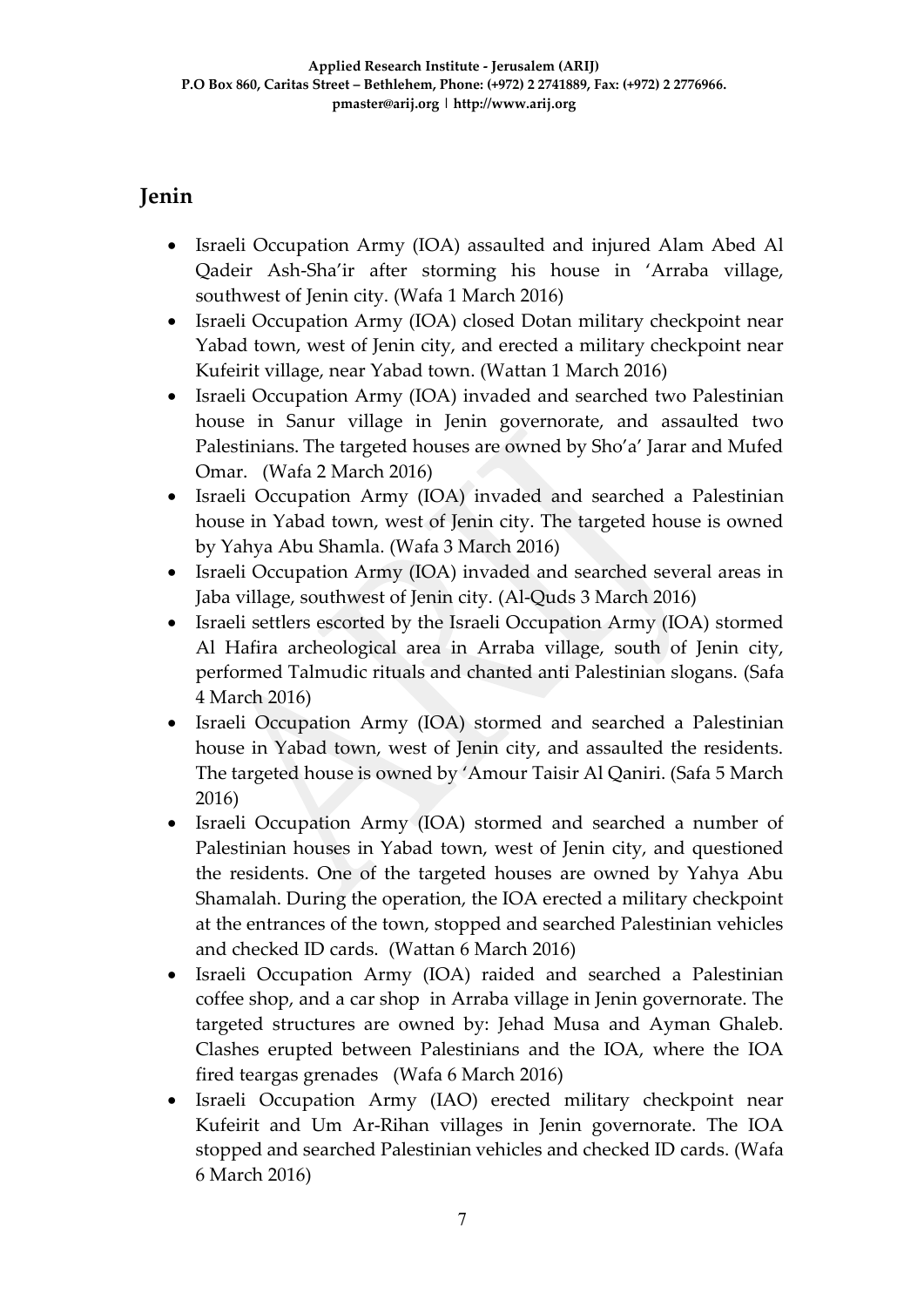- Israeli Occupation Army (IOA) stormed and toured in several areas in Yabad town, west of Jenin city, and closed a road links to At-Tarem village. (Safa 7 March 2016)
- Israeli Occupation Army (IOA) invaded Az-Zababida village, south of Jenin city. Clashes erupted between Palestinians and the IOA, where the IOA fired teargas grenades, causing tens of suffocation cases. (Raya 8 March 2016)
- Israeli Occupation Army (IOA) invaded Misliya village, south of Jenin city. Clashes erupted between Palestinians and the IOA, where the IOA fired teargas grenades, causing tens of suffocation cases. (Raya 8 March 2016)
- Israeli Occupation Army (IOA) invaded Sanur village, south of Jenin city. Clashes erupted between Palestinians and the IOA, where the IOA fired teargas grenades, causing tens of suffocation cases. During the operation, the IOA summoned Mohammad Bassam Habibah (31 years) to interview the Israeli Intelligence Police in Salem military base. (Raya 8 March 2016)
- Israeli Occupation Army (IOA) closed the main entrance of Kafr Dan village, northwest of Jenin city. The IOA stopped, searched and detained Palestinian vehicles and checked ID cards. (Safa 8 March 2016)
- Clashes erupted between Palestinians and the Israeli Occupation Army (IOA) in Al Fandaqumiya village, south of Jenin city. The IOA fired rubber bullets and teargas grenades at Palestinians and their houses, causing a number of suffocation cases. During the clashes, the IOA invaded and searched a Palestinian owned by the family of the Palestinian prisoner; Husam Duhin. (Wafa 9 March 2016)
- Clashes erupted between Palestinians and the Israeli Occupation Army (IOA) in Kafr Ra'I village in Jenin governorate, after the IOA stormed and searched tens of Palestinian houses. The IOA used teargas and stun grenades to attack Palestinians, causing a number of suffocation cases. (Al-Quds 10 March 2016)
- Clashes erupted between Palestinians and the Israeli Occupation Army (IOA) in Arraba village in Jenin governorate. The IOA fired teargas grenades, causing tens of suffocation cases. (Wafa 10 March 2016)
- Clashes erupted between Palestinians and the Israeli Occupation Army (IOA) at the entrance of Ash-Shuhada and Birqin villages, southwest of Jenin city, after the IOA erected military checkpoint in the area, where the IOA stopped and searched Palestinian vehicles and checked ID cards. The IOA fired teargas grenades, causing a number of suffocation cases. (Al-Quds 11 March 2016)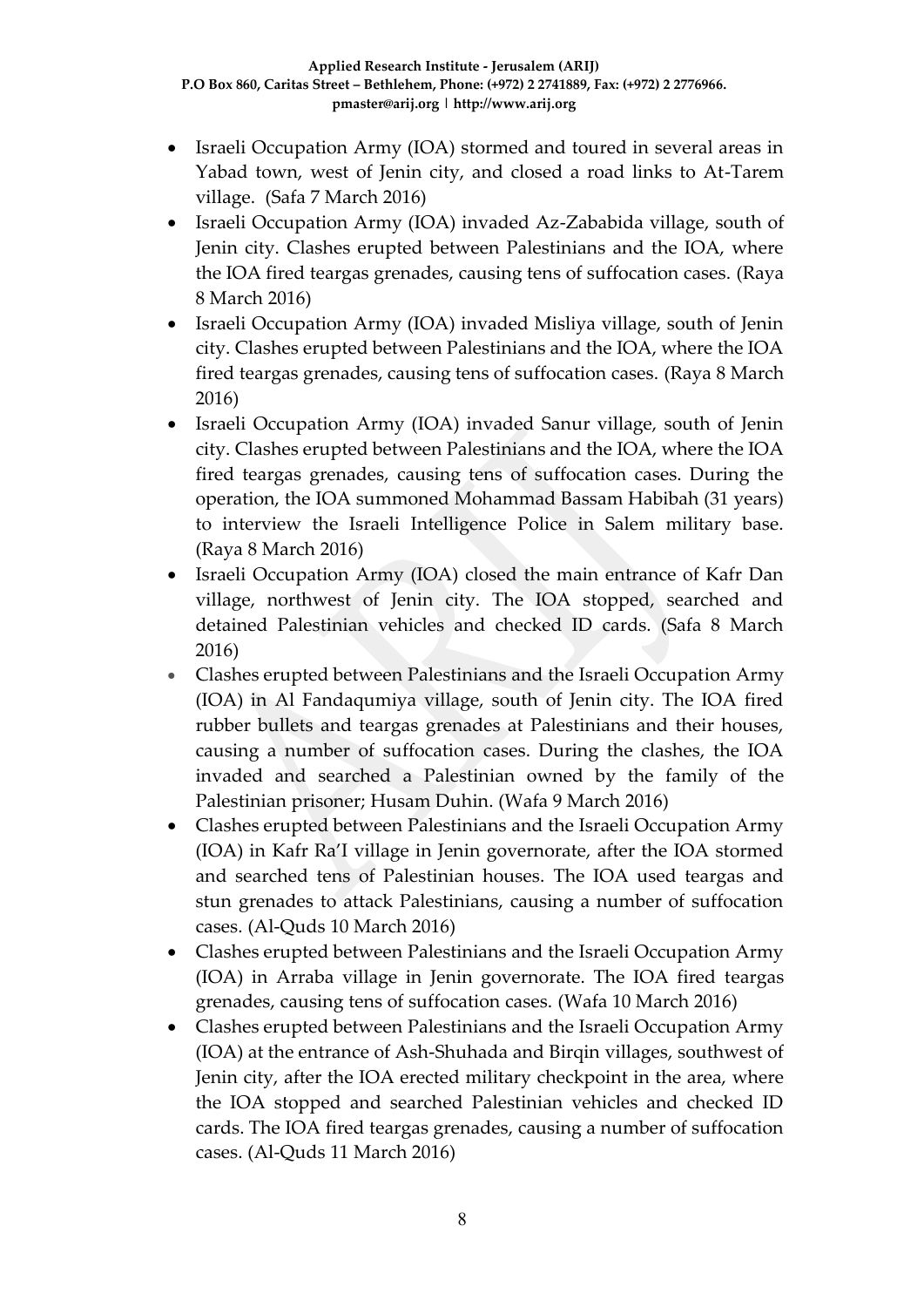- Israeli Occupation Army (IOA) intensified its presence at the main road links between Arraba, Yabad and Barta'a Ash Sharqiya villages in Jenin governorate. The IOA stopped and searched Palestinian vehicles. (Orient FM 11 March 2016)
- Israeli settlers escorted by the Israeli Occupation Army (IOA) stormed the evacuation site of Tarsalah near Sanur village, south of Jenin city. The IOA closed the entrance of the site and erected a military checkpoint. (Orient FM 11 March 2016)
- Israeli Occupation Army (IOA) erected a military checkpoint at the entrance of Zububa village, northwest of Jenin city. The IOA stopped and searched Palestinian vehicles and checked ID cards. (Pal Info 13 March 2016)
- Israeli Occupation Army (IOA) erected a military checkpoint near Barta'a Ash-Sharqiya village, west of Jenin city. The IOA stopped Palestinian vehicles and checked ID cards.
- Israeli Occupation Army (IOA) erected cement blocks at Palestinian agricultural land near Imrehia area, near the main road and the Israeli military area, southwest of Yabad town in Jenin governorate. Noted that the IOA confiscated the targeted land and declared the area as 'Closed military zone" . (Wafa 18 March 2016)
- Clashes erupted between Palestinians and the Israeli Occupation Army (IOA) at the eastern part of Yabad town, west of Jenin city. The IOA fired teargas grenades and rubber bullets, causing tens of suffocation cases and the injury of a Palestinian. During the clashes, the IOA arrested Ziyad Khalid Qalalwa and confiscated his truck. (Wafa & Safa 19 March 2016)
- Israeli Occupation Army (IOA) continued the construction of a wall around 275 dunums of Palestinian land in Yabad town, west of Jenin city. The targeted land located near Imrieha area and the main road that links to Mevo Dotan settlement. Noted that the IOA confiscated the targeted land few months ago where they also declared the area as "closed military zone". (Wafa 21 March 2016)
- Clashes erupted between Palestinians and the Israeli Occupation Army (IOA) in Al Fandaqumiya village, south of Jenin city. The IOA fired teargas grenades, causing tens of suffocation cases. (Safa 22 March 2016)
- Israeli Occupation Army (IOA) invaded the campus of the Arab American University in Jenin city, searched offices and destroyed the contents. (Al-Quds 22 March 2016)
- Israeli Occupation Army (IOA) stormed and searched a Palestinian house in Yabad town, west of Jenin city, questioned the residents and opened fire at the house. The targeted house is owned by Yahya Abu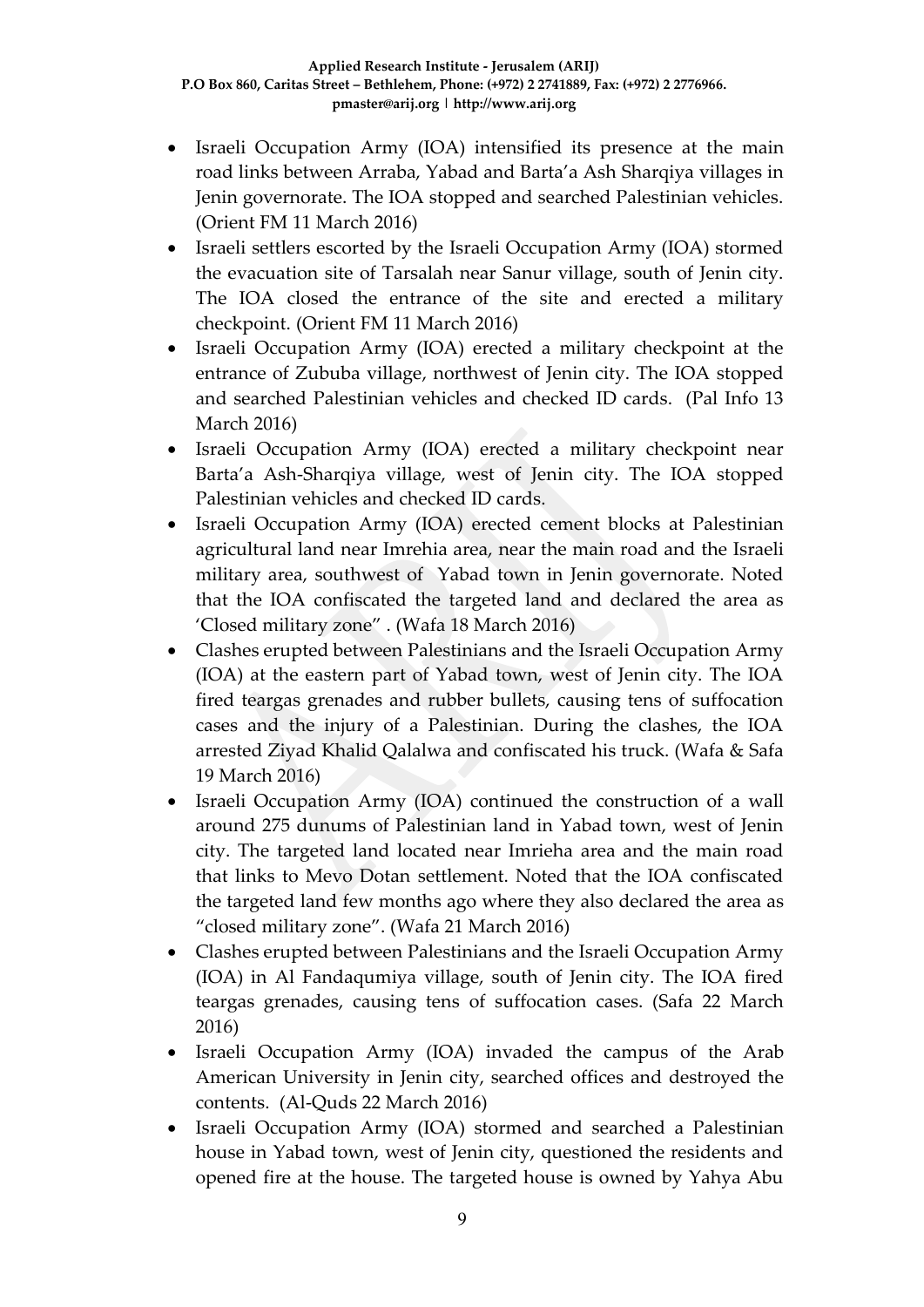Shamlah. During the operation, the IOA detained two Palestinians (Laith and Ya'esh Abu Shamalah). (PNN 23 March 2016)

- Israeli Occupation Army (IOA) occupied a Palestinian house in Yabed town, west of Jenin city, and transformed it to a military base. The targeted house owned by Yahay Khalid Abu Shamlah. (Wafa 25 March 2016)
- Israeli Occupation Army (IOA) handed out military order to demolish a Palestinian house in Qabatiya village, south of Jenin city. The targeted house is owned by the family of the Palestinian prisoner; Bilal Adieb Abu Zeid Kamel (20 years). (Wafa 25 March 2016)
- Israeli Occupation Army (IOA) invaded and searched four Palestinian houses in Qabatiya village, south of Jenin city, and took photos for the houses. The targeted houses are owned by the families of four Palestinian martyrs; Mohammad Ahmed Khalil Kamel, Ahmed Najeh Abu Ar-Rub, Bilal Ahmed Abu Zeid and Ahmed Najeh Zakarnah. As a result, clashes erupted between Palestinians and the IOA, where the IOA fired teargas grenades, causing tens of suffocation cases. (ARN 28 March 2016)
- Israeli Occupation Army (IOA) attacked a non-violent protest aims to plant trees in the evacuation site of Homesh, which located between Silat Ad-Dhahr and Burqa villages, southwest of Jenin city. The IOA fired live and rubber bullets, and teargas and stun grenades at the participants, causing tens of suffocation cases. During the operation, the IOA arrested Sami Daghlas and Dr. Ghassan Daghlas. (Al-Quds & Wafa 30 March 2016)
- Israeli Occupation Army (IOA) stormed and toured in several neighborhoods in Qabatiya village, south of Jenin city. (RB2000 31 March 2016)
- Israeli settlers escorted by the Israeli Occupation Army (IOA) stormed the evacuation settlement of Kaddim, southeast of Jenin city, carried provocative actions and chanted anti Palestinian slogans. (Wafa 31 March 2016)
- Israeli Occupation Army (IOA) demolished two commercial stores, a vegetables stall and a bakery near Al Jalamah military checkpoint, north of Jenin city. The targeted structures are owned by: Ghassan Ahmed Ad-Disi, Mazen Salah, Najeh Sa'ban and Amir Abu Zahwa. (RB2000 31 March 2016)

# **Jerusalem**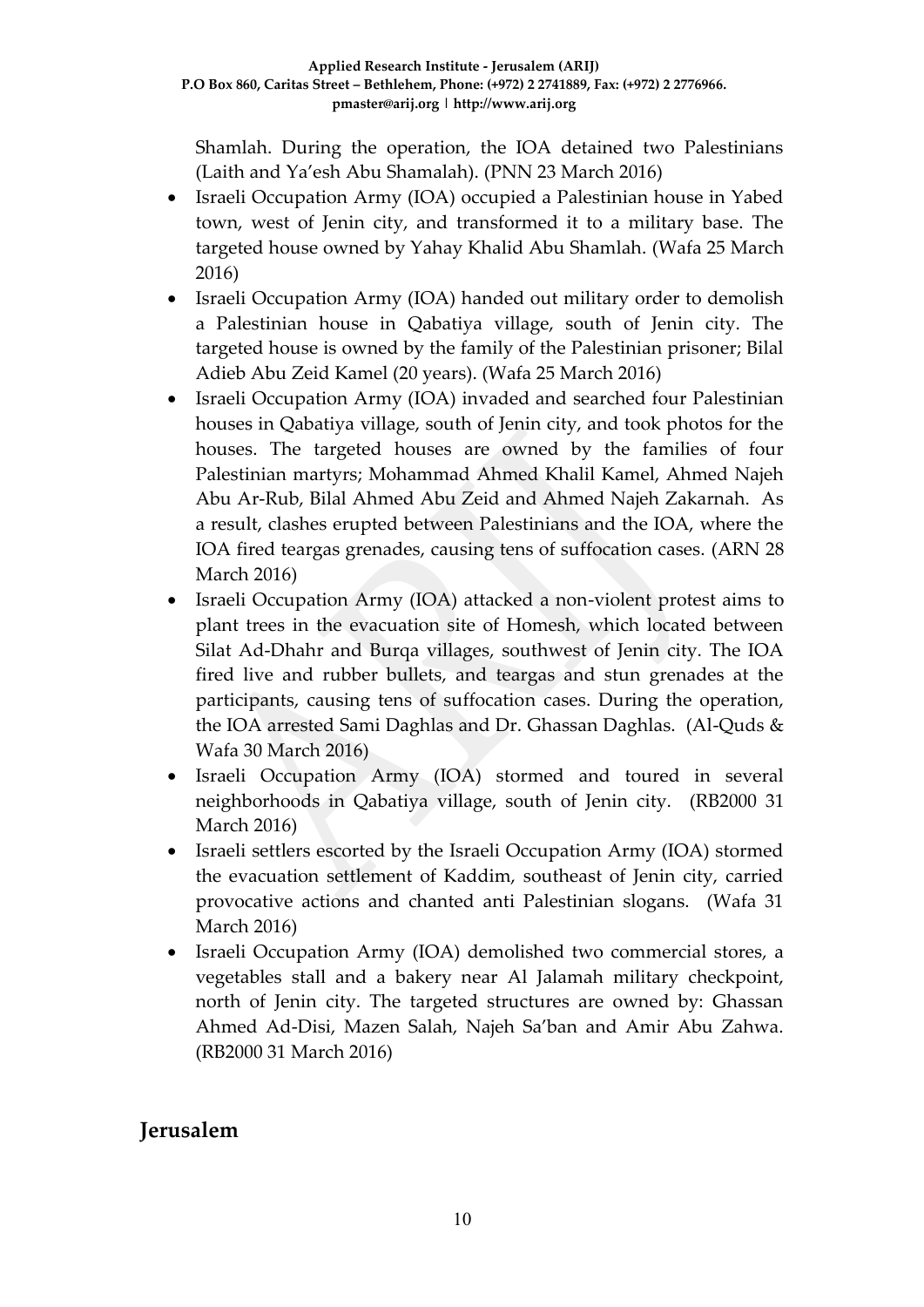- Israeli Occupation Army (IOA) invaded and searched a number of Palestinian commercial structures in Al Eaziriya town, east of Jerusalem city. (Al-Quds 1 March 2016)
- Iyad Omar Sahdiya (22 years) was killed during clashes that erupted between Palestinians and the Israeli Occupation Army (IOA) in Qalandiya refugee camp, north of Jerusalem city, after the IOA stormed the camp. The IOA fired live and rubber bullets, and teargas grenades, causing the injury of 10 Palestinians and tens of suffocation cases. The Israeli grenades causing the torch of a Palestinian house owned by As-Salaimah family. (Maannews 1 March 2016)
- Israeli settlers led by Yehuda Glick escorted by the Israeli Occupation Army (IOA) stormed Al Aqsa mosque in Jerusalem city and toured in its courtyard. (Maannews 1 March 2016)
- Israeli bulldozers escorted by the Israeli Occupation Army (IOA) demolished a 100 square meters under construction house in Wad Yasoul neighborhood in Silwan town in Jerusalem city. The targeted house inhabited by 8 family members and owned by Samarin family. During the operation, clashes erupted between Palestinians and the IOA, where the IOA fired rubber bullets and teargas grenades, causing a number of suffocation cases and the injury of 5 Palestinians. (SilwanIC 1 March 2016)
- Israeli Occupation Army (IOA) raided Ras Al Amoud neighborhood in Silwan town in Jerusalem city, surrounded a school, detained students and arrested one of them. As a result, clashes erupted between Palestinians and the IOA, where the IOA fired rubber bullets and teargas grenades. (Safa 2 March 2016)
- Israeli settlers escorted by the Israeli Occupation Army (IOA) stormed Al Aqsa mosque in Jerusalem city and toured in its courtyard. Noted that the IOA still prevented more than 60 Palestinian women listed in the Israeli black list from entering the mosque. (Wafa 2 March 2016)
- Israeli settlers assaulted and injured a Palestinian while he was in a gas station at the entrance of Givat Ze'ev settlement, north of Jerusalem city. (Maannews 2 March 2016)
- Israeli Occupation bulldozers demolished a 240 square meters under construction building consist of three floors (6 apartments) in At-Tur/ Olive mount neighborhood in Jerusalem city. (Maannews & Wafa 2 March 2016)
- Israeli Occupation Army (IOA) stormed and searched a Palestinian house in Al Eaziriya town, east of Jerusalem city. The targeted house is owned by the family of the Palestinian martyr: Sa'di Ali Abu Hamada (21 years). (Al-Quds 3 March 2016)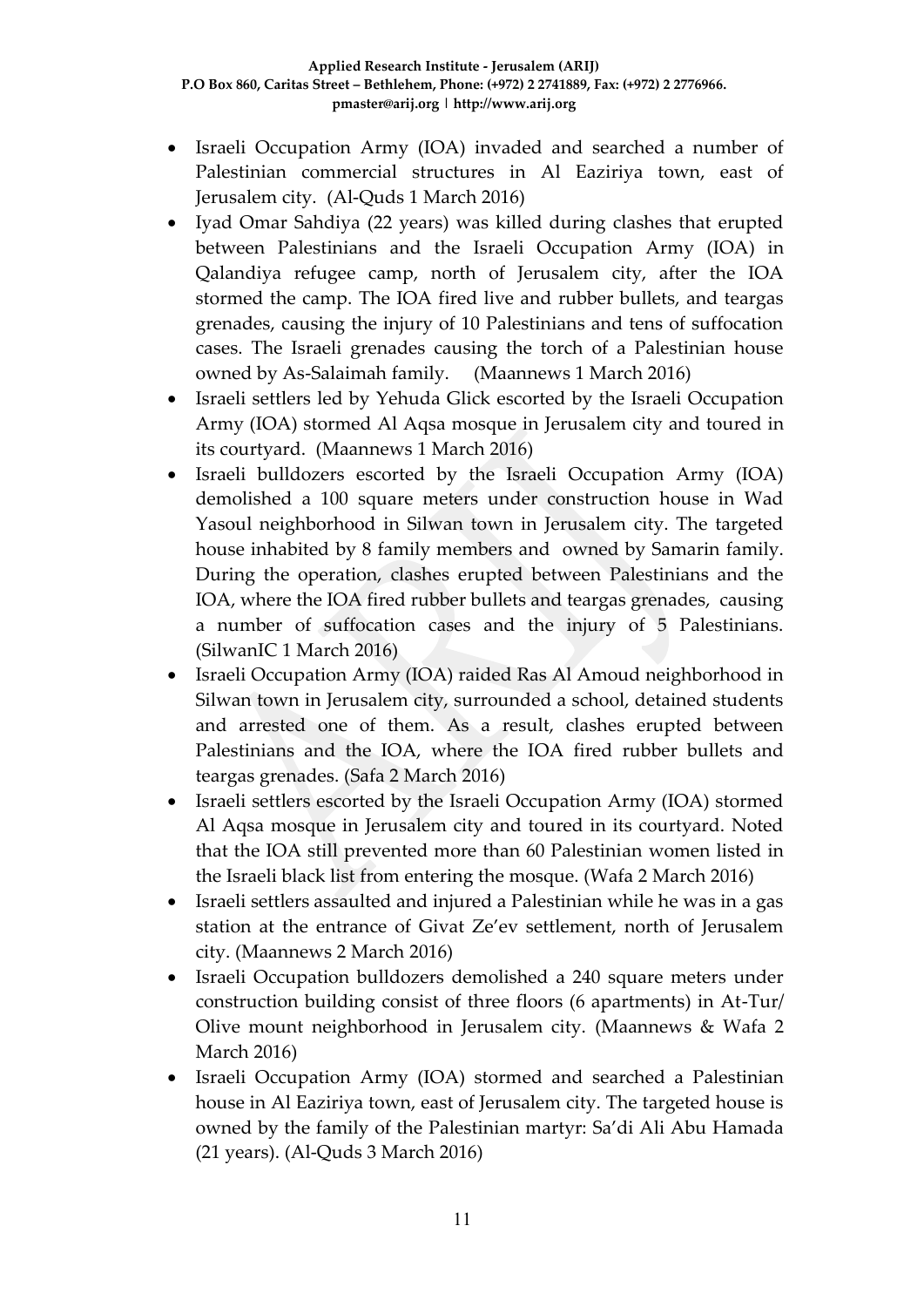- Israeli Occupation Army (IOA) demolished a Palestinian gas station and 5 residential structures in Hizma village, north of Jerusalem city. The targeted structure is owned by Haitham Al Hilwa. (PNN 3 March 2016)
- Israeli Occupation Army (IOA) stormed Ein Al Louza neighborhood in Silwan town in Jerusalem city. Clashes erupted between Palestinians and the IOA, where the IOA fired rubber bullets, teargas and stun grenades at Palestinians and their houses. During the clashes, the IOA forced Palestinians to close their commercial stores. The IOA also, arrested Ali Abu Al Hamam (47 years) after raiding his house. (SilwanIC 4 March 2016)
- Israeli Occupation Army (IOA) invaded Al Issawiya town in Jerusalem city and closed all the entrances, and prevented Palestinians from entering or leaving the town. Clashes erupted between Palestinians and the IOA, where the IOA fired teargas and stun grenades, and rubber bullets. (Maannews 4 March 2016)
- Clashes erupted between Palestinians and the Israeli Occupation Army (IOA) in Abu Dis town, east of Jerusalem city. The IOA fired teargas grenades and rubber bullets, causing tens of suffocation cases and the injury of a 13 years Palestinian. (Maannews 4 March 2016)
- Israeli settlers assaulted and injured two Palestinians; Daoud As-Salaimah and Ahmed Al Baytouni, while they were in Abqit Al Khalidiya neighborhood in the old city of Jerusalem. after the Israeli settlers assaulted the Palestinians, the Israeli Army arrested them. (Maannews & SilwanIC 4 March 2016)
- Israeli Municipality of Jerusalem issued administrative orders to demolish a store and three houses in Ein Al Louza and Al Bustan neighborhoods in Silwan town in Jerusalem city. (SilwanIC & Maannews 4 March 2016)
- Israeli Occupation Army (IOA) closed Jaba military checkpoint, northeast of Jerusalem city, and prevented Palestinians from leaving Ramallah city. (Wafa 4 March 2016)
- Israeli settlers attacked a number of Palestinians while they were in Suq Al Qataneen area in the old city of Jerusalem. (HR 5 March 2016)
- Israeli Occupation Army (IOA) closed the main entrance of Beit Duqqu village, northwest of Jerusalem city. The IOA prevented Palestinians from leaving or entering the village. (Al-Quds 5 March 2016)
- Clashes erupted between Palestinians and the Israeli Occupation Army (IOA) in Ar-Ram town, north of Jerusalem city. The IOA fired rubber bullets, teargas and stun grenades, causing tens of suffocation cases and the injury of a Palestinian. (ARN 6 March 2016)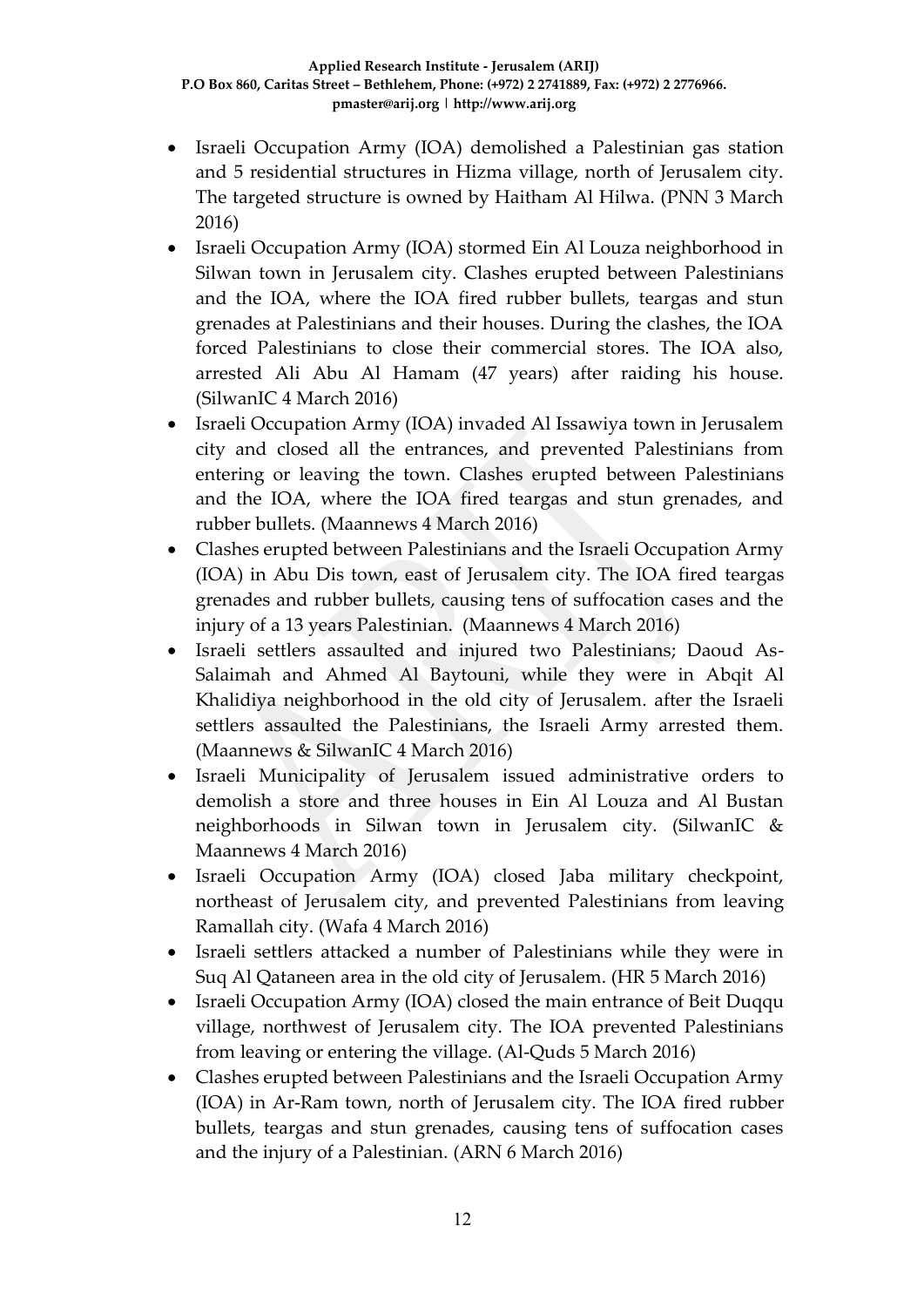- Israeli Occupation Army (IOA) attacked a non-violent protest at Bab Al Majles in the old city of Jerusalem. The IOA fired stun grenades at participants. During the operation, The IOA arrested Hanadi Al Halawani. (Wafa 6 March 2016)
- Israeli settlers escorted by the Israeli Occupation Army (IOA) stormed Al Aqsa mosque in Jerusalem city, and toured in its courtyard. (NBPRS 6 March 2016)
- Israeli Occupation Army (IOA) closed Jaba military checkpoint, north of Jerusalem city. The IOA prevented Palestinians from crossing it. Noted that this checkpoints used by the Palestinians to reach Ramallah governorate. (Safa 6 March 2016)
- Israeli settlers escorted by the Israeli Occupation Army (IOA) stormed Al Aqsa mosque in Jerusalem city, toured in its courtyard, and tried to perform Talmudic rituals. During the operation, an Israeli settler assaulted a Palestinian. (Wafa 7 March 2016)
- Israeli Occupation Army (IOA) stormed Shufat refugee camp, north of Jerusalem city. Clashes erupted between Palestinians and the IOA, where the IOA fired live bullets, teargas and stun grenades. (Raya 8 March 2016)
- Israeli Occupation Army (IOA) shoot and killed a Palestinian woman; Fadwa Ahmed Mohammad Abu Tir (50 years), from Um Tuba village, south of Jerusalem city, while she was walking in Al Wad street in the old city of Jerusalem. (Maannews 8 March 2016)
- Clashes erupted between Palestinians and the Israeli Occupation Army (IOA) in Silwan town in Jerusalem city. The IOA fired rubber bullets and teargas grenades at Palestinians. (Safa 8 March 2016)
- Israeli Occupation Army (IOA) shoot and killed Fouad Abu Rajab (20 years) from Al Issawiya town in Jerusalem city, while he was at Salah Ad-Din street in the city. (Wafa 8 March 2016)
- Israeli settlers escorted by the Israeli Occupation Army (IOA) stormed Al Aqsa mosque in Jerusalem city and toured in its courtyard. (NBPRS 8 March 2016)
- Israeli Occupation Army (IOA) opened fire at a Palestinian vehicle near Al Jaded gate in the old city of Jerusalem, and killed two Palestinians, Abed Al Malek Salah Abu Kharoub (19 years) and Mohammad Jamal Al Kalouti (21 years) from Kafr Aqab village, north of Jerusalem city, and injured a 50 years old Palestinian. (Orient FM & Al-Quds 9 March 2016)
- Israeli Occupation Army (IOA) stationed at the entrance of Al Issawiya town in Jerusalem city and stormed a Palestinian house owned by the family of the Palestinian martyr; Fouad Abu Rajab. Clashes erupted between Palestinians and the IOA, where the IOA used rubber bullets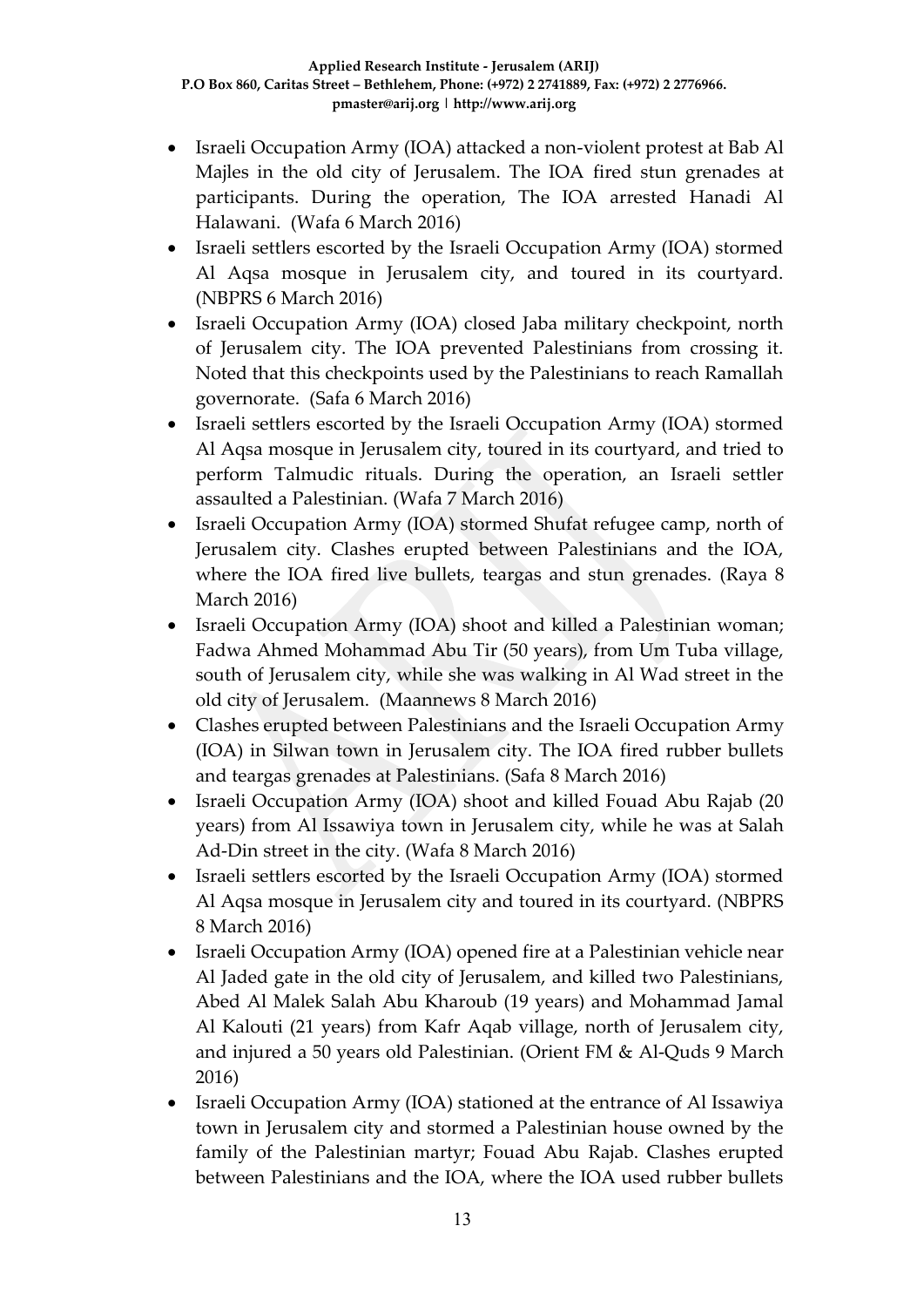and teargas grenades to attack Palestinians. During the operation, the IOA arrested 7 Palestinians; identified as: Shadi Hamdan, Mu'men Basel Mahmoud, Yazan Mohammad Abu Asab and his brother Mutasem, Nadem Abdo, Hamza Abu Irmilah, and Basel Mahmoud. (Maannews 9 March 2016)

- Israeli Occupation Army (IOA) invaded and searched a number of commercial stores in Ein Al Louza neighborhood in Silwan town in Jerusalem city, and assaulted two Palestinians. (Safa 9 March 2016)
- Clashes erupted between Palestinians and the Israeli Occupation Army (IOA) in At-Tur town, south of Jerusalem city. The IOA fired teargas grenades, causing a number of suffocation cases. (Safa 9 March 2016)
- Israeli Occupation Army (IOA) assaulted and injured Taha Shawahna while he was near Bab Al Asbat in the old city of Jerusalem. (Shasha News 9 March 2016)
- Israeli settlers escorted by the Israeli Occupation Army (IOA) stormed Al Aqsa mosque in Jerusalem city and toured in its courtyard. (NBPRS 9 March 2016)
- Israeli Occupation Army (IOA) closed Qalandiya, Hizma, Jaba and Ash-Sheikh Sa'ed military checkpoints around Jerusalem city. (Al-Quds 9 March 2016)
- Clashes erupted between Palestinians and the Israeli Occupation Army (IOA) in Jabal Al Mukabir town, south of Jerusalem city. The IOA fired teargas and stun grenade at Palestinians, causing tens of suffocation cases. (Wafa 10 March 2016)
- Israeli Occupation Army (IOA) stormed and searched a Palestinian house and a store in Al Issawiya town in Jerusalem city. The targeted house and store are owned by the family of the Palestinian martyr; Fouad Abu Rajab. (Maannews 10 March 2016)
- Israeli Occupation Army (IOA) invaded and searched a number of Palestinian houses in Bir Nabala town, north of Jerusalem city. During the operation, the IOA arrested a Palestinian. Clashes erupted between Palestinians and the IOA. (Wafa 10 March 2016)
- Israeli Occupation Army (IOA) raided and searched two Palestinian houses in Kafr Aqab village, north of Jerusalem city. The targeted houses are owned by the family of the two Palestinian martyrs; Abed Al Malek Khroub and Mohammad Al Kalouti. Clashes erupted between Palestinians and the IOA. (Wafa 10 March 2016)
- Israeli Municipality of Jerusalem and Israeli Nature Authority escorted by the Israeli Army stormed the headquarter of Wadi Hilwa Information Center in Silwan town in Jerusalem city, and took photos for the offices. (SilwanIC 10 March 2016)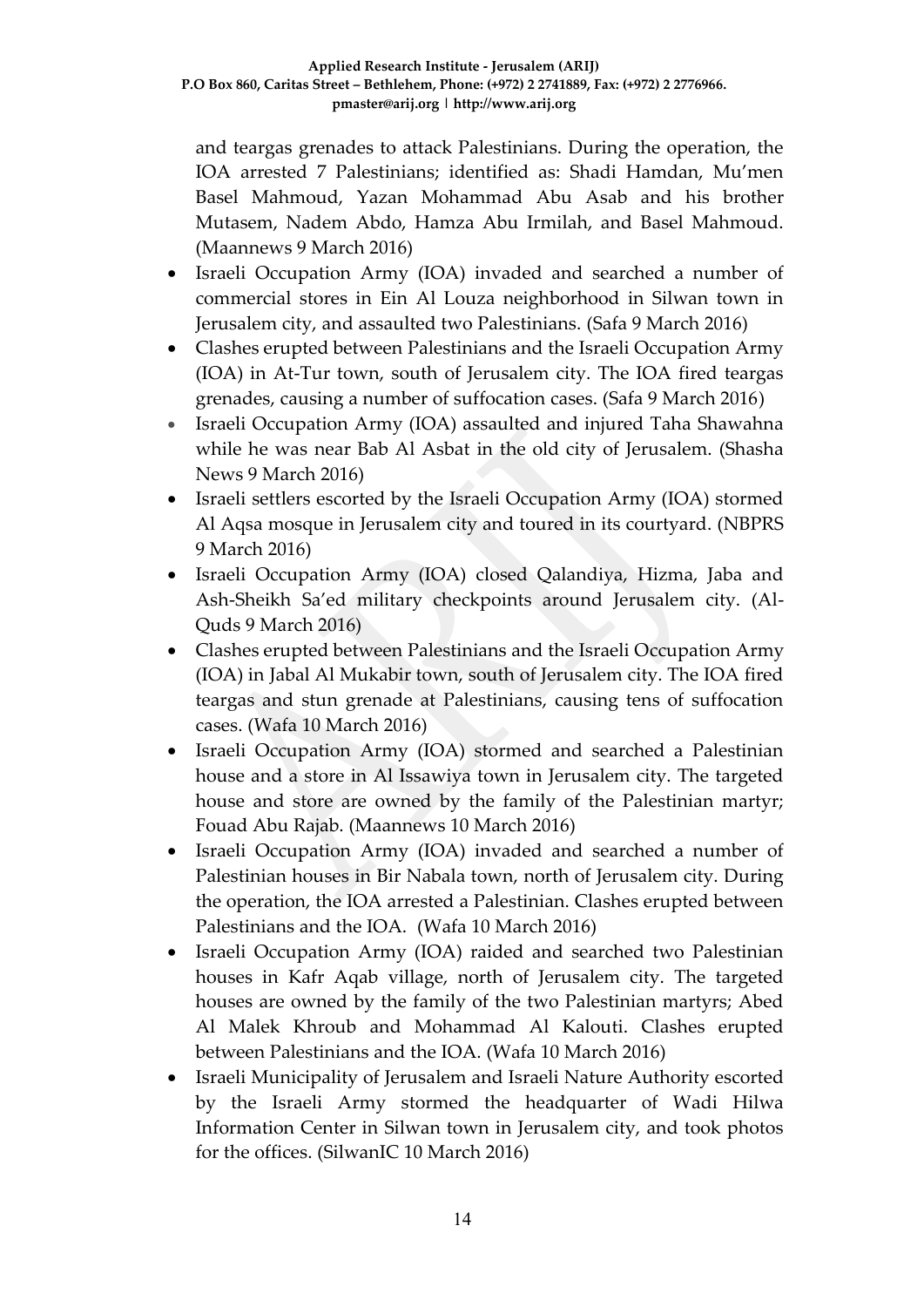- Israeli settlers escorted by the Israeli Occupation Army (IOA) stormed Al Aqsa mosque in Jerusalem city and toured in its courtyard. Noted that the IOA still preventing Palestinian women listed in the Israeli black list for entering the mosque. (Safa 10 March 2016)
- Israeli Ex-minister Proposes Walling 200,000 Arabs Out of Jerusalem. This is not a 'separation' plan, it's an annexation plan. It would effectively separate people from their families, property, hospitals, schools, jobs and holy places,' says PLO Secretary General Saeb Erekat. In the bus, which was flanked on either side by Border Police jeeps, were former cabinet minister Haim Ramon (Labor) and a number of former senior officials in the defense establishment. The officials were former police commanders Alik Ron, Arye Amit and David Zur, Col. (ret.) Shaul Arieli and former adviser to Jerusalem mayors Amir Cheshin – all members of the Movement to Save Jewish Jerusalem. The tour was intended to advance their plan to withdraw unilaterally from most of the capital's Palestinian neighborhoods and build a new wall cutting them off from the city. "A survey this week showed half of the Israeli public wants to expel Arabs. It's impossible to expel Arabs, but it's possible to build a wall," said Ramon. The plan will correct two colossal historic mistakes Israel has made, he said. The first is the annexation of numerous Palestinian villages to Jerusalem immediately after the Six-Day War. The second is the separation fence that Ariel Sharon decided on, which left almost all of Jerusalem's municipal area on the Israeli side of the wall. "Sharon was afraid of confronting the radicals in his party," said Ramon. Under Ramon's plan, a wall would cut off several neighborhoods, consisting of some 200,000 Palestinians, from Jerusalem. These neighborhoods' residents would be denied resident status in Israel. Some would be allowed to work in the city with work permits, like West Bank Palestinians. Israel would keep the Old City and its surrounding neighborhoods, where an estimated 100,000 Palestinians live. PLO Secretary General Saeb Erekat told Haaretz, "This is not a 'separation' plan, it's an annexation plan. It would effectively separate people from their families, property, hospitals, schools, jobs and holy places…There can be no two-state solution without East Jerusalem as the capital of Palestine on the 1967 border". [\(Haaretz](http://www.haaretz.com/israel-news/.premium-1.707969) 10 March 2016)
- Israeli Occupation Army (IOA) invaded and searched a number of Palestinian houses in Hizma town, east of Jerusalem city. (Wafa 11 March 2016)
- Israeli Occupation Authorities decided to exclude the brothers, sisters and the mother of the Palestinian martyr Fouad Abu rajab, from Jerusalem city to the West Bank. The targeted Palestinian are: Misa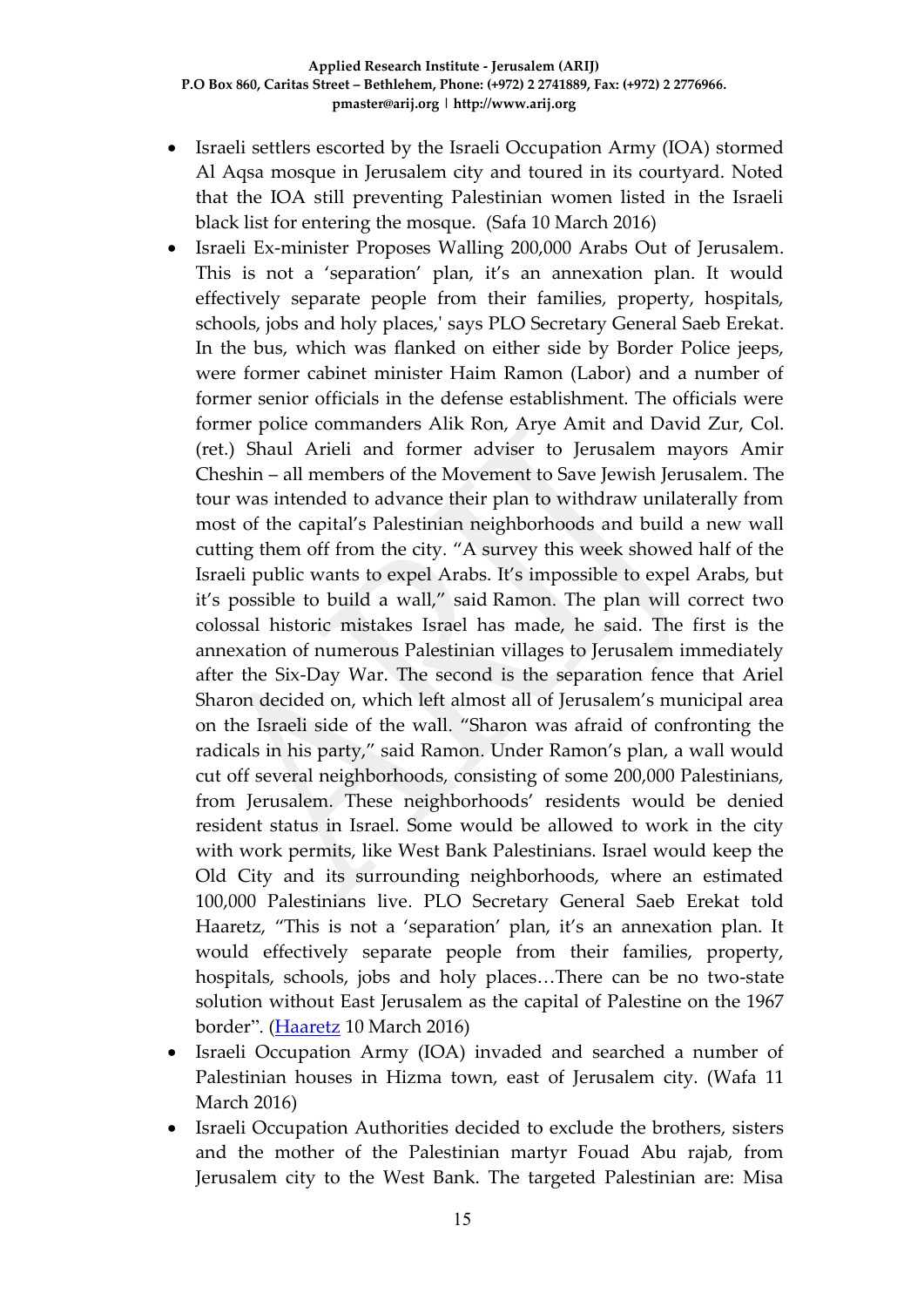Abu Rajab, Reem (19 years), Rose (16 years), Mohammad (14 years) and Mahmoud (15 years). (SilwanIC 11 March 2016)

- Israeli Occupation Army (IOA) fired teargas grenades at Palestinian at Bab Al Amoud are in the old city of Jerusalem, causing a number of suffocation cases. (Orient FM 11 March2 016)
- Clashes erupted between Palestinians and the Israeli Occupation Army (IOA) in Abu Dis town, east of Jerusalem city. The IOA fired rubber bullets and teargas grenades, causing 15 suffocation cases and the injury of 3 Palestinians. (Maannews 11 March 2016)
- Israeli settlers assaulted and injured Ahmed Mohammad Bader (40 years) from Silwan town in Jerusalem city, while he was in a park in Jerusalem city. (SilwanIC 11 March 2016)
- Israeli Occupation Army (IOA) decided to close Jaba military checkpoint, northeast of Jerusalem city, every day except Saturday days, from 5:00 a.m. unit 9:00 a.m. (Maannews 11 March 2016)
- **Security cabinet approves completion of barrier around Jerusalem.**  The security cabinet late Thursday night approved the immediate renewal of construction work on the security barrier around the area of Jerusalem, in an effort to halt Palestinian terrorist attacks against Israelis. It was one of a series of measures the cabinet took just hours after US Vice President Joe Biden flew out of Ben-Gurion Airport for Jordan. The security barrier has been largely frozen since 2007. Only some 470 km. of its 790-km. route has been erected. It has yet to be built around the Gush Etzion, Ariel and Ma'aleh Adumim settlement blocs. There are also gaps in the barrier around Jerusalem that need to be completed. The US has opposed construction of the barrier in the West Bank, but while Biden was here opposition leader Issac Herzog spoke with the vice president about the need to finish it. It's part of an overall separation plan Herzog has been promoting for the last month by way of lambasting Prime Minister Benjamin Netanyahu for failing to deal with the wave of terrorism. "Only separation will stop terrorism. If we do not separate from the Palestinians, the Jews will continue to be killed here," he told Biden. The Prime Minister's Office had no further details about the renewal of the barrier's construction, including where the building would start or how much it would cost. Gaps are also to be closed by the Tarkumiya checkpoint that divides the West Bank from the area of Kiryat Gat. The security cabinet agreed to fast track legislation against those who help Palestinians to live and work illegally in the country and to make it easier to obtain permits to demolish the homes of terrorists. [\(JPOST](http://www.jpost.com/Arab-Israeli-Conflict/Security-cabinet-approves-completion-of-barrier-around-Jerusalem-447571) 11 March 2016)
- Rightist Group Boosting Efforts to Evict Arabs, Settle Jews in East Jerusalem. Ateret Cohanim now has 12 suits in the court system to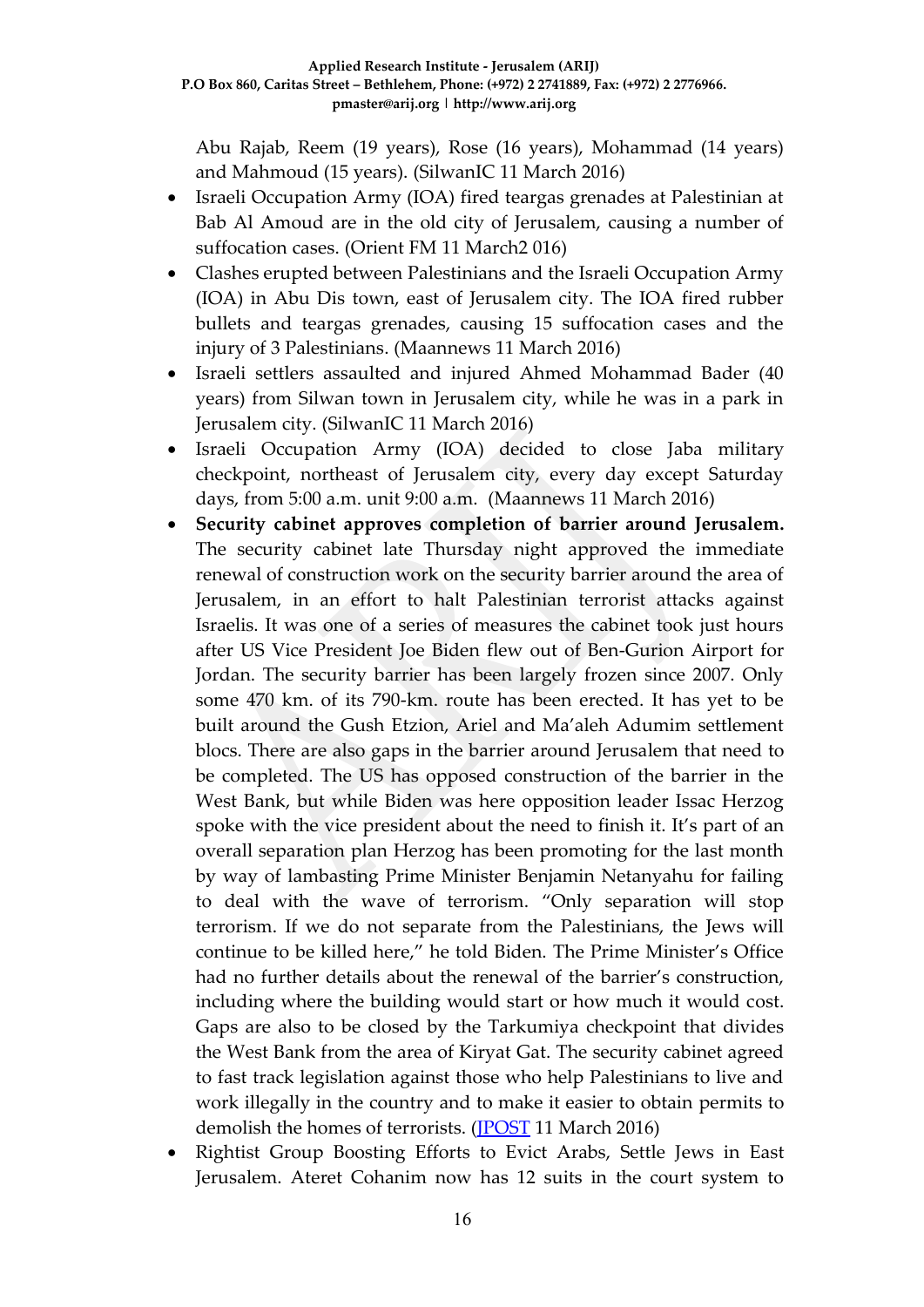#### **Applied Research Institute - Jerusalem (ARIJ) P.O Box 860, Caritas Street – Bethlehem, Phone: (+972) 2 2741889, Fax: (+972) 2 2776966. pmaster@arij.org | http://www.arij.org**

evict over 300 East Jerusalem residents from their homes. An organization that settles Jews in Arab areas of East Jerusalem has filed six suits in recent months to evict 27 Palestinian families from their homes in the Silwan neighborhood. These latest suits by Ateret Cohanim, filed in the last four months, bring the total number of such suits now moving through the courts to 12. Altogether, the 12 suits affect 51 families made up of more than 300 people. The names of all the people involved in the suits are under a court-approved gag order. Security for each Jewish family now living in Silwan costs the state about 1 million shekels (\$260,000) a year. All the land at issue was purchased by a Jewish trust more than a century ago for the purpose of housing Jewish immigrants from Yemen. Ateret Cohanim obtained control over the land in 2001, when it successfully asked the Jerusalem District Court, with backing from the Justice Ministry's administrator general, to appoint it as the trust's trustee, on the grounds that the original trustees – appointed back in 1899 – could no longer fulfill their role. In 2004, Ateret Cohanim began settling Jewish families in Silwan's Beit Yonatan building. Ever since, it has worked to evict Palestinians living on the trust's land, both by filing suits and by offering families generous compensation to leave voluntarily. So far, the organization has settled 10 Jewish families in Beit Yonatan. Over the past year, it has emptied another 13 apartments in Silwan, but most haven't yet gotten new tenants. A few months ago, however, it apparently decided to begin a concerted legal effort to clear all the land it controls of its Palestinian residents. Most of the 60 families targeted have lived there for decades. Attorney Ziad Kawar, one of a team of lawyers representing most of the Palestinian families, said he believes Ateret Cohanim is filing the suits now for fear that if it waits, the statute of limitations will expire. The organization obtained control of the land in November 2001, he noted, and the statute of limitations on unresolved land issues is 15 years, "so they have to file all the suits by November 2016". Kawar, however, argues that the statute of limitations should have expired long ago, because the administrator general was aware of these lands but made no effort to take control of them. Another unresolved legal question is whether the land really remained in Jewish hands after the Yemenite Jews left the neighborhood in the late 1930s during the Arab Revolt. Moreover, some of the Palestinians claim to have bought their plots from the Jewish owners, while others claim their plots aren't actually the ones mentioned in the original Ottomanera deeds. Finally, the Palestinians argue that Jews shouldn't be allowed to regain property lost in the 1948 War of Independence as long as Palestinians aren't allowed to do the same. During that war,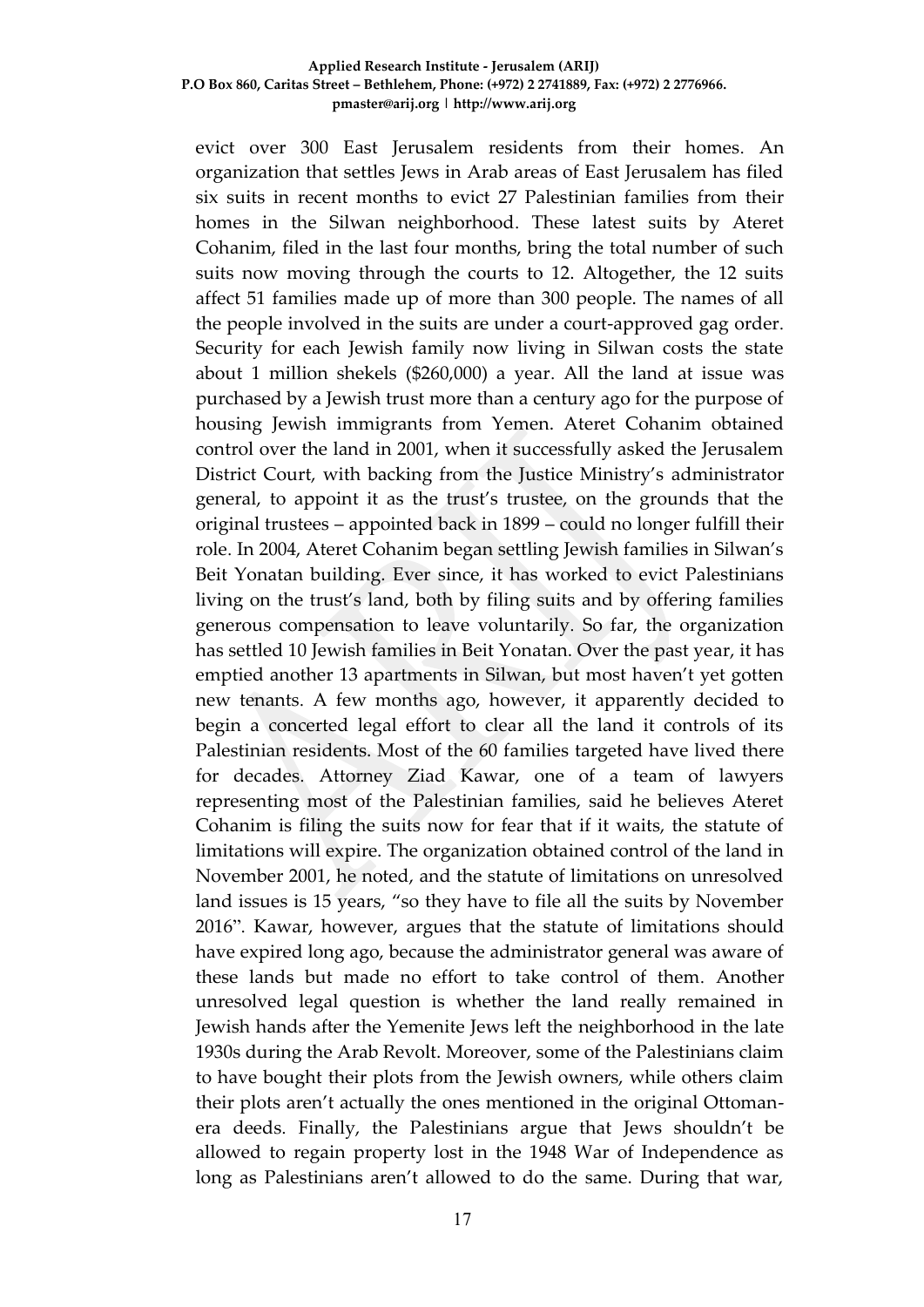#### **Applied Research Institute - Jerusalem (ARIJ) P.O Box 860, Caritas Street – Bethlehem, Phone: (+972) 2 2741889, Fax: (+972) 2 2776966. pmaster@arij.org | http://www.arij.org**

Jordan conquered East Jerusalem and expelled its Jewish residents, while many Palestinians fled or were driven from the city's western part. "My father had a house in the [Old City's] Jewish Quarter," said Zuheir Rajbi, a Silwan resident. "If they want to remove me from here, then I want it back". "Israel, by means of discriminatory legislation, is helping to establish settlements in the heart of East Jerusalem and turning the many Palestinian refugees who live [in Silwan] into refugees once again," added attorney Muhammad Dahleh, Kawar's colleague. Moving more Jews into Silwan would also have far-reaching security and budgetary implications. Jewish residents of the area have repeatedly had their houses and cars stoned or firebombed, and they can only leave home in armored cars accompanied by an armed guard. Last year, the state spent 83 million shekels to guard Jews living in Palestinian neighborhoods of Jerusalem, while this year, the figure is expected to be 74 million shekels. A source familiar with the issue said the cost of security for Jews in the part of Silwan where Ateret Cohanim operates comes to 12 million shekels a year – about one million shekels per family. This budget, which comes from the Housing Ministry, doesn't include the extra costs to the police. Nor is Ateret Cohanim the only organization moving Jews into Silwan. Elad, for instance, has settled 25 families in a different part of Silwan over the past 18 months. Attorney Avraham Moshe Segal, who represents the trust, said the courts had ruled it to be the sole owner of the land in question, and therefore, "all the squatters against whom suits have been filed ought to vacate the land voluntarily. My client, going beyond the letter of the law, is even willing to compensate the squatters who vacate the trust's land voluntarily". The Ir Amim organization, which is helping the Palestinian residents, said that settler organizations, "under the auspices of a discriminatory system, are dispossessing and uprooting the Palestinian community from its houses, and dispossessing Israel of any chance of a future diplomatic solution". [\(Haaretz](http://www.haaretz.com/israel-news/.premium-1.708243) 11 March 2016)

- Israeli settlers escorted by the Israeli Occupation Army (IOA) stormed Al Aqsa mosque in Jerusalem city and toured in its courtyard. (Wattan 12 March 2016)
- Israeli Occupation Army (IOA) invaded Abed neighborhood in Al Issawiya town in Jerusalem city. Clashes erupted between Palestinians and the IOA, where the IOA fired rubber bullets and stun grenades. (Safa 13 March 2016)
- Israeli settlers escorted by the Israeli Occupation Army (IOA) stormed Al Aqsa mosque in Jerusalem city and toured in its courtyard. (NBPRS 13 March 2016)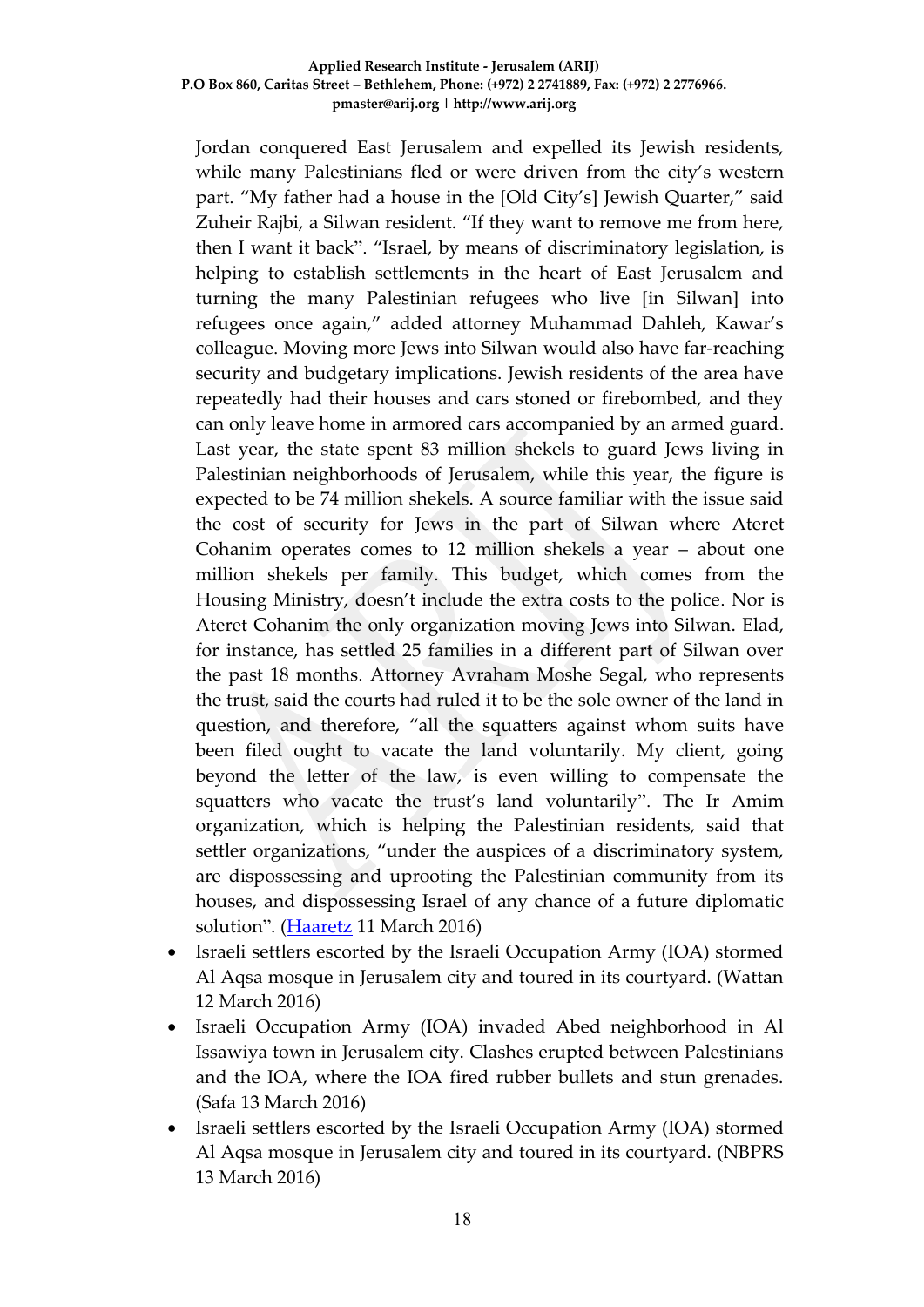- Israeli Municipality of Jerusalem issued administrative orders to demolish two Palestinian buildings in Al Issawiya town in Jerusalem city. The first building located in Hamael Al Areab area, owned by Fadi Al Issawiy, and consist of 3 apartments inhabited by 8 family members. The second building located in Al Madares neighborhood, owned by Mohammad Daoud Mahmoud, and consist of 4 floors , but the order targeted only two floors (two apartments) and inhabited by 10 family members. (SilwanIC 13 March 2016)
- Israeli settlers escorted by the Israeli Occupation Army (IOA) stormed Al Aqsa mosque in Jerusalem city and toured in its courtyard. (RB2000 14 March 2016)
- Israeli Occupation Army (IOA) stormed and toured in areas in Al Issawiya town in Jerusalem city. (Safa 15 March 2016)
- Israeli Occupation Army (IOA) raided and searched tens of Palestinian commercial structures in Ein Al Louza neighborhood in Silwan town in Jerusalem city. (Safa 15 March 2016)
- Nahed Fawzi Mteer (24 years) from Qalandiya refugee camp, north of Jerusalem city, died of wounds he sustained during clashes that erupted between Palestinians and the Israeli Occupation Army (IOA) in the camp on the 1st of March 2016. (Al-Quds 15 March 2016)
- Israeli Occupation Army (IOA) demolished a structure at the entrance of Qalandiya refugee camp, north of Jerusalem city. (Wafa 15 March 2016)
- Israeli Municipality of Jerusalem issued an administrative order to demolish two Palestinian houses in Ath-Thawri neighborhood in Silwan town in Jerusalem city. The targeted house is owned by Mohammad and Ismail Abu Sal'oum. (Wafa & Maannews 15 March 2016)
- Israeli settlers escorted by the Israeli Occupation Army (IOA) closed Al-Aqsa mosque in Jerusalem city, and toured in its courtyard. During the operation, the IOA closed Al Magharba gate. (PNN 16 March 2016)
- Israeli Occupation Army (IAO) demolished a 300 square meters Palestinian store in Dahiyet Al Bareed neighborhood, north of Jerusalem city. The targeted store is owned by Shadi Matour. (Maannews 16 March 2016)
- Israeli Occupation bulldozers demolished four commercial stores, the foundation of an under construction building ,and a wall surrounded a Palestinian land in Beit Hanina town, north of Jerusalem city. The targeted structures are owned by Al Hroub family. (Al-Ayyam 16 March 2016)
- The plan for the massive settler promoted visitor center on the edge of Silwan, directly across from the Old City walls, returns for discussion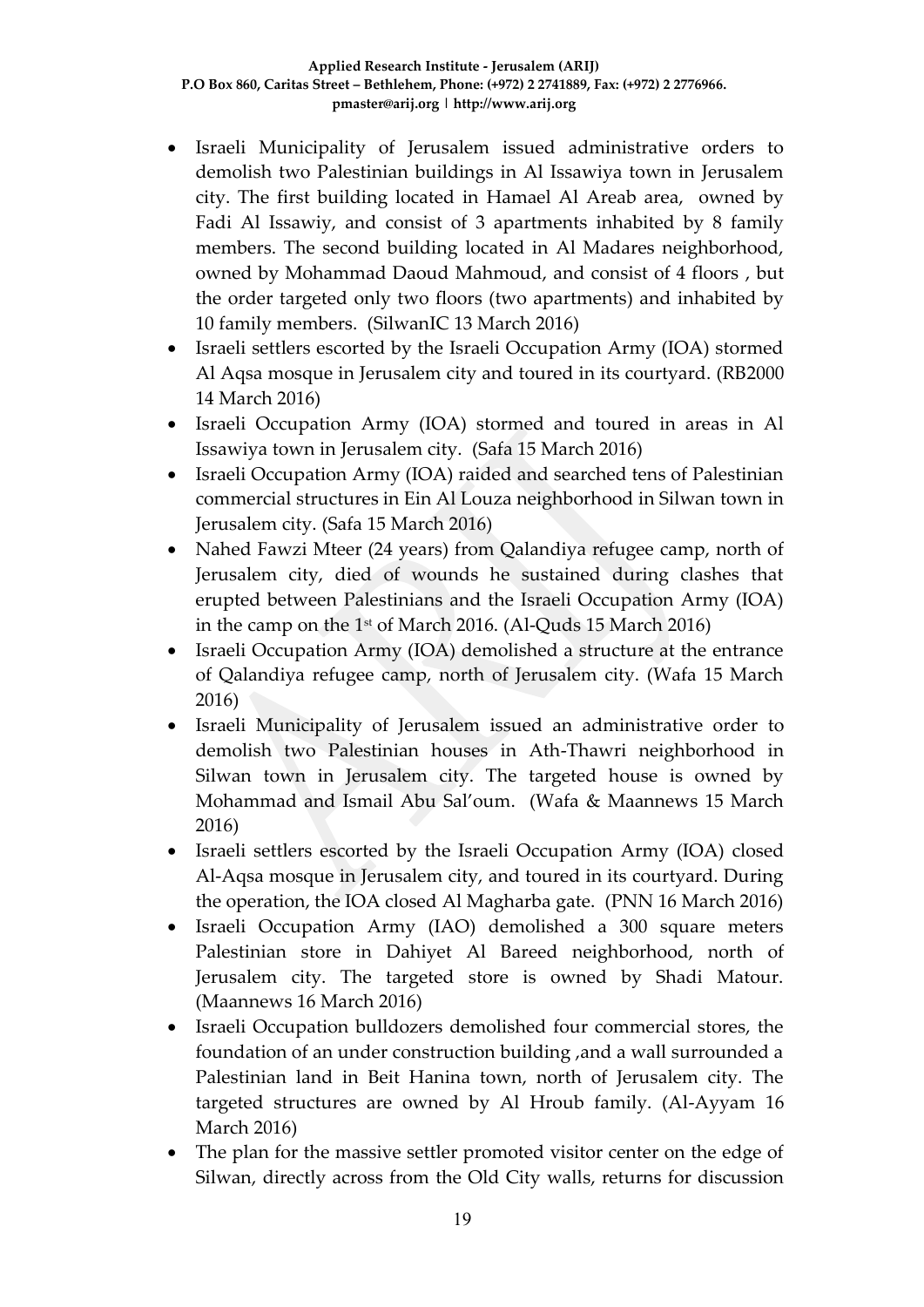at the full committee after the committee nullified a previous Appeals Committee decision in January of this year. The director general of the Justice Ministry requested a new discussion some six months after the Appeals Committee – on which a member of the Justice Ministry sits – issued a decision to limit the scope of the settler promoted visitor center in Silwan. The full committee voted to hold a new discussion on the project, thereby avoiding the Appeals Committee's June 2015 decision. The January action was one in a series of steps taken to reverse the Appeals Committee's judgment, which reduced the overall area permitted for construction and restricted the range of activities permitted on site. After the June decision, Elad, the nationalist settler group promoting the Kedem Compound, brought the subject to the Interior Committee of the Knesset to exert political pressure. It also submitted a petition to the Administrative Court, which denied it. The Kedem Compound is a prime example of "touristic settlement" – a trend by which settlers, with the support of local and government officials, are able to expand their control of key Palestinian neighborhoods around the Historic Basin through management of tourist attractions like the City of David, just across the street from the Kedem site. [\(Ir Amim](http://altro.co.il/newsletters/show/7893?key=a7e7d4de5230480f4c74880e36013fd3) 16 March 2016)

- Israeli settlers escorted by the Israeli Occupation Army (IOA) stormed Al Aqsa mosque in Jerusalem city and toured in its courtyard. (Safa 17 March 2016)
- Israeli Occupation Authorities closed a number of streets in Jerusalem city. The closure came after an Israeli Marathon carried out in the city. (Orient FM 18 March 2016)
- Israeli settlers escorted by the Israeli Occupation Army (IOA) stormed Al Aqsa mosque in Jerusalem city and toured in its courtyard. (Wafa 20 March 2016)
- Israeli Municipality of Jerusalem handed out an order to demolish a 50 square meters under construction house in Ein Al Louza neighborhood in Silwan town in Jerusalem city. The targeted house is owned by Khalil Al Abbasi. (SilwanIC 20 March 2016)
- Clashes erupted between Palestinians and the Israeli Occupation Army (IOA) at Ras Al Bustan area in Al Eaziriya town, east of Jerusalem city. The IOA fired live bullets and teargas grenades, causing tens of suffocation cases and the injury of others. During the clashes, the IOA arrested Zuhair Basa (14 years). (Raya 21 March 2016)
- Israeli settlers escorted by the Israeli Occupation Army (IOA) stormed Al Aqsa mosque in Jerusalem city and toured in its courtyard. (Wattan 21 March 2016)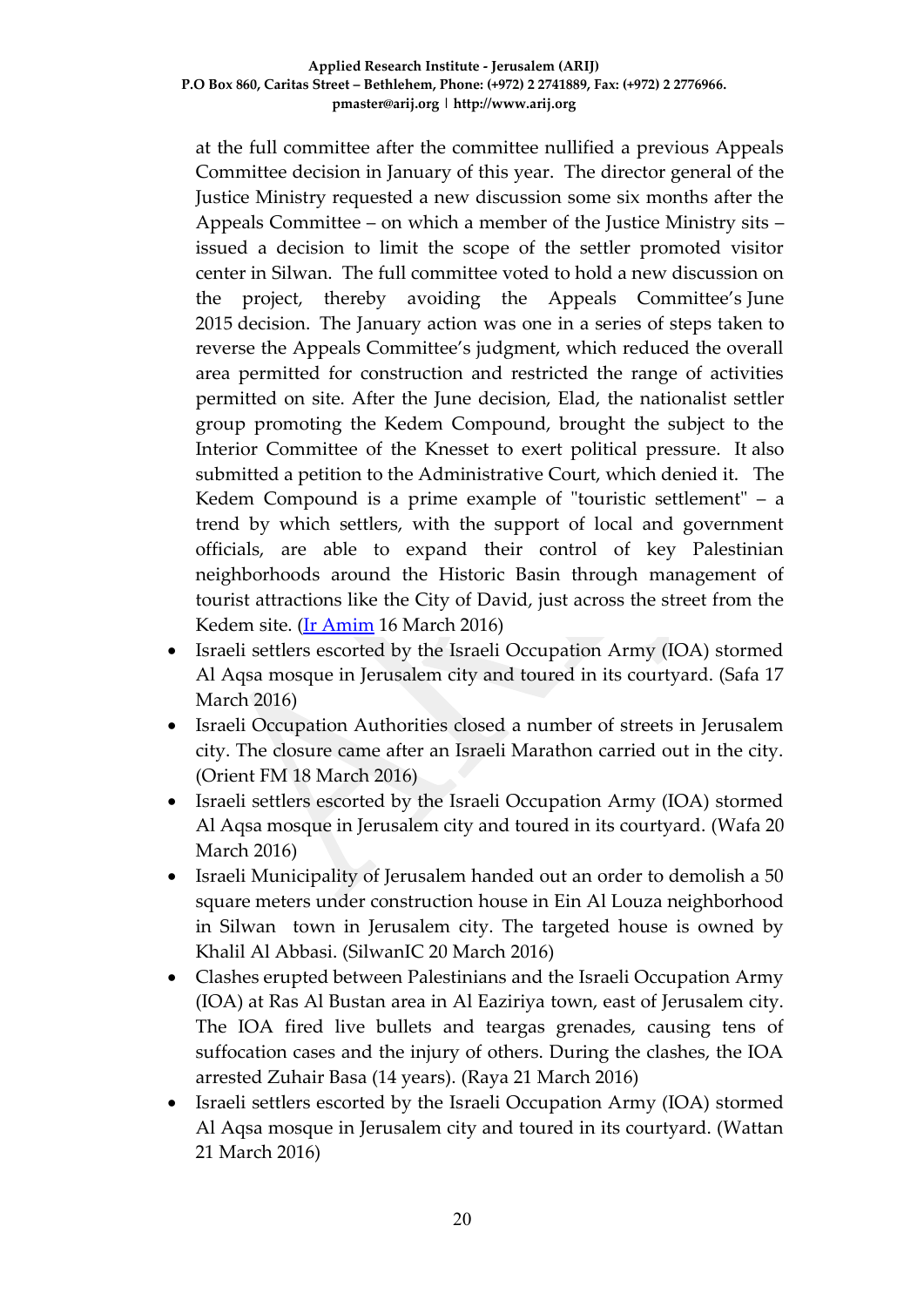- Israeli Occupation bulldozers demolished an under construction house in Jabal Al Mukabir town, south of Jerusalem city. The targeted house is owned by Mohammad Jamel Ja'abes. (PNN 21 March 2016)
- Israeli Occupation bulldozer demolished a 200 square meters under construction house in Ras Al Amoud neighborhood in Silwan town in Jerusalem city. The targeted house owned by Suliman Abu Qalbeen. (Maannews 21 March 2016)
- Israeli Municipality of Jerusalem forced a Palestinian family to demolish their house in Ras Al Amoud neighborhood in Silwan town in Jerusalem city. The targeted house is owned by Ali Abu Souya. (Maannews 21 March 2016)
- Israeli settlers escorted by the Israeli Occupation Army (IOA) stormed Al Aqsa mosque in Jerusalem city and toured in its courtyard. (NBPRS 22 March 2016)
- Israeli Municipality of Jerusalem forced Khalil Al Abassi to demolish his 50 square meters under construction house in Ein Al Louza neighborhood in Silwan town in Jerusalem city. noted that the targeted house located within a building. (SilwanIC 22 March 2016)
- Israeli Occupation bulldozers demolish a 100 square meters mobile home in Al Ashqariya neighborhood in Beit Hanina town, north of Jerusalem city. The targeted mobile home is owned by Majdi Idres. Noted that the Israeli Authorities issued an order to demolish the mobile home on the 21<sup>st</sup> of March 2016. (SilwanIC 22 March 2016)
- Israeli Occupation Army (IOA) demolished a commercial store in Jabal Al Mukabir town, south of Jerusalem city. The targeted store is owned by Khader Abidat. (SilwanIC 22 March 2016)
- Israeli settlers escorted by the Israeli Occupation Army (IOA) stormed Al Aqsa mosque in Jerusalem city and toured in its courtyard. Noted that the IOA tightened its procedures at the entrances of the mosque, where they prevented Palestinians under the age of 40 years from entering the mosque. (Wafa 23 March 2016)
- Israeli settlers escorted by the Israeli Occupation Army (IOA) stormed Al Aqsa mosque in Jerusalem city and toured in its courtyard. (NBPRS 24 March 2016)
- Israeli Occupation Army (IOA) stormed and searched a Palestinian house in Qalandiya refugee camp, north of Jerusalem city, and questioned the residents. The targeted house is owned by the family of the of the Palestinian martyr; Omar Matar. (Wafa 25 March 2016)
- Israeli Agency OKs Right-wing NGO's Plans to Build Large Visitors' Center in East Jerusalem. After pressure from the Justice Ministry, the National Planning and Building Council overturns a decision to limit the size of the center, which the Elad group is planning to build in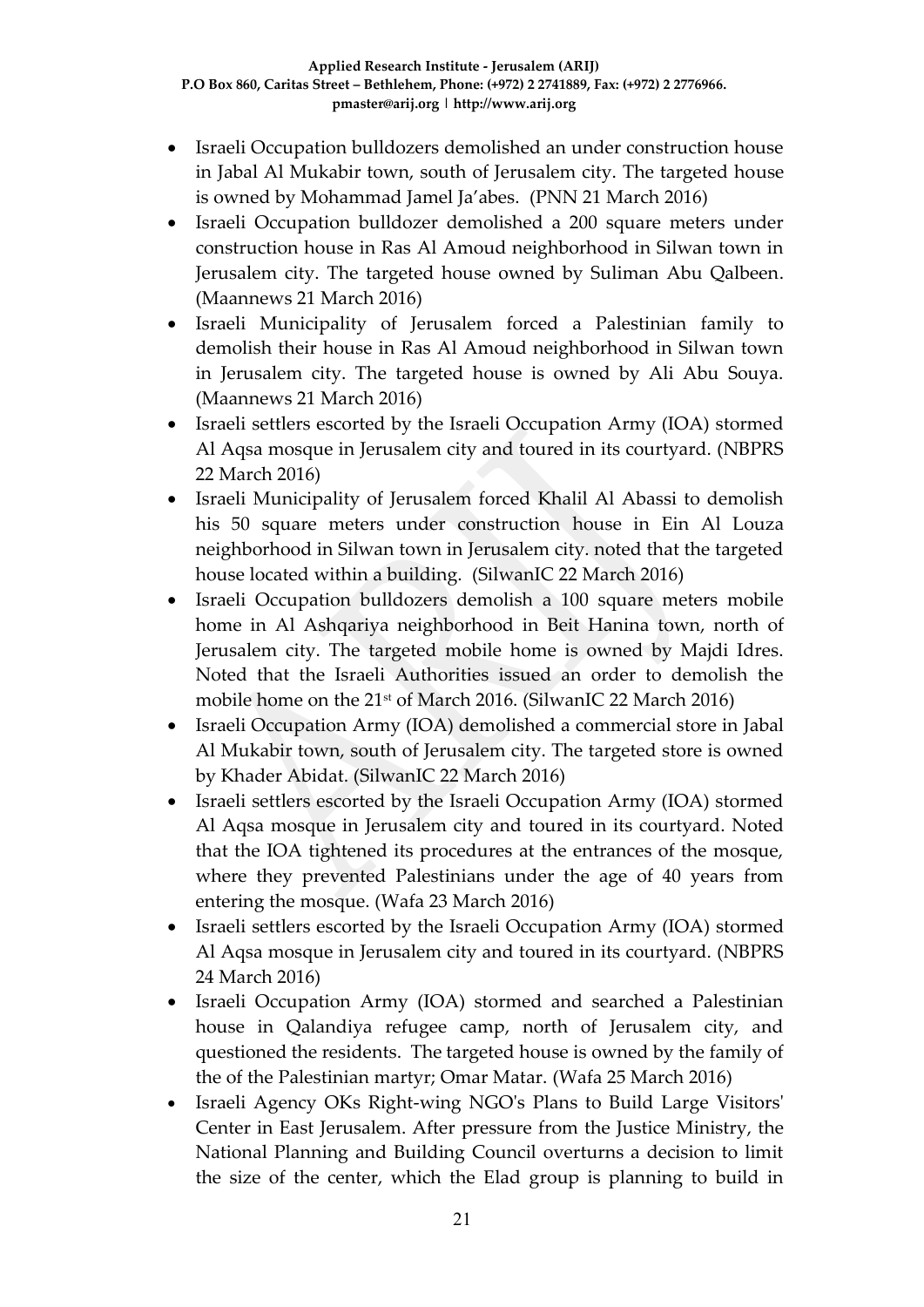#### **Applied Research Institute - Jerusalem (ARIJ) P.O Box 860, Caritas Street – Bethlehem, Phone: (+972) 2 2741889, Fax: (+972) 2 2776966. pmaster@arij.org | http://www.arij.org**

Silwan. The National Planning and Building Council ruled this week that a right-wing organization can build a 16,000-square-meter center in the East Jerusalem neighborhood of Silwan, overturning the decision by the council's appeals subcommittee limiting the size to 10,000 square meters. Jerusalem Mayor Nir Barkat and Justice Minister Ayelet Shaked had pushed for the reversal of the size restrictions on the center planned by the Elad group. The facility will cover 16,000 square meters and tower seven stories over the Givati parking lot, adjacent to the walls of the Old City. The national zoning panel reopened debate on the issue after Justice Ministry Director General Emi Palmor took the unusual step of attending a council meeting in January that voted on the proposal. In its two-page statement reversing the ruling of the appeals body, the national council said the Jerusalem Walls National Park, where the center is to be built, "is a unique tourist destination of the highest order in Israel that deserves encouraging tourism within it." The council members added that "goals like promoting a tourist experience, education by assimilating cultural, historical and archaeological heritage are a significant part of the designation of the national park." The council rejected all four appeals that had been partially accepted in June, which were signed off by the Emek Shaveh organization of archaeologists, the Ir Amim organization, Silwan residents and a group of intellectuals and architects. They asserted that the facility Elad seeks to build would damage antiquities, change the wall's skyline, undercut the needs of the Palestinian population and would constitute a dangerous precedent for private, politicized building in the city's most sensitive area. "The decision to build a huge building the size of a mall on top of Jerusalem antiquities, for the benefit of a political organization, arouses a fear that intense politicization of planning institutions and also hurts Jerusalem as a world heritage site," Emek Shaveh commented. "Instead of the antiquities being open and available to all, the planning committees decided, under pressure from politicians, to approve unprecedented damage of antiquities and to transfer cultural remains to Elad, which is a right-wing, nationalist, ideological organization. The Israel Antiquities Authority's support of this project is testimony to the inability of this body to protect Jerusalem's past and to maintain in the hands of the broader public for the sake of future generations. Elad commented that the plan realizes a modern tourist-oriented program for early Jerusalem near the Western Wall. "The plan will increase the ability to handle visitors in early Jerusalem and is part of the national tourist challenge of improving the visitor experience and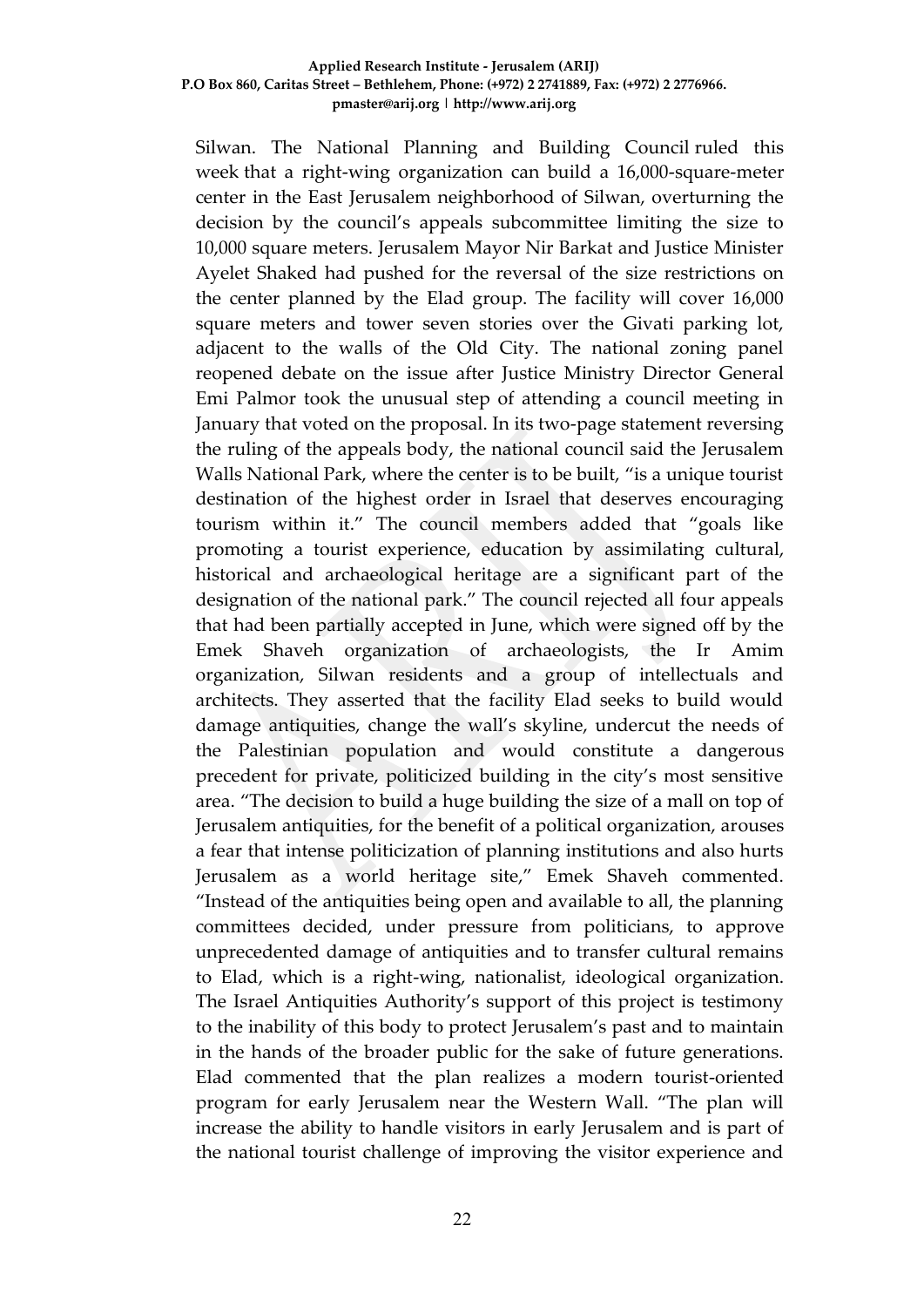improving tourist infrastructure for the benefit of all who come to Jerusalem," the organization stated. [\(Haaretz](http://www.haaretz.com/israel-news/.premium-1.710869) 26 March 2016)

- Israeli settlers assaulted and injured a Palestinian in Jerusalem city. (Al-Quds 27 March 2016)
- Israeli settlers escorted by the Israeli Occupation Army (IOA) stormed Al Aqsa mosque in Jerusalem city and toured in its courtyard, and tried to perform Talmudic rituals. As a result, clashes erupted between Palestinians and the Israeli settlers. (Al-Quds 27 March 2016)
- Israeli newspaper of " Yorshalem" revealed that the Israeli Authorities are planning to construct 900 housing units in Pisgat Ze'ev settlement, north of Jerusalem city. (NBPRS 27 March 2016)
- Israeli settlers escorted by the Israeli Occupation Army (IOA) stormed Al Aqsa mosque in Jerusalem city and toured in its courtyard. (NBPRS 28 March 2016)
- Israeli Occupation Army (IOA) stormed and searched a Palestinian house in Al Issawiya tow in Jerusalem city. The targeted house is owned by the family of the Palestinian prisoner in the Israeli Jail; Sundos Abed (17 years). (Wafa 29 March 2016)
- Israeli Occupation Army (IOA) invaded and searched a number of Palestinian houses in Qalandiya refugee camp, north of Jerusalem city. (PNN 29 March 2016)
- Israeli settlers escorted by the Israeli Occupation Army (IOA) stormed Al Aqsa mosque in Jerusalem city and toured in its courtyard. During the operation, the IOA stationed at the entrances of the mosque, tightened its procedures, where they detained the Palestinians' ID cards. (QPress 29 March 2016)
- Israeli Occupation Army and bulldozers stormed Al Abbasiya neighborhood in Silwan town in Jerusalem city, and razed and destroyed a playground, uprooted 30 trees and demolished a 12 square meters animal shed and a retaining wall. The targeted playground is owned by Khalid Az-Zeir and the animal shed is owned by Adam Samreen. During the operation, clashes erupted between Palestinians and the Israeli Army, where they assaulted Jehad Az-Zeir. (SilwanIC & Wafa 29 March 2016)
- Israeli Occupation bulldozers demolished a Palestinian house in Ath-Thawri neighborhood in Silwan town in Jerusalem city. (PNN 29 March 2016)
- Israeli Occupation Army (IOA) invaded and searched tens of Palestinian houses in Qalandiya refugee camp, north of Jerusalem city, and occupied the roofs. (Al-Quds 30 March 2016)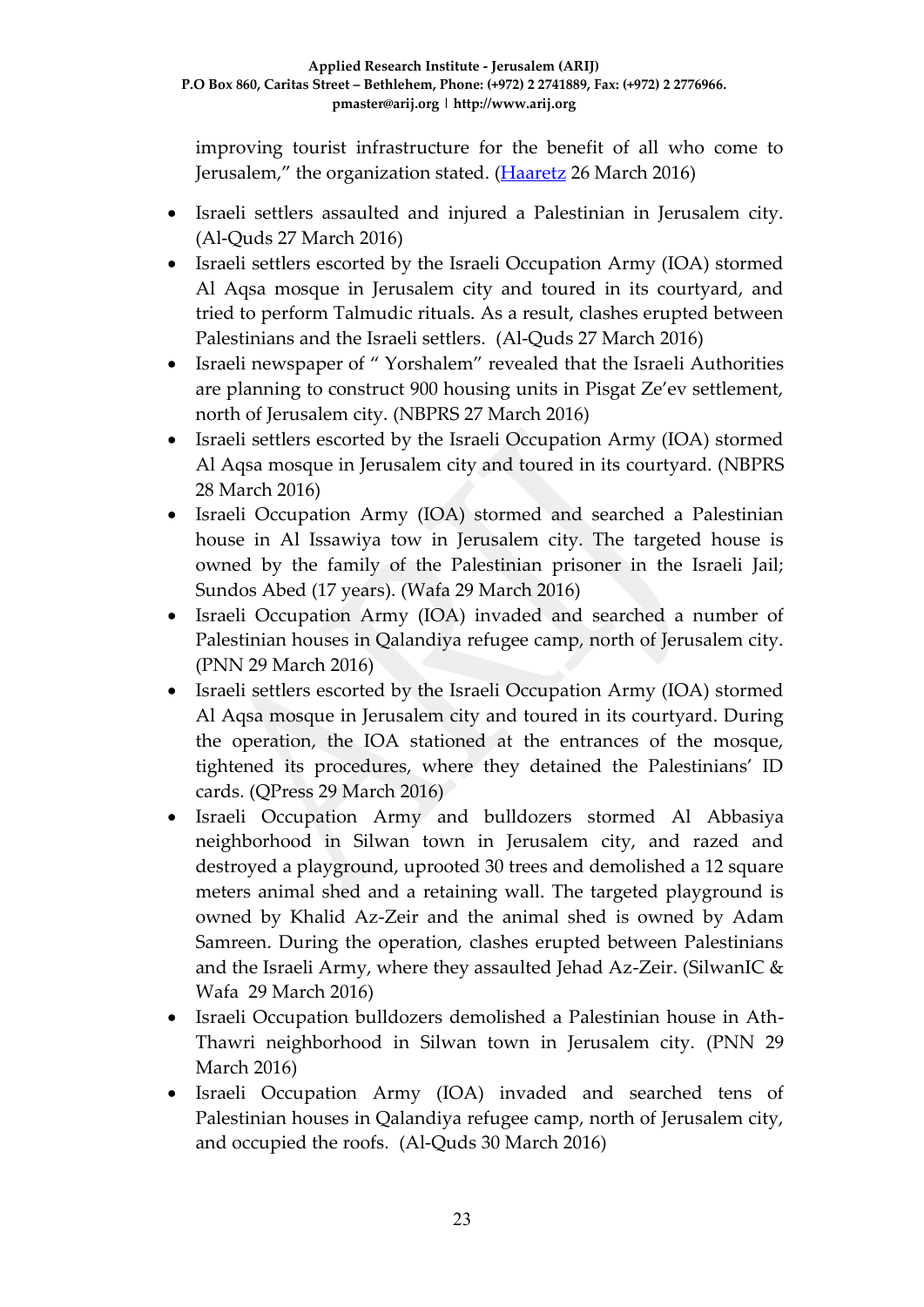- Israeli Occupation Army (IOA) stormed and searched a number of commercial stores in Ras Al Amoud neighborhood in Silwan town IN Jerusalem city. (QPress 30 March 2016)
- Israeli Occupation Army (IOA) invaded and searched a Palestinian house in Jabal Al Mukabir town, south of Jerusalem city. The targeted house is owned by Nasser Qanbar. (QPress 30 March 2016)
- Israeli settlers escorted by the Israeli Occupation Army (IOA) stormed Al Aqsa mosque in Jerusalem city and toured in its courtyard. During the operation, the IOA arrested a Palestinian after he raised the Palestinian flag. (Maannews & NBPRS 30 March 2016)
- For the second days in a row, the Israeli settlers escorted by the Israeli Occupation Army (IOA) carried out a party in the old city of Jerusalem. (Wafa 30 March 2016)
- Amena Ahmed was injured after an Israeli settler hit her by his vehicle while she was crossing the main road in Ash-Sheikh Jarrah neighborhood, north of Jerusalem city. (Al-Quds 30 March 2016)
- Israeli Planning and Construction committee in the Israeli Municipality of Jerusalem approved the construction of 18 housing units for the Israeli settlers in Jabal Al Mukabir town, south of Jerusalem city. (Maannews 30 March 2016)
- Israeli Occupation bulldozers demolished a 100 square meters animal shed, a 20 square meters room, an agricultural room, a barracks and a 12 square meters container in At Tur town in Jerusalem city. The targeted structures are owned by: Ramadan Shabanah, Mohamamd Abu Al Hawa and Naim Abu Sbitan. (SilwanIC 31 March 2016)
- Israeli Occupation Army (IOA) demolished a 16 square meters animal shed, a barracks and a retaining wall in As-Sawana neighborhood in Silwan town in Jerusalem city. The targeted structures are owned by: Mahmoud Jaradat. (SilwanIC 31 March 2016)
- Israeli Occupation Bulldozers demolished a 16 square meters stable and an animal shed in Silwan town in Jerusalem city. The targeted structures are owned by Mohammad Sarhan. (SilwanIC 31 March 2016)

# **Hebron**

 Israeli Occupation Army (IOA) erected military checkpoints at the entrance of Sair and Halhul towns and at the northern entrance of Hebron city. The IOA stopped and searched Palestinian vehicles and checked ID cards. (Wafa 1 March 2016)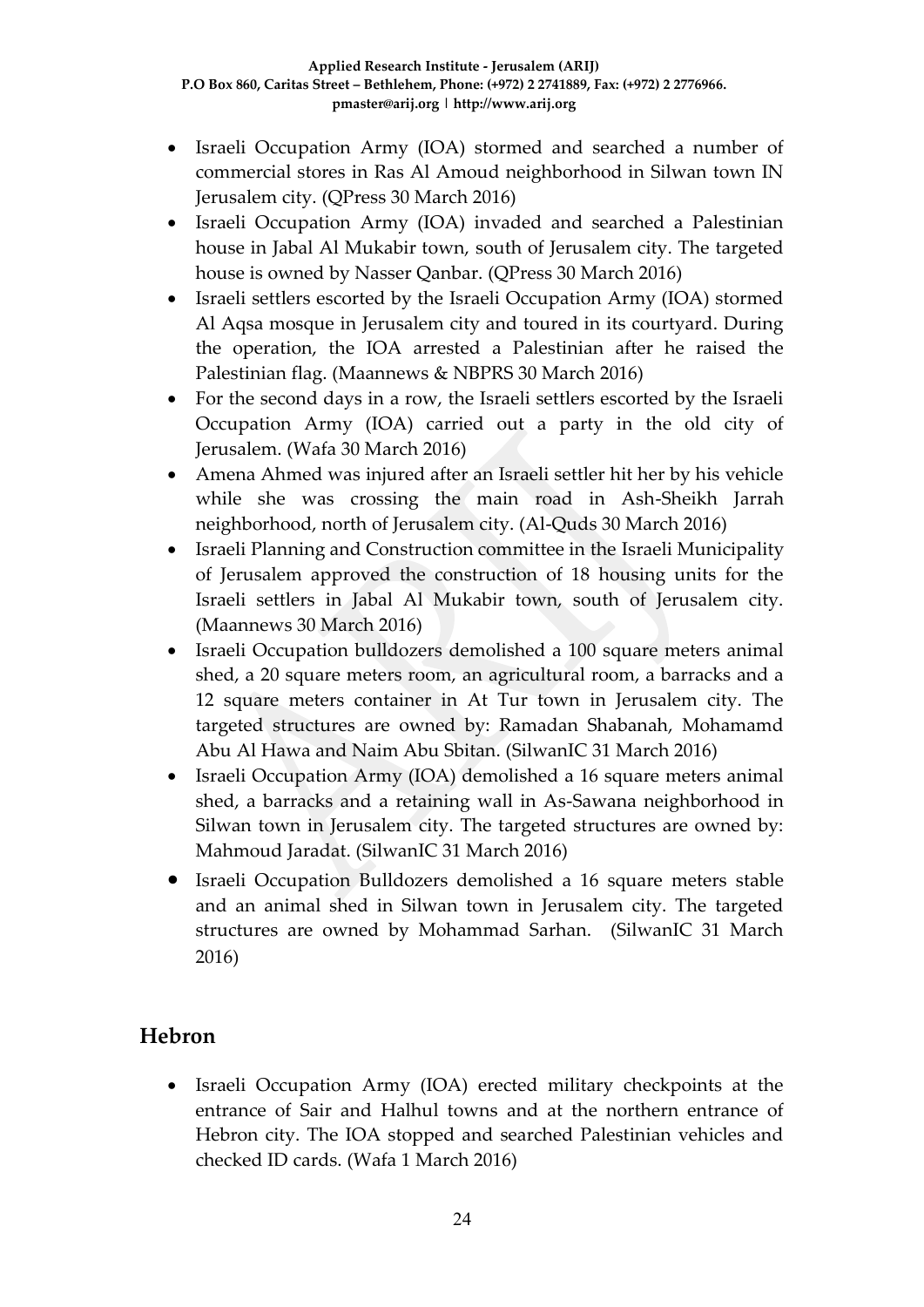- Israeli Occupation Army (IOA) erected a military checkpoint at the entrance of At-Tawani village, east of Yatta town, south of Hebron city. The IOA detained Palestinians and checked their ID cards and searched their vehicles. (Wafa 1 March 2016)
- Israeli Occupation Army (IOA) erected a military checkpoint at the entrance of Al Markiz village, east of Yatta town, south of Hebron city. The IOA stopped and searched Palestinian vehicles and checked ID cards. (Wafa 1 March 2016)
- Israeli Occupation Army (IOA) handed out military orders to demolish three houses un Khallit Al Maya area, east of Yatta town, south of Hebron city. The targeted houses are owned by: Ismail Jubraial An-Najar, Khalil Hassan Amour and Mohammad Azat Makhamra. (Wafa 2 March 2016)
- Israeli Occupation Army (IOA) tightened its procedures at the entrances of Beit Ummer town, north of Hebron city. The IOA stopped and searched Palestinian vehicles and checked ID cards. (Wafa 3 March 2016)
- Israeli Occupation Army (IOA) stormed and searched several areas in Deir Sanit and Beit 'Awa towns in Hebron governorate. (Safa 6 March 2016)
- Israeli Occupation Army (IOA) invaded Idhna town in Hebron governorate, and fired stun grenades at Palestinian houses and land, causing the torch of an agricultural structures owned by Younis Abed Ar-Rahman 'Awawda. (Safa 6 March 2016)
- Israeli Occupation Army (IOA) erected a military checkpoint at the entrance of Al Fawar refugee camp, south of Hebron city. The IOA stopped and searched Palestinian vehicles and checked ID cards. (Wafa 6 March 2016)
- Israeli Occupation Army (IOA) stormed Ash-Shuyukh village, north of Hebron city, and closed all the entrances. Clashes erupted between Palestinians and the IOA, where the IOA fired rubber bullets and teargas grenades, causing dozens of suffocation cases. (Maannews 7 March 2016)
- Israeli Occupation Army (IOA) invaded and searched the headquarter of "Beit Ummer Society for the care of orphans" in Al Bayada area in Beit Ummer town, north of Hebron city, and confiscated three computer devices and files, also detained Karem Akhalil, the guard, in a small room. The IOA also, stormed and searched a Palestinian farm owned by Naim Ahmidan Abu Mariya. As a result, clashes erupted between Palestinians and the IOA, where the IOA fired teargas grenades, causing tens of suffocation cases. (Wafa 7 March 2016)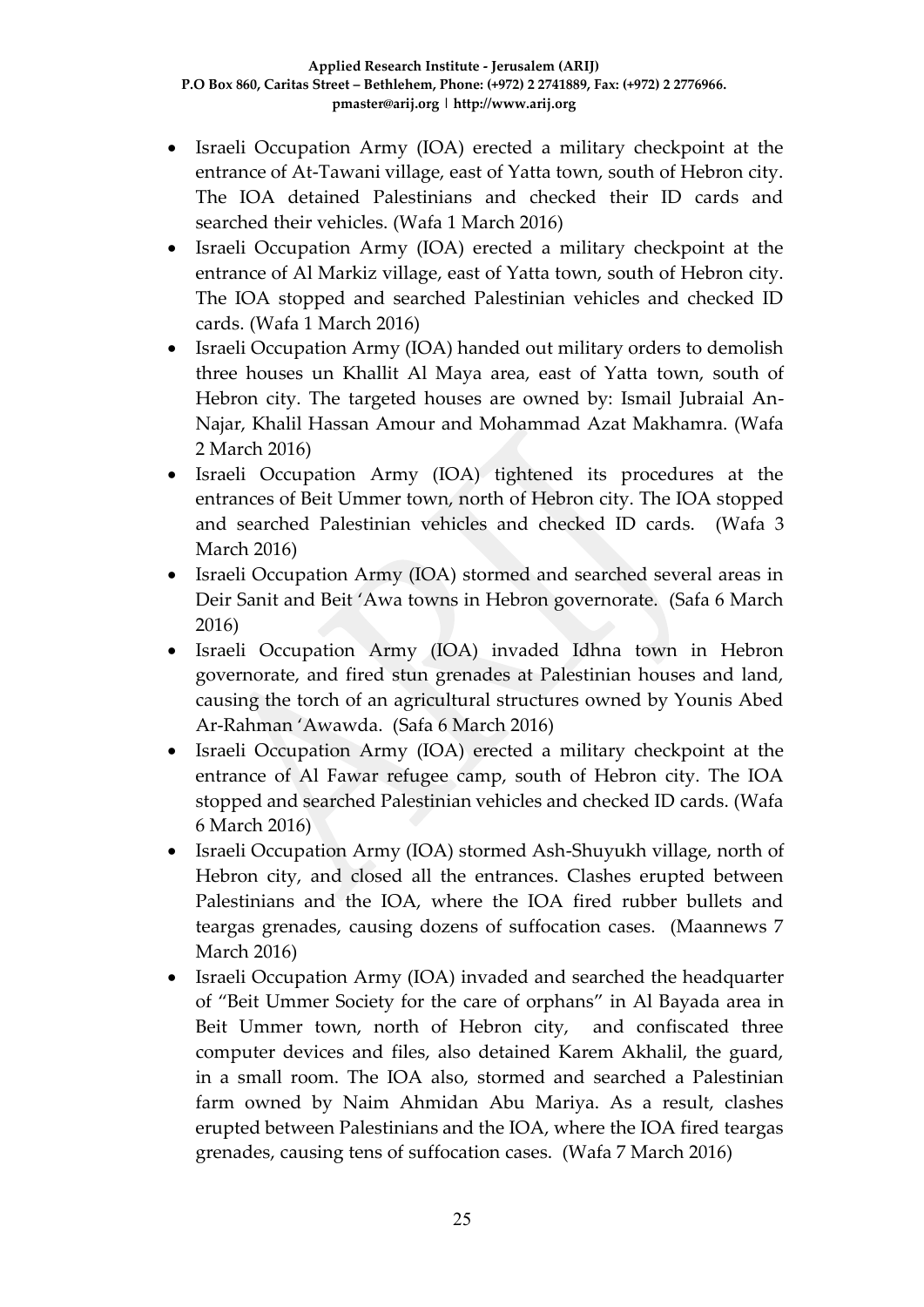- Israeli Occupation Army (IOA) demolished an animal shed in An-Nabi Younis area in Halhul town, north of Hebron city. The targeted shed is owned by Abed Al Karem Mur'eb. (Wafa 7 March 2016)
- Israeli Occupation Army (IOA) erected military checkpoints at the northern entrance of Hebron city and at the entrances of Sair and Halhul towns in Hebron governorate. The IOA stopped and searched Palestinian vehicles and checked ID cards. (Wafa 7 March 2016)
- Israeli Occupation bulldozers demolished part of Palestinian house in Hebron city. The targeted house is owned by the family of the Palestinian martyr Ibrahim As-Skafi. (Maannews 8 March 2016)
- Israeli Occupation Authorities issued a military order to extend the closure of Tal Ar-Rumida and Ash-Shuhada street in the old city of Hebron for the 14th of March 2016. (Maannews 8 March 2016)
- Israeli Occupation Authorities handed out military order to stop the construction in an Islamic cemetery in Idhna town in Hebron governorate. (Wafa 10 March 2016)
- Israeli Occupation Army (IOA) erected military checkpoint at the southern entrance of Hebron city and at the main entrance of Al Fawar refugee camp in Hebron governorate. The IOA stopped and searched Palestinian vehicles and checked ID cards. (Wafa 10 March 2016)
- Clashes erupted between Palestinians and the Israeli Occupation Army (IOA) in Al Arroub refugee camp, north of Hebron city. The IOA fired teargas and stun grenades at Palestinians and their houses. (Safa 13 March 2016)
- Israeli Occupation Army (IOA) killed Qasam Fared Abu Odeh Jaber (31 years), from Hebron city, Amir Fouad Al Junidi(22 years) from Hebron city, and Yousif Mustafah Tarirah (18 years) from Bani Naim village, east of Hebron city, while they were near Qiryat Arba settlement. (Maannews 14 March 2016)
- Israeli Occupation Army (IOA) stormed and searched two Palestinian houses in Hebron city, and questioned the residents. The targeted houses are owned by the families of two Palestinian martyrs; Qassam Fared Jaber (31 years) and Amir Fouad Al Junidi (22 years). (Al-Quds 14 March 2016)
- Israeli Occupation Army (IOA) erected a military checkpoint at the main entrance of Bani Naim village, east of Hebron city. The IOA prevented Palestinians from entering or leaving the village. (Raya 14 March 2016)
- Israeli Occupation Army (IOA) stormed and toured in several areas in Deir Samit and Idhna towns in Hebron governorate. (Safa 15 March 2016)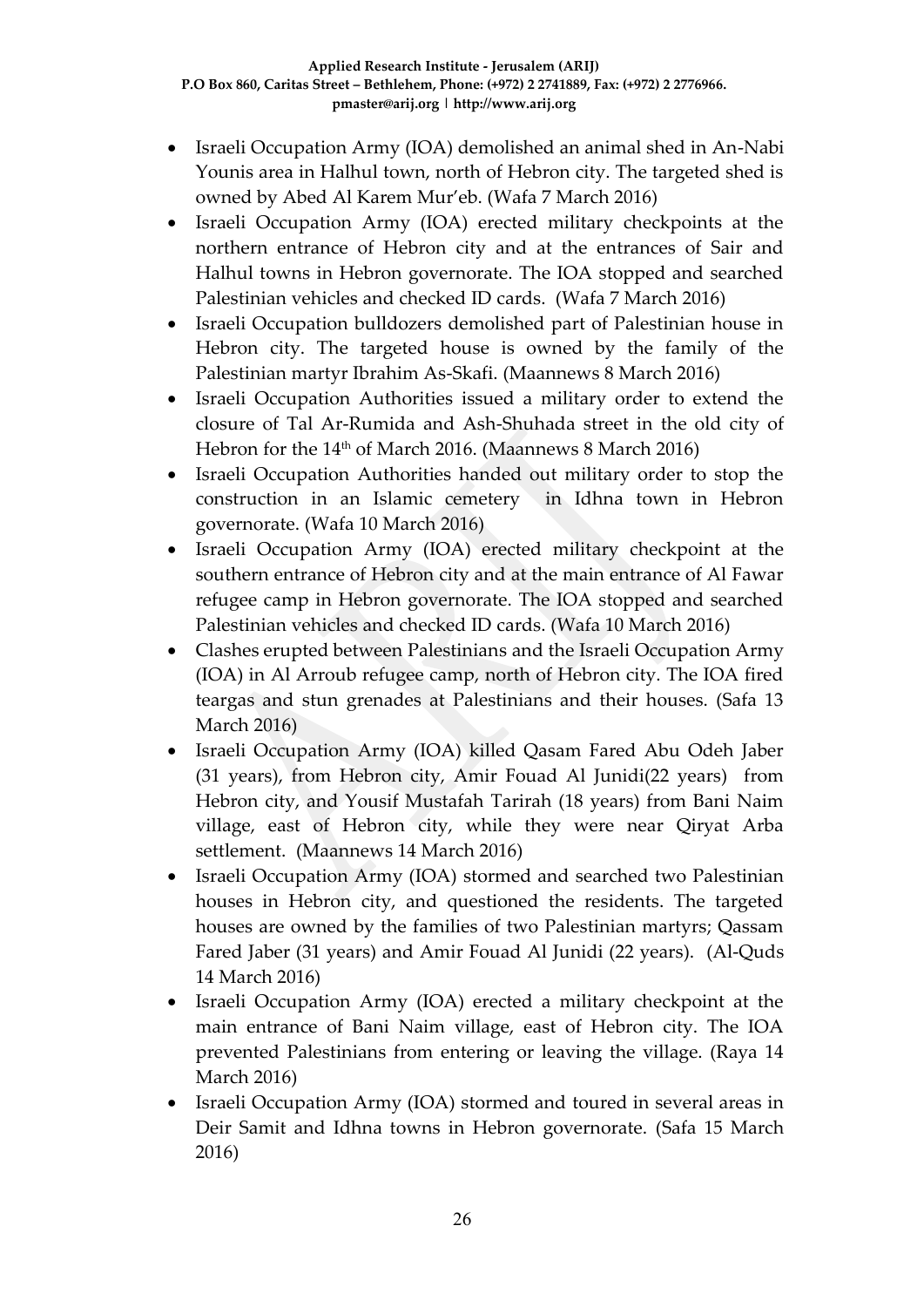- Israeli settlers escorted by the Israeli Occupation Army (IOA) marched along the Israeli Bypass road No.60 for two hours starting from the Israeli settlement of Karmei Zur to the Gush Etzion junction, they closed the road and chanted anti-Palestinian slogans, also they demanded the Israeli government to prevent the Palestinians from using the Israeli bypass road No.60 and the Gush Etzion junction. (JPOST 16 March 2016)
- Israeli Occupation Army (IOA) closed a commercial store in Hebron city. The targeted store was renter by the Palestinian martyr; Qassam Jaber. The IOA also, arrested Farid Jaber. (Maannews & RB2000 17 March 2016)
- Israeli Occupation Army (IOA) stormed and searched tens of Palestinian houses in Yatta and Idhna towns in Hebron governorate. (RB2000 17 March 2016)
- Israeli Occupation Army (IOA) erected a military checkpoint at An-Nabi Younis area at the entrance of Sair town, north of Hebron city. The IOA stopped and searched Palestinian vehicles and checked ID cards. (RB2000 17 March 2016)
- Clashes erupted between Palestinians and the Israeli Occupation Army (IOA) at the entrance of Halhul town, north of Hebron city. (Al-Quds 18 March 2016)
- Israeli Occupation Army (IOA) stationed at Abu Ar-Resh military checkpoint, near the Ibrahimi mosque in the old city of Hebron, shoot and killed Abdalla Mohammad Ayed Al 'Ajluni while he was crossing the checkpoint. (Wafa 19 March 2016)
- Israeli Occupation Army (IOA) invaded and searched a Palestinian house in Hebron city. The targeted house is owned by the family of the Palestinian martyr Abdalla Mohammad Ayad Al 'Ajlouni. (Wafa 19 March 2016)
- Israeli Occupation Army (IOA) closed with iron gates the entrances of Hebron city; Juriy Balhas, Al Kasara, Al Fahes and Frush Al Hawa areas, the main entrance of Sair town; near An Nabi Younis area, and the main entrance of Bani Naim village; Wadi Al Jouz area. (Orient FM & Wafa 19 March 2016)
- Israeli Occupation Army (IOA) handed out a military order to stop the construction in a water tank in Idhna town, west of Hebron city. The targeted tank is owned by Jehad Abu Zalta. (Al-Quds 21 March 2016)
- Israeli Occupation Army (IOA) invaded and searched three Palestinian houses in Bani Naim village, east of Hebron city. The targeted houses are owned by: Issa Mohammad Suliman Az-Ziyadat, Jehad Hamad Az-Ziyadat and Mohammad Khalil Al Jundi. (Wafa 22 March 2016)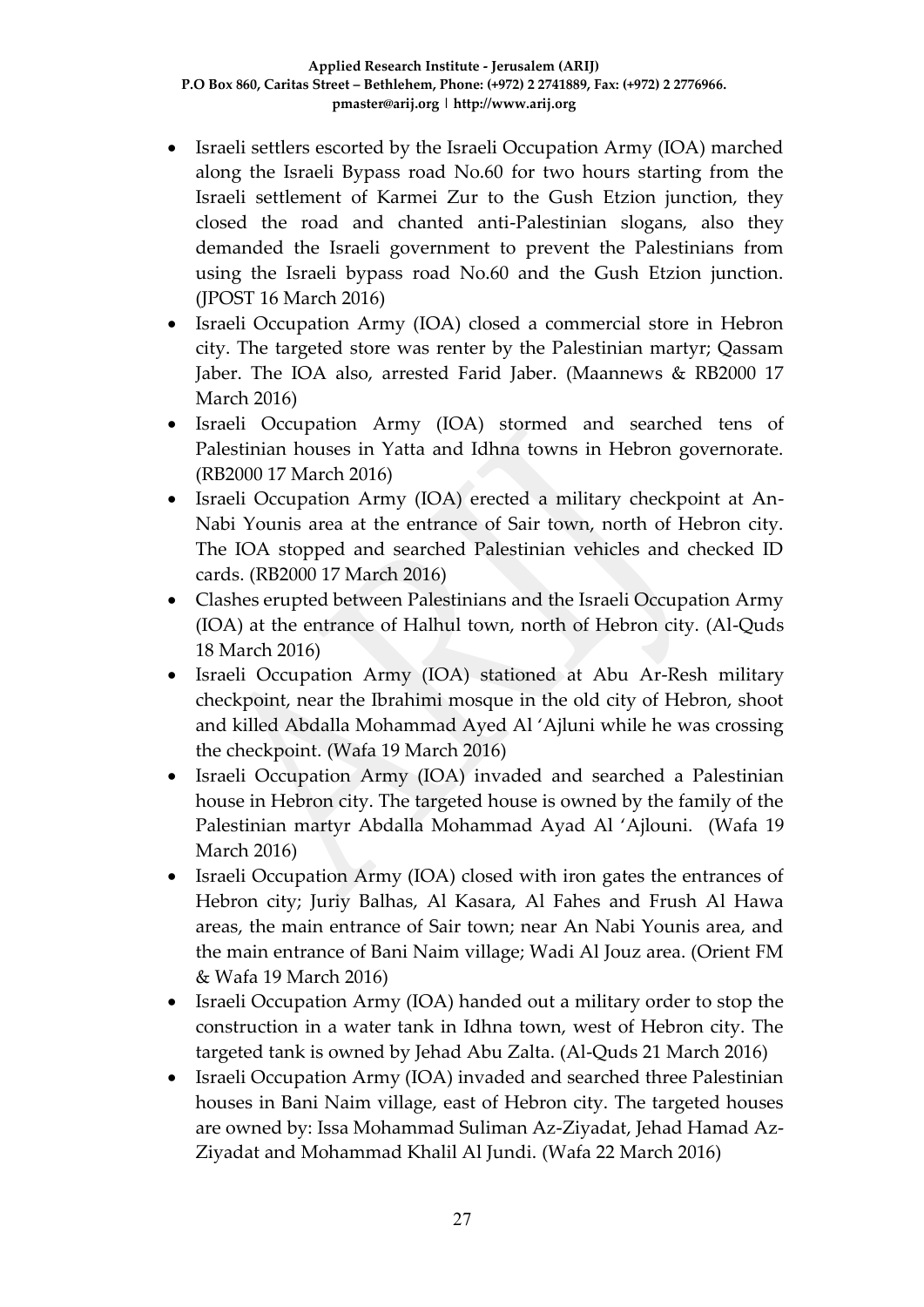- Israeli Occupation Army (IOA) demolished a Palestinian house, a 150 square meters animal shed and confiscated solar panels in Janba village, east of Yatta town, south of Hebron city. The targeted structures are owned by Shaher Ahmed Issa Mohammad. (Wafa 22 March 2016)
- Israeli Occupation Army (IOA) demolished an animal shed in At-Taban village in Masafer Yatta, south of Hebron city. The targeted shed is owned by Nasser Khalil Abu Abed. (Wafa 22 March 2016)
- Israeli Occupation bulldozers razed 40 dunums of Palestinian land in Suba area, east of Idhna town, west of Hebron city. The targeted land located near an Israeli stone Crusher. (RB2000 22 March 2016)
- Israeli Occupation Army (IOA) erected a military checkpoint between Al Markez and Janba villages, east of Yatta town, south of Hebron city. The IOA stopped and detained Palestinian students. (Raya 22 March 2016)
- Israeli Occupation Army (IOA) erected military checkpoints at the entrance of Sair and Halhul towns and at the northern entrance of Hebron city. The IOA stopped and searched Palestinian vehicles and checked ID cards. (Wafa 22 March 2016)
- Israeli settlers escorted by the Israeli Occupation Army (IOA) carried out a party at the courtyard of the Ibrahimi mosque in the old city of Hebron, and chanted anti- Palestinian slogans. (Maannews 23 March 2016)
- Israeli Occupation Army (IOA) erected military checkpoints at the entrances of Idhna and Beit Ummer towns in Hebron governorate. The IOA stopped and searched Palestinian vehicles and checked ID cards. (Al-Quds 23 March 2016)
- Israeli Occupation Army (IOA) closed with cement blocks the main entrances of Hebron city. Where the IOA closed with the iron gate the western entrance of the city, and erected military checkpoints at the northern entrances; at An-Nabi Younis area and Hahlul bridge, and closed Sada A Fahes area at the eastern entrance of Hebron city. (Al-Quds 23 March 2016)
- Israeli Occupation Army (IOA) shoot and killed two Ramzi Aziz Al Qasrawi (21 years) and Abed Al Fatah Yosri Ash-Sharef (21 years) from Hebron city, while they were at Tal Ar-Rumida neighborhood in Hebron city. (Al-Quds 24 March 2016)
- Israeli Occupation Army (IOA) handed out a military order to remove an electricity network (length= 500 meters) in Khallit Ibrahim area, at the western part of Idhna town, west of Hebron city. (Safa 24 March 2016)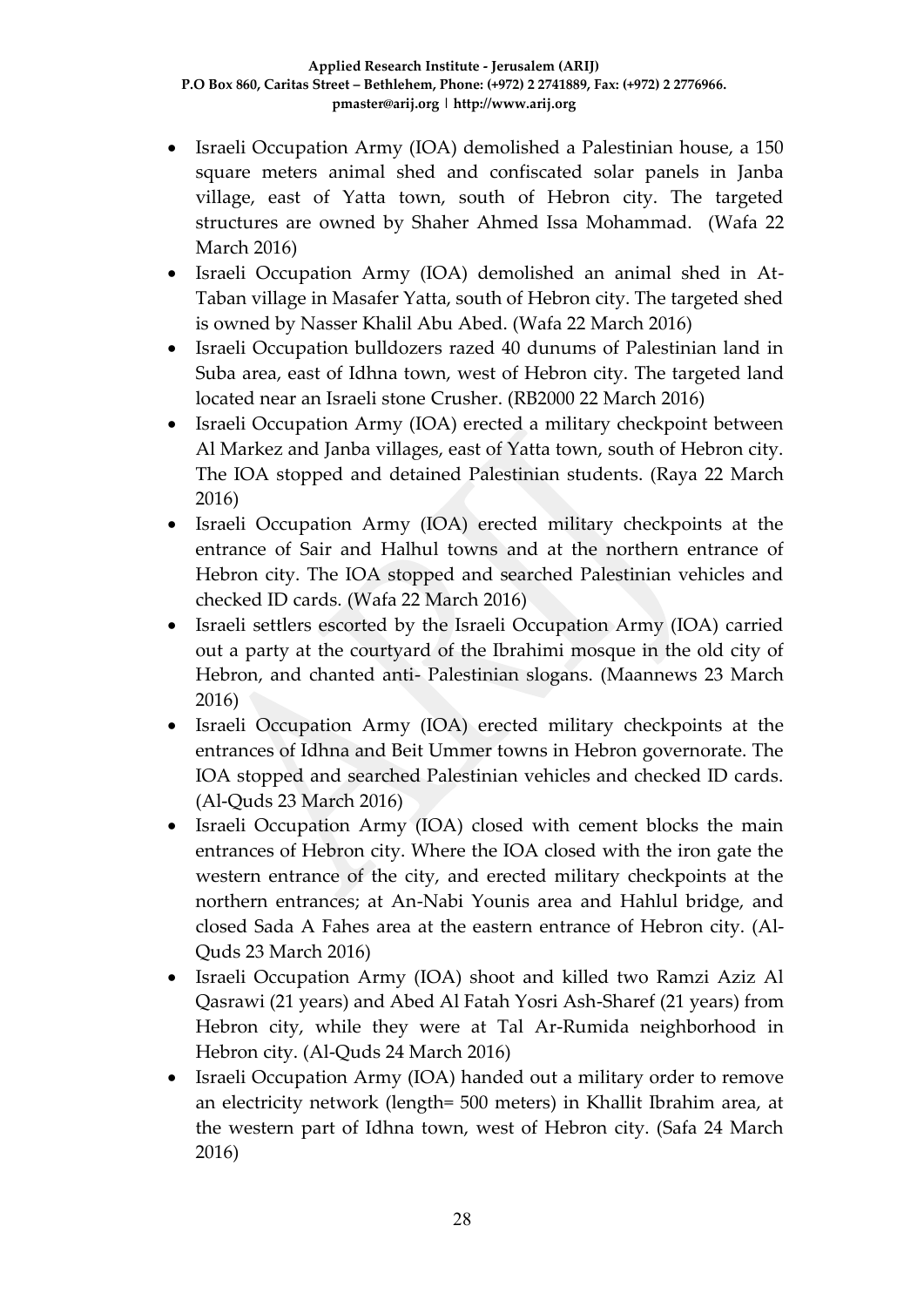- Israeli settlers attacked Palestinian houses in Tal Ar-Rumida neighborhood and Ash-Shuhada street in Hebron city, and chanted anti-Palestinian slogans. The Israeli settlers also, threatened Imad Abu Shamsiya to torch him with his family, because he filmed how the Israeli Army killed Abed Al Fatah Ash-Sheif in Hebron city on the 24<sup>th</sup> of March 2016. (Orient FM 25 March 2016)
- Israeli Occupation Army (IOA) erected a military checkpoint at the entrance of Al Fawar refugee camp, south of Hebron city. The IOA stopped and searched Palestinian vehicles and checked ID cards. (Wafa 27 March 2016)
- Israeli Occupation Army (IOA) raided and searched two Palestinian houses and a commercial store in Hebron city. The targeted houses are owned by the families of two Palestinian martyrs; Abdalla Al 'Ajlouni and Amer Abu 'Ayesha. (Wafa 28 March 2016)
- Ibrahim Hassan Al Hirini (12 years) was injured after an Israeli settler hit him by his vehicle while he was crossing the Israeli Bypass road No. 60 at Zif area, north of Yatta town, south of Hebron city. (Wafa 28 March 2016)
- Israeli Occupation Army (IOA) handed out a military order to stop the construction in a courtyard owned by Al Batran company, which located at the northern entrance of Idhna town, west of Hebron city. (Maannews 28 March 2016)
- Israeli Occupation Army (IOA) erected military checkpoints at the entrances of Sair and Halhul towns in Hebron governorate. The IOA stopped and searched Palestinian vehicles and checked ID cards. (Wafa 28 March 2016)
- Israeli Occupation Army (IOA) erected military checkpoints at the entrances of Sair, Halhul and Yatta towns and at the northern entrance of Hebron city, in Hebron Governorate. The IOA stopped and searched Palestinian vehicles and checked ID cards. (RB2000 29 March 2016)
- Israeli Occupation Army (IOA) stormed and searched a Palestinian house in Tal Ar-Rumida neighborhood in Hebron city. The targeted house is owned by Imad Abu Shamsiya. (Safa 30 March 2016)
- An Israeli Jeep ran over a 14 years old Palestinian in Khallet Al Maya area, east of Yatta town, south of Hebron city. (Maannews 30 March 2016)
- Israeli Occupation Army (IOA) and bulldozers stormed Jabal Ash-Sharif area in Hebron city, closed all the entrances and demolished part of a Palestinian house owned by the family of the Palestinian martyr; Ihab Miswada. (Al-Quds 31 March 2016)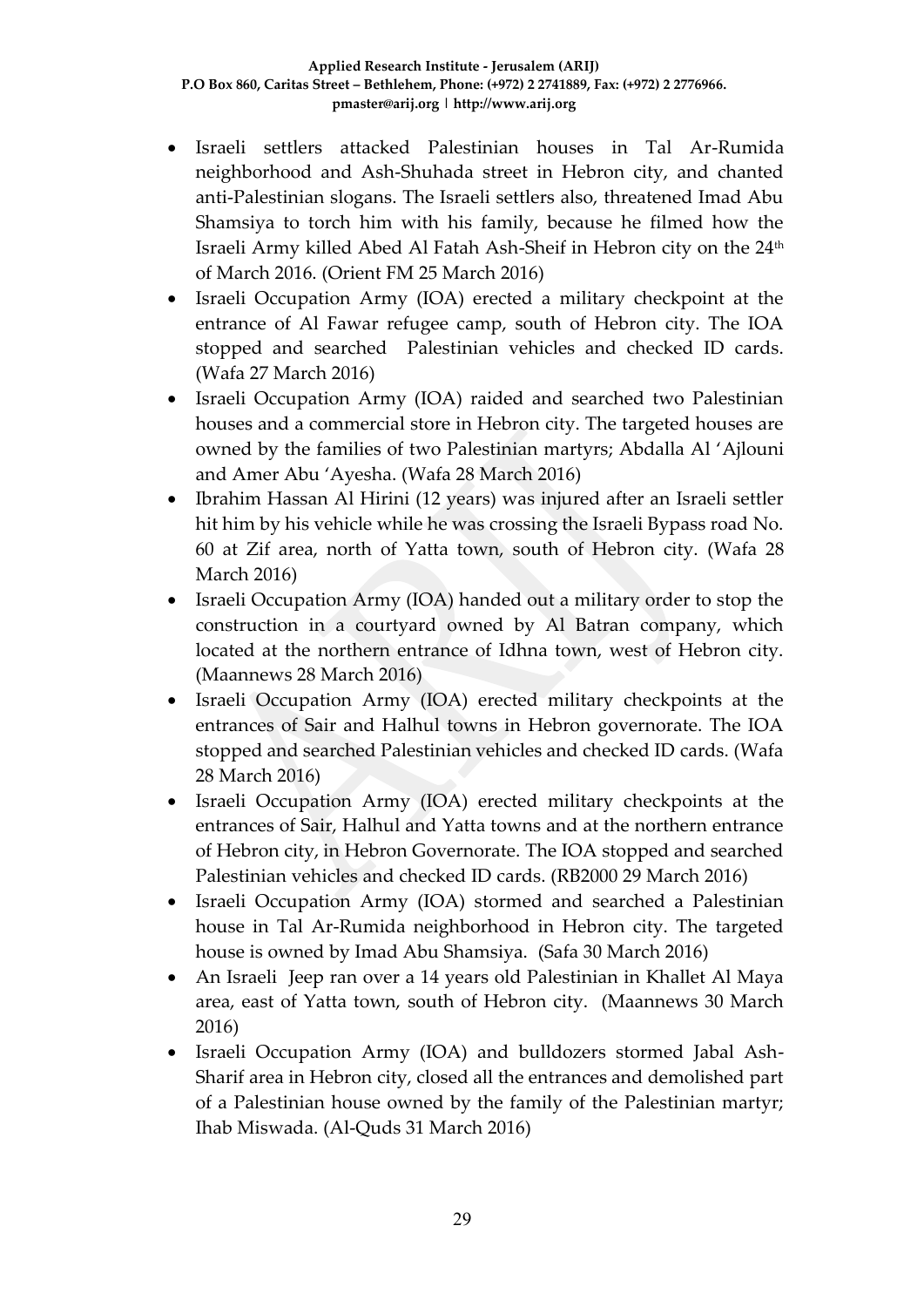# **Qalqilyah**

- Israeli Occupation Army (IOA) attacked the weekly non-violent protest against the segregation wall and settlements in Kafr Qaddum village, east of Qalqiliyah city. The IOA fired live bullets and teargas grenades, causing dozens of suffocation cases and the injury two of Palestinians; identified as: Khalid Murad Shtiwi (11 years) and Mashour Jum'a (45 years). (Wafa 4 March 2016)
- Israeli Occupation Army (IOA) killed Bashar Mohammad Masalha (22 years) from Hajja village in Qalqiliyah governorate. (Wafa 8 March 2016)
- Israeli Occupation Army (IOA) erected military checkpoints, near Izbat At-Tabib and Jinsafut villages, east of Qalqiliyah city. The IOA stopped and searched Palestinian vehicles and checked ID cards. (Wafa 8 March 2016)
- Israeli Occupation Army (IOA) stormed and searched a Palestinian house owned by the family of the Palestinian martyr Bashar Masalha, in Hajja village, east of Qalqiliyah city. During the operation, the IOA closed the entrances of the village. (Maannews 9 March 2016)
- A Palestinian was injured after the Israeli Occupation Army (IOA) opened fire at him while he was at An Naqar neighborhood, west of Qalqiliyah city. (Wafa 9 March 2016)
- Israeli Occupation Army (IOA) fired live bullets and stun grenades at Palestinians while they were near the Israeli Segregation wall in An Naqar neighborhood, east of Qalqiliyah city. (Wafa 10 March 2016)
- Israeli Occupation Army (IOA) intensified its presence around Kafr Qaddum village, east of Qalqiliyah city, and forced Palestinian farmers to evacuate their land. (Wafa 10 March 2016)
- Israeli Occupation Authorities issued halt construction orders that targeted 20 Palestinian houses, four stores and three animal sheds in Azun village, east of Qalqiliyah city. ( $LRC \&$  Orient FM 10 March 2016)
- Israeli Occupation Army (IOA) attacked the weekly non-violent protest against the Segregation wall and settlements in Kafr Qaddum village, east of Qalqiliyah city. The IOA fired rubber bullets, teargas and stun grenades, and wastewater at Palestinians and their houses, causing tens of suffocation cases. (Al-Quds 11 March 2016)
- Israeli Occupation Army (IOA) handed out military orders to demolish a Palestinian house in Hajja village, east of Qalqiliyah city. The targeted house is owned by the family of the Palestinian martyr: Bashar Masalha. (Wattan 11 March 2016)
- Israeli Occupation Army (IOA) attacked the weekly non-violent protest against the segregation wall and settlements in Kafr Qaddum village,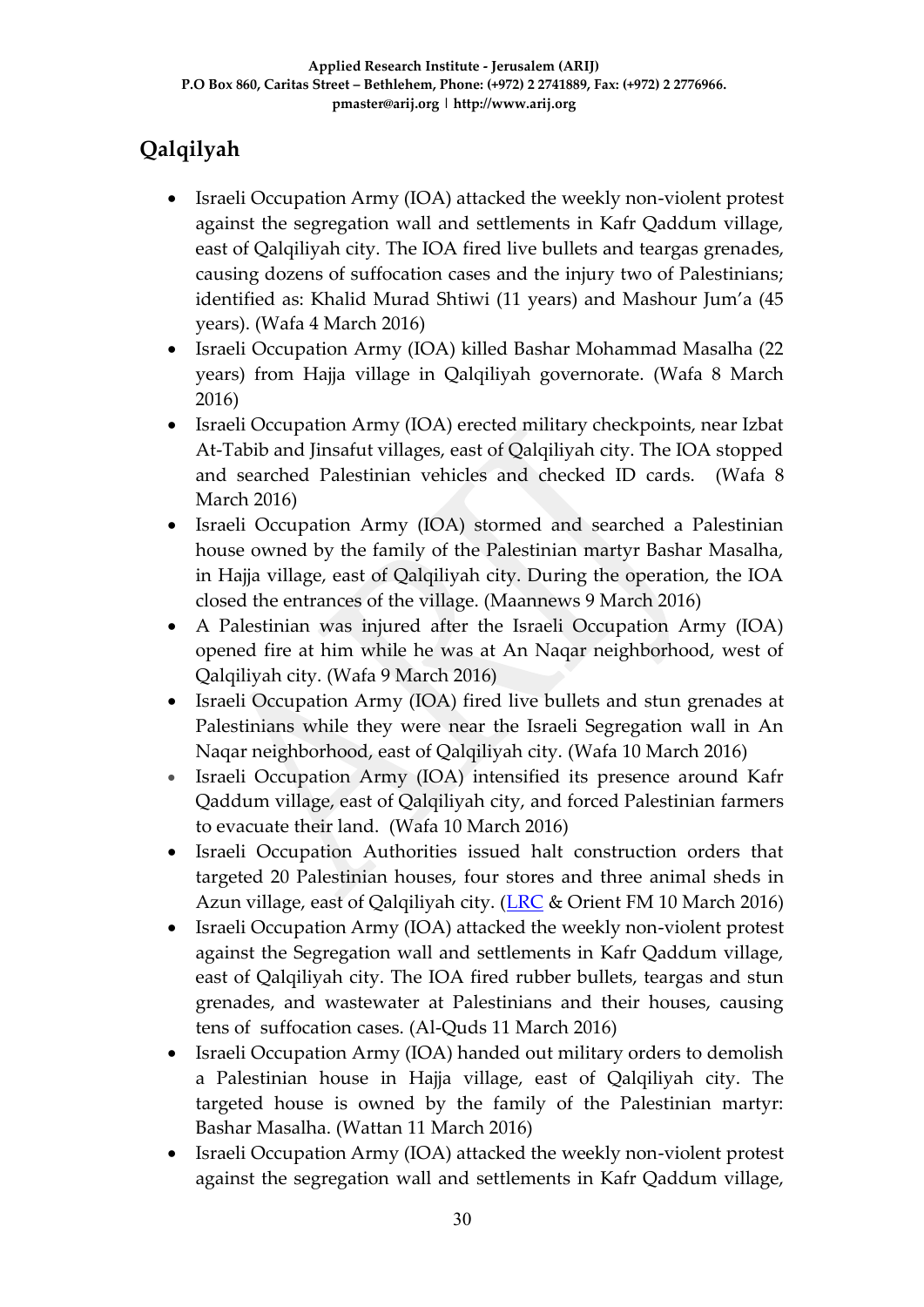east of Qalqiliyah city. The IOA used rubber bullets and teargas grenades to attack the participants. (Al-Quds 18 March 2016)

- Israeli Occupation Army (IOA) attacked the weekly non-violent protest against the Segregation Wall and Settlements in Kafr Qaddum village, east of Qalqiliyah city. The IOA fired rubber bullets, teargas and stun grenades and wastewater, causing the injury of Tasir Shtiwi (68 years) and tens of suffocation cases. (Wafa 25 March 2016)
- Clashes erupted between Palestinians and the Israeli Occupation Army (IOA) in An-Naqar neighborhood, west of Qalqiliyah city. The IOA fired live and rubber bullets, causing the injury of two Palestinians. (Wafa 27 March 2016)

### **Tubas**

 Poisonous substances landed from Israeli aircrafts on Palestinian agricultural and residential areas in the Jordan Valley. Azem Mohamed, coordinator of agricultural relief projects in Jordan Valley, said that the Israeli side justified its action by claiming it was aimed at fighting wild animals in the Jordan Valley. Mohamed affirmed to the Palestinian Information Center (PIC) that the dropped materials pose a risk to livestock, which the majority of the Jordan Valley residents depend on for food and income. He added that these materials also endanger the health and lives of the residents, especially the children, because of their presence near their homes and farms. The agricultural official warned the residents of tampering with these hazardous things and urged to them to necessarily inform the Palestinian authorities in their areas if they found them so as to destroy them in a proper manner. [\(Pal Info](https://www.palinfo.com/news/2016/3/11/%D8%B7%D8%A7%D8%A6%D8%B1%D8%A7%D8%AA-%D8%A7%D9%84%D8%A7%D8%AD%D8%AA%D9%84%D8%A7%D9%84-%D8%AA%D9%84%D9%82%D9%8A-%D9%85%D9%88%D8%A7%D8%AF-%D8%B3%D8%A7%D9%85%D8%A9-%D9%81%D9%8A-%D8%A7%D9%84%D8%A7%D8%BA%D9%88%D8%A7%D8%B1-%D8%A7%D9%84%D9%81%D9%84%D8%B3%D8%B7%D9%8A%D9%86%D9%8A%D8%A9) 11 March 2016)

# **Ramallah**

- Israeli Occupation Army (IOA) erected a military checkpoint near An-Nabi Saleh village, north of Ramallah city. The IOA stopped and searched Palestinian vehicles and checked ID cards. (Wafa 2 March 2016)
- Israeli Occupation Army (IOA) closed three entrances of Silwad town, northeast of Ramallah city. (Pal Today 2 March 2016)
- Israeli Occupation Army (IOA) attacked the weekly non-violent protest against the segregation wall and settlements in Bilin village, northwest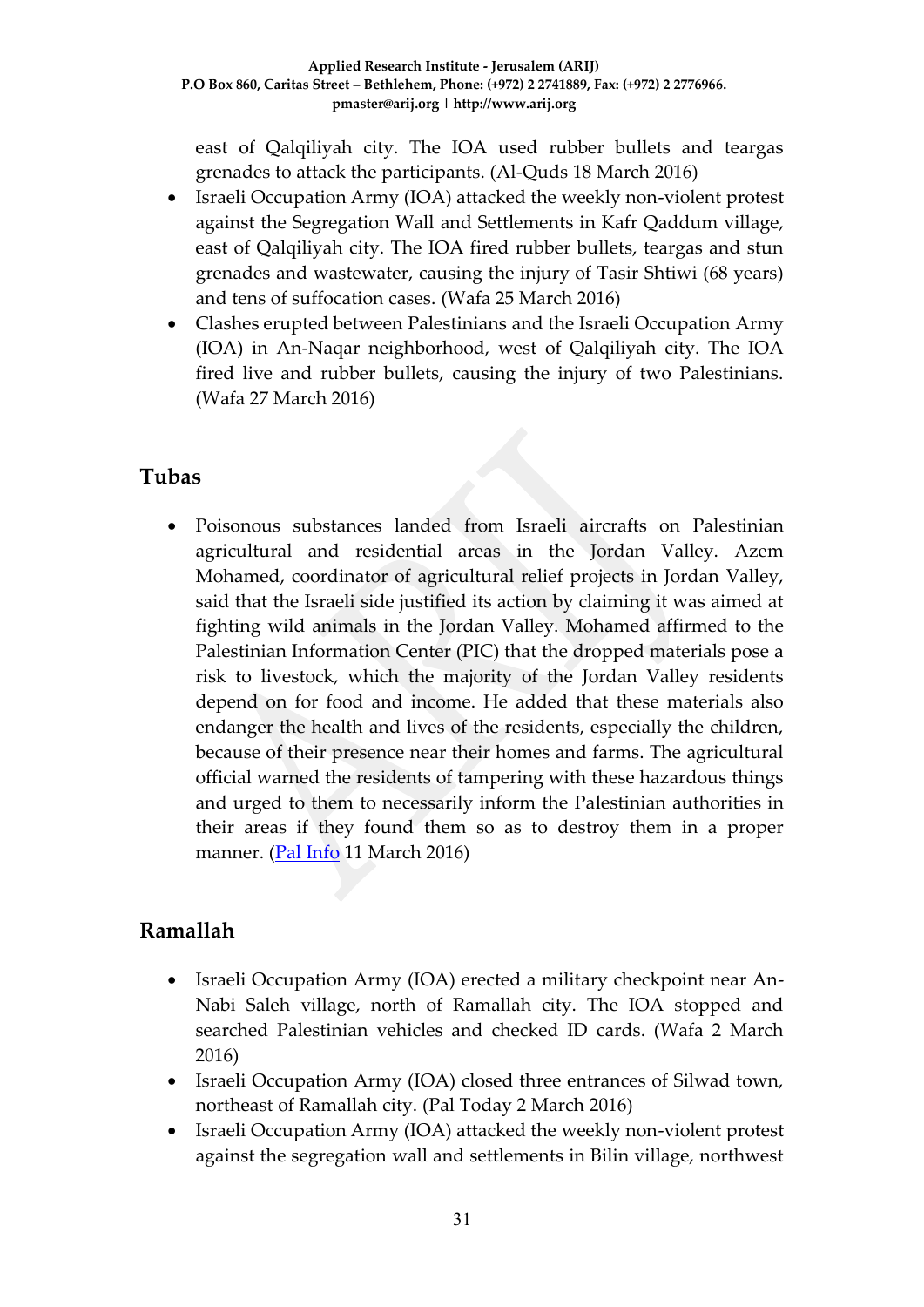of Ramallah city. The IOA fired teargas grenades at Palestinians, causing tens of suffocation cases. (Wafa 4 March 2016)

- Israeli Occupation Army (IOA) attacked the weekly non-violent protest against the segregation wall and settlements in Nilin village, northwest of Ramallah city. The IOA fired teargas grenades at Palestinians and their houses, causing a number of suffocation cases. (Wafa 4 March 2016)
- Clashes erupted between Palestinians and the Israeli Occupation Army (IOA) at the western entrances of Silwad town, northwest of Ramallah city. The IOA fired rubber bullets and teargas grenades at Palestinians and their houses, causing a number of suffocation cases. (Wafa 4 March 2016)
- Israeli Occupation Army (IOA) tightened its procedures at 'Atara military checkpoint, north of Ramallah city. (Raya 8 March 2016)
- Clashes erupted between Palestinians and the Israeli Occupation Army (IOA) in Al Jalazoun refugee camp, north of Ramallah city, after the IOA invaded and searched tens of Palestinian houses. The IOA fired rubber and live bullets, and teargas grenades. (Safa 9 March 2016)
- Israeli Occupation Army (IOA) attacked the weekly non-violent protest against the Segregation wall and settlements in Nilin village, northwest of Ramallah city. The IOA fired teargas and stun grenades, causing tens of suffocation cases. (Pal Today 11 March 2016)
- Mohammad Naje At-Tamimi (9 years) was injured and tens suffered gas inhalation after the Israeli Occupation Army (IOA) attacked the weekly non-violent protest against the segregation wall and settlements in An-Nabi Saleh village, north of Ramallah city. The IOA used rubber bullets and teargas grenades to attack the participants. (RB2000 11 March 2016)
- Clashes erupted between Palestinians and the Israeli Occupation Army (IOA) near the Israeli military base "Ofar", near Beituniya town in Ramallah governorate. The IOA fired teargas grenades at Palestinians and their houses, causing tens of suffocation cases. (Orient FM 11 March 2016)
- Israeli Army Raids Ramallah Media Outlets. IDF detains manager and technicians of Falastin al-Youm radio station that belongs to Islamic Jihad. The IDF raided Palestinian media outlets in Ramallah in the West Bank overnight on Thursday. According to Palestinian reports, the IDF raided the offices of the Trans-Media production company and the Falastin al-Youm radio station that belongs to the Islamic Jihad group, confiscating electronic equipment. The raid took place after midnight at the al-Tahouna neighborhood in El Bireh near Ramallah, Palestinian sources said. Equipment was confiscated, and two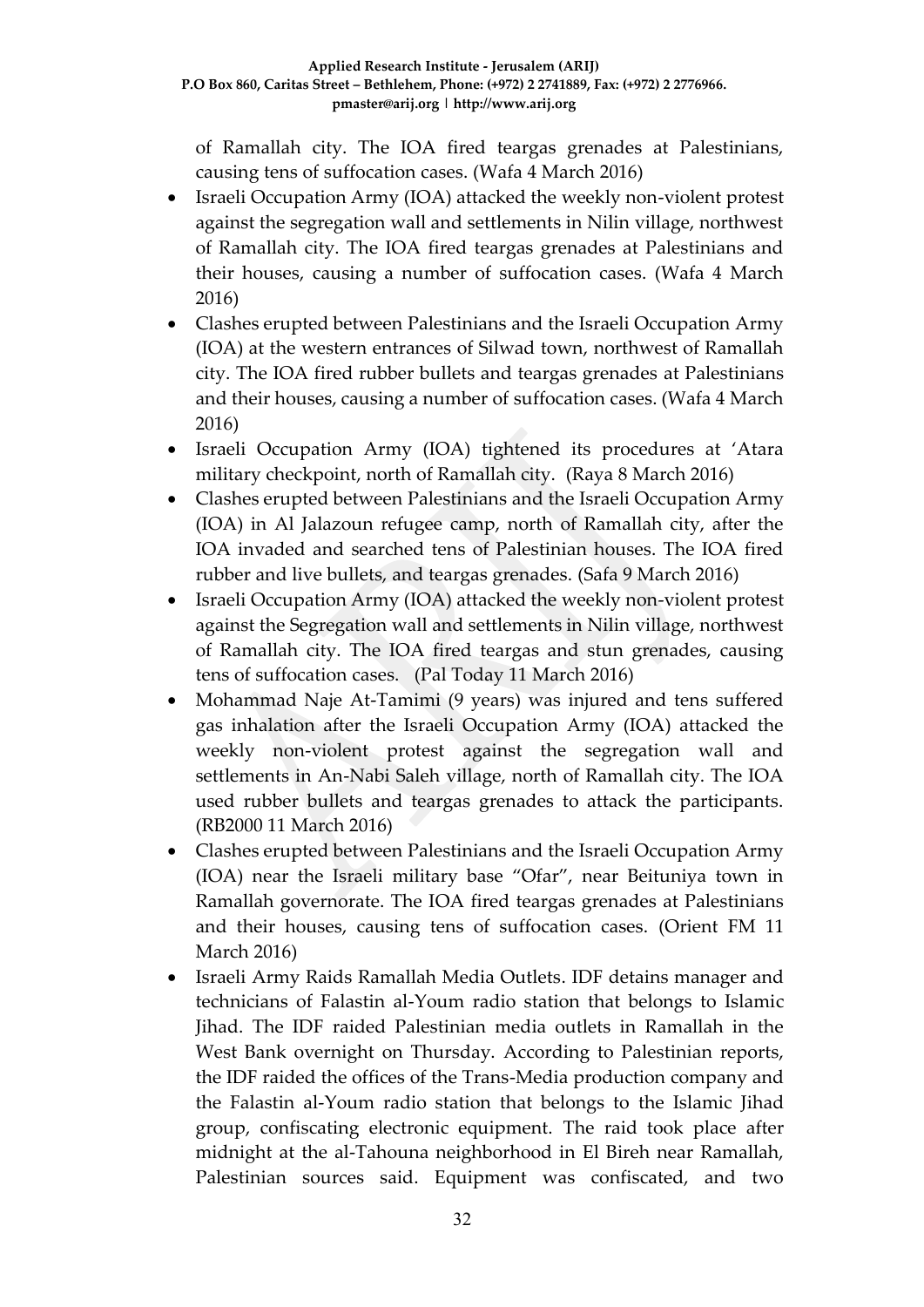technicians who were at the scene – one from Hebron and the other from Nablus – were detained, they added. The manager of the radio station, journalist Farouk Aliyat, was detained at his home in Bir Zeit near Ramallah. [\(Haaretz](http://www.haaretz.com/israel-news/.premium-1.708261) & Al-Quds 11 March 2016)

- Israeli Occupation Army (IOA) attacked the weekly non-violent protest against the Segregation wall and settlements in Bilin village, west of Ramallah city. The IOA fired live bullets, and teargas grenades and a new type of grenades called "Missile", causing tens of suffocation cases. (Al-Quds 11 March 2016)
- Clashes erupted between Palestinians and the Israeli Occupation Army (IOA) at western entrance of Silwad town, northeast of Ramallah city. The IOA fired teargas grenades and rubber bullets, causing the injure of two Palestinians and tens of suffocation cases. (Al-Quds 11 March 2016)
- Israeli Occupation Army (IOA) closed DCO military checkpoint, near Beit El settlement, east of Al Bireh city. (Maannews 11 March 2016)
- Israeli Occupation Army (IOA) stormed and searched tens of Palestinian houses in Beit Ur At Tahta village, west of Ramallah city. During the operation, the IOA closed with cement blocks the entrances of the village, and prevented the Palestinians from entering or leaving it. The IAO also, arrested Wael Ra'fat Alayan, after raiding his house. The IOA transferred the arrestee to unknown location. (Safa & Maannews 12 March 2016)
- Clashes erupted between Palestinians and the Israeli Occupation Army (IOA) in Al Mazra'a Al- Qibliya village, northwest of Ramallah city. The IOA fired live bullets and teargas grenades, causing dozens of suffocation cases and the injury of Adi Kamal Ladadwa (15 years). (Orient FM 13 March 2016)
- Israeli Occupation Army (IOA) attacked a non-violent protest near Ofar military checkpoint near Beituniya town in Ramallah governorate, after the Israeli authorities prevented five major Palestinian foodstuff companies from bringing their goods to Jerusalem city. The IOA fired teargas grenades causing tens of suffocation cases. (ARN 13 March 2016)
- Israeli Occupation Army (IOA) still closing Jaba military checkpoint, north of Jerusalem city, and Beit Ur military checkpoint, west of Ramallah city, in additional to Za'tara and Huwara military checkpoints, south of Nablus city. (Orient FM 13 March 2016)
- Clashes erupted between Palestinians and the Israeli Occupation Army (IOA) in 'Arura village, north of Ramallah city. The IOA fired teargas grenades, and live and rubber bullets. (Maannews 17 March 2016)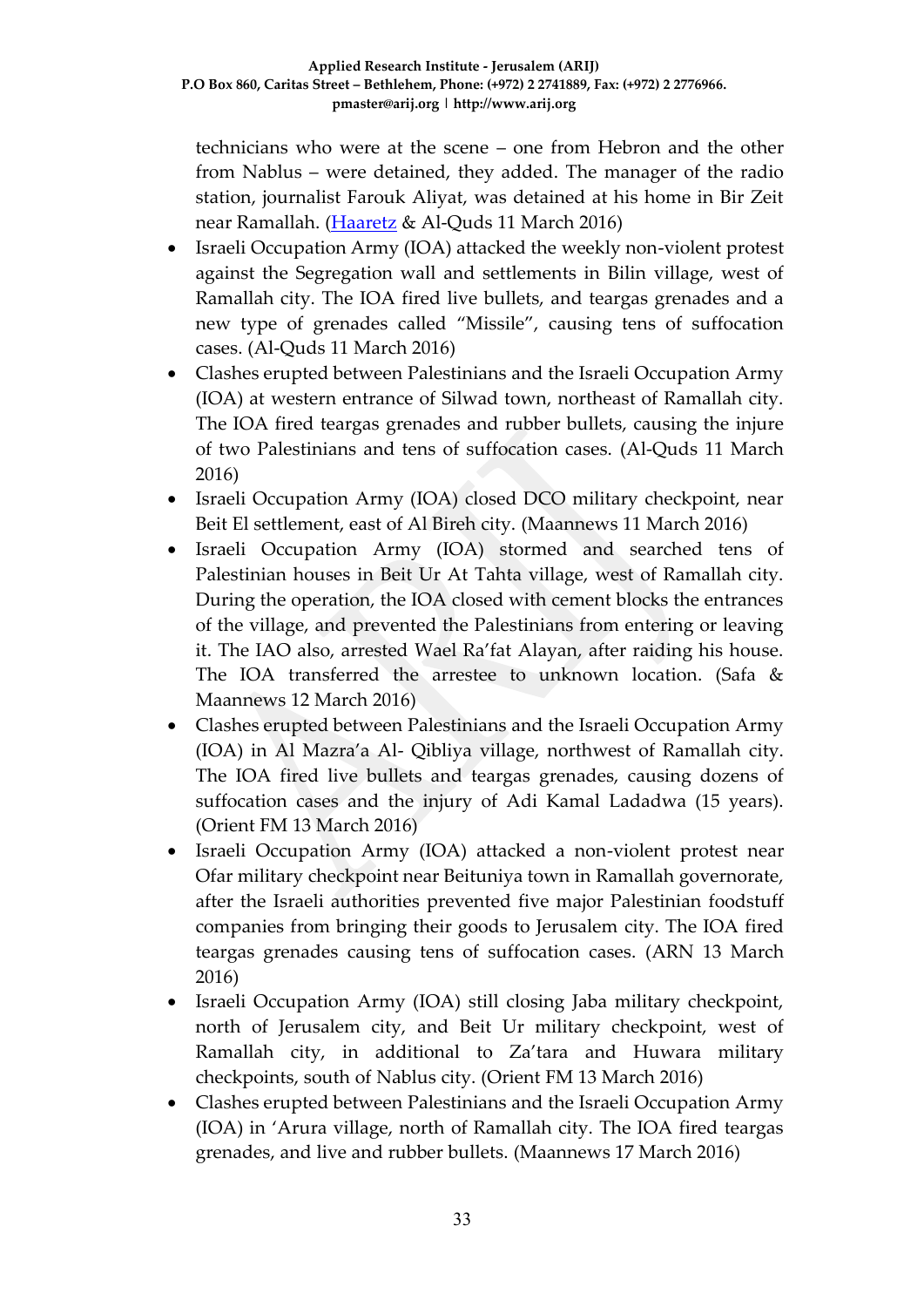- Israeli Occupation Army (IOA) invaded and searched tens of Palestinian houses in Beit 'Ur Al Fuqa village, west of Ramallah city, and assaulted the residents. The IOA also, fired teargas and stun grenades at Palestinian houses. During the operation, the IOA detained and questioned two Palestinians. (Al-Quds 17 March 2016)
- Clashes erupted between Palestinians and the Israeli Occupation Army (IOA) in Beituniya town, southwest of Ramallah city, near the Israeli Jail of Ofra. The IOA fired teargas grenades, causing tens of suffocation cases. (NBPRS 18 March 2016)
- Israeli Occupation Army (IOA) attacked the weekly non-violent protest against the Segregation Wall and Settlements in Nilin village, west of Ramallah city. The IOA fired teargas grenades and rubber bullets at participants and Palestinian houses, causing a number of suffocation cases. (Wafa 18 March 2016)
- Israeli Occupation Army (IOA) attacked the weekly non-violent protest against the Segregation Wall and Settlements in Bilin village, west of Ramallah city. The IOA fired rubber bullets and teargas grenades, causing a number of suffocation cases. (Wafa 18 March 2016)
- Clashes erupted between Palestinians and the Israeli Occupation Army (IOA) at the western entrance of Silwad town in Ramallah governorate. The IOA fired rubber and spongy bullets and teargas grenades, causing tens of suffocation and the injury of two Palestinians. Noted that the IOA also, fired teargas grenades at Palestinian houses and vehicles. (Wafa 18 March 2016)
- Israeli Occupation Army (IOA) erected a military checkpoint near Beit Ur At-Tahta village, west of Ramallah city. The IOA stopped and searched Palestinian vehicles and checked ID cards. (Orient FM 19 March 2016)
- Clashes erupted between Palestinians and the Israeli Occupation Army (IOA) in Beit Rima village, northwest of Ramallah city. The IOA fired rubber bullets and teargas grenades, causing tens of suffocation cases and the injury of a Palestinian. During the clashes, the IOA erected a military checkpoint at the entrance of the village, where they stopped and searched Palestinian vehicles and checked ID cards. (Wafa 21 March 2016)
- Israeli Occupation Army (IOA) attacked the weekly non-violent protest against the Segregation Wall and Settlements in Bilin village, northwest of Ramallah city. The IOA fired teargas grenades at Palestinian houses and participants, causing tens of suffocation cases. (Wafa 25 March 2016)
- Israeli Occupation Army (IOA) attacked the weekly non-violent protest against the Segregation Wall and Settlements in Nilin village,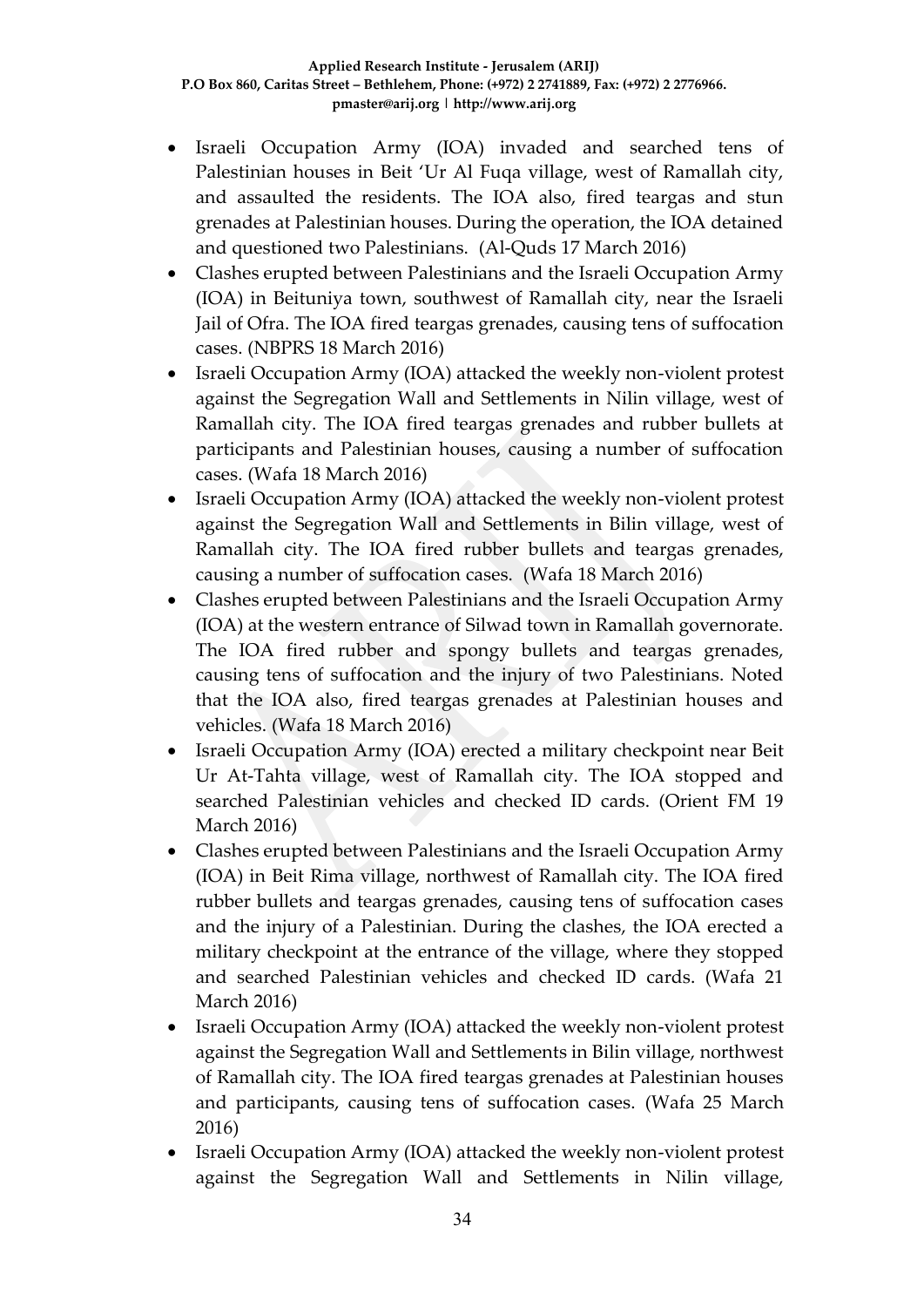northwest of Ramallah city. The IOA fired teargas and stun grenades at Palestinian houses, commercial stores and participants, causing tens of suffocation cases. (Wafa 25 March 2016)

- Clashes erupted between Palestinians and the Israeli Occupation Army (IOA) at the western entrance of Silwad town, northeast of Ramallah city. The IOA fired teargas and stun grenades, and live and rubber bullets, causing the injury of a Palestinian and dozens of suffocation cases. During the clashes, the IOA occupied the roof of a Palestinian house owned by An Nahla family. (Wafa 25 March 2016)
- Israeli Occupation bulldozers demolished three residential barracks and an animal shed in Rammun village, east of Ramallah city. The targeted structures are owned by: Mohammad Ali Kahla, Qusai Mohammad Ali Kahla and Salman Mohammad Ali Kahla. (Raya 29 March 2016)
- Israeli Occupation Army (IOA) raided and toured in several areas in Ramallah city. (Sama News 30 March 2016)

# **Jericho**

- Israeli Occupation bulldozers demolished 9 residential structures in Wadi Al Qilt area, west of Jericho city. (Al-Ayyam 4 March 2016)
- Israeli Occupation Army (IOA) invaded and searched the headquarter of Al Quds University in Jericho city. (Pal Today 5 March 2016)
- Israeli settlers occupied and razed 100 dunums of Palestinian land in Al 'Auja village, north of Jericho city. (NBPRS 13 March 2016)
- **The Government Declares 2342 Dunams South of Jericho as State Land.** The Army radio exposed today that on March 10, 2016, during Vice President Biden's visit to Israel, the Civil Administration's Head of the Government Property signed a declaration according to which 2,342 dunams (580 acres) south of Jericho are now government property. This declaration of state land comes two months after it was reported that [the Minister of Defense approved a declaration of 1,500](http://peacenow.org.il/eng/JerichoDeclaration)  [dunams](http://peacenow.org.il/eng/JerichoDeclaration) as state lands in an area south of Jericho. It appears that the January approval by the MoD permitted the land declaration which is now being implemented. However, the size of the land declared is larger than what was published in January and includes 2,342 dunams. The declaration, which is in fact a confiscation, was meant for the expansion of nearby settlements as well as for trade and tourism projects operated by the settlers. This is one of the largest declarations in recent years, and it is another illustration of the government's policy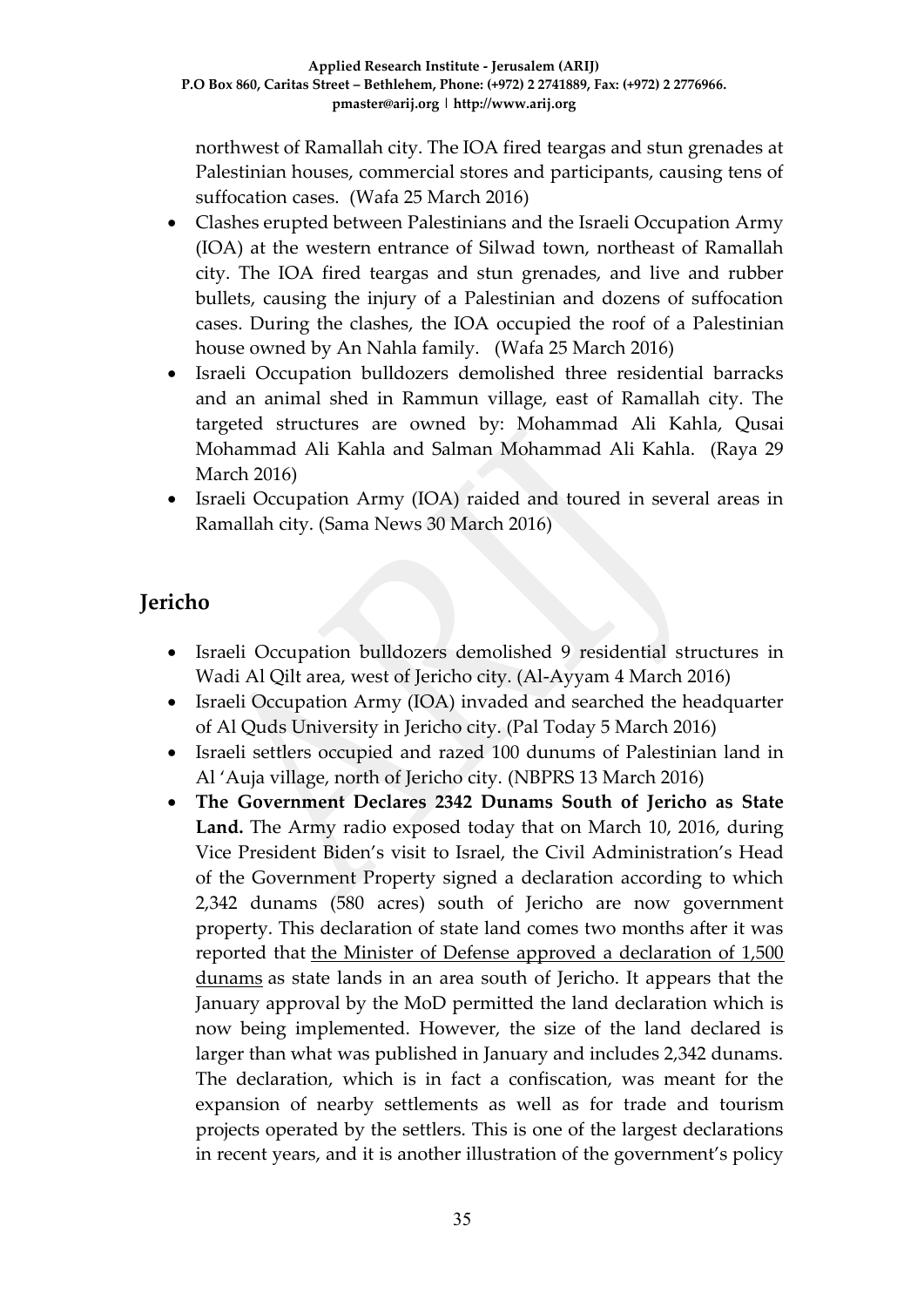of land confiscation, including those far beyond the green line and the separation barrier. **[\(Peace Now](http://peacenow.org.il/eng/JerichoDeclaration100316) 15 March 2016)**

 Israeli settlers and the Israeli Occupation Army (IOA) razed Palestinian land in Al Masqara area in Jericho city. The targeted land area reach to 650 dunums and planted with palm trees. (Wafa 21 March 2016)

# **Salfit**

- Israeli settlers assaulted and injury Ayman Bani Shamsa from Beit village, south of Nablus city, while he was near Yasuf village, northeast of Salfit city. (Wafa 1 March 2016)
- Israeli Occupation bulldozers razed 34 dunums of Palestinian land in Az-Zeaq area, east of Deir Ballut village, west of Salfit city, to expand Leshem colonial neighborhood. Noted that 160 olive trees were uprooted. (Wattan 4 March 2016)
- A Palestinian was killed and other was seriously injured after the Israeli Occupation Army (IOA) opened fire at him while they were at Al Jeser area, north of Az-Zawiya village in Salfit governorate. The Palestinian martyr were identified as: Ahmed Yousif Ameer (16 years) from Mas-ha village, west of Salfit city. (Maannews 9 March 2016)
- Israeli Occupation Army (IOA) raided and searched a Palestinian house in Az-Zawiya village, west of Salfit city, and questioned the residents. The targeted house is owned by the family of the Palestinian martyr; Abed AR-Rahman Radad. (Maannews 9 march 2016)
- An Israeli settler stabbed a Palestinian worker while he was near Bruckin settlement. (Shasha News 9 March 2016)
- Israeli Authorities expansion the campus of Arial colonial University in the Israeli settlement bloc of Arial, north of Salfit governorate. The Israeli bulldozers razed land near the University building to construct the infrastructure for new building. Some of these buildings consist of 10-15 floors. (Al-Quds 10 March 2016)
- Israeli Occupation Army (IOA) shoot and killed two Palestinians while they were near the Israeli settlement of Ariel. The Palestinian martyrs were identified as: Ali Abed Ar-Rahman Al Kar Thawabtah (20 years) and Ali Jamal Taqatqiah (19 years) from Beit Fajjar village, south of Bethlehem city. (Orient FM & Maannews 17 March 2016)
- Israeli Occupation bulldozers demolished a commercial store in Kafl Haris village, north of Salfit city. The targeted store is owned by Hassan Mas'oud Abu Yacoub. Noted that targeted store located near a road used by the Israeli settlers. (Maannews 17 March 2016)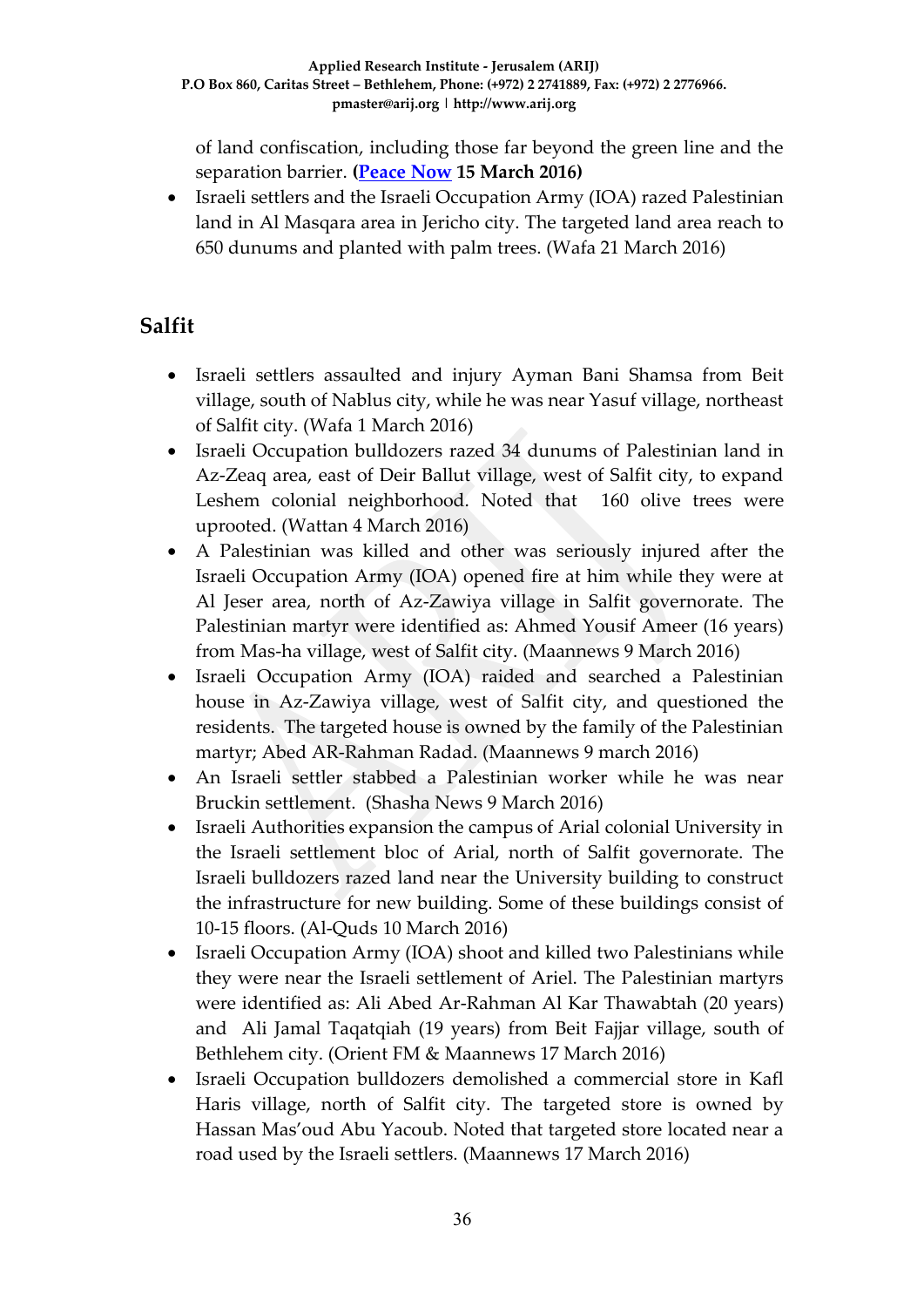- More than 250 Israeli settlers demonstrated near Arial settlement, north of Salfit city, where they demanded the Israeli Government to prevent Palestinians from using the Israeli buses. (Al-Quds 20 March 2016)
- Israeli settlers escorted by the Israeli Occupation Army (IOA) invaded an Islamic tomb in Kafl Haris village, north of Salfit city, and performed Talmudic rituals. (Safa 24 March 2016)
- Israeli Occupation Army (IOA) attacked a non-violent protest against the confiscation of Palestinian lands in Deir Ballut village, west of Salfit city. The IOA assaulted Dr. Mustafah Al Bargouthi and a number of participants. During the operation, the IOA erected a military checkpoint at the entrance of the village, and prevented Palestinians from entering or leaving the village, where the IOA detained a number of Palestinians at the checkpoint. (Wattan 30 March 2016)
- Israeli Occupation bulldozers demolished a commercial structure in Kafl Haris village in Salfit governorate. The targeted structure is owned by: Hassan Mas'oud Abu Yacoub. (Al-Quds 30 March 2016)

### **Tulkarem**

- Israeli Occupation bulldozers demolished an under construction house in Ash-Shwaika village, north of Tulkarm city. The targeted house is owned by Khalil Ahmed Yousif. (Wafa 2 March 2016)
- Israeli Occupation Army (IOA) threatened the residents of Shufa village, south of Tulkarm city. (Wafa 3 March 2016)
- Israeli Occupation Army (IOA) stormed and searched the campus of Al Khadouri University in Tulkarm city, and confiscated a number of photos, posters and flyers. (Al-Quds 15 March 2016)
- Israeli Occupation Army (IOA) invaded and searched the headquarter of "Zakah" committee in Tulkarm city, and confiscated files printer, and cellphones. (Maannews 22 March 2016)
- Israeli Occupation Army (IOA) handed out military orders to stop the construction in three Palestinian houses an animal shed, and a stadium in Far'un village, south of Tulkarm city. The targeted houses and shed are owned by: Mohammad Tawfeq Zaki Arafat, Samer Mas'oud Fahmawi and Mohammad Salem Hazahza. (Raya 22 March 2016)
- Israeli Occupation Army (IOA) erected fence around Palestinian land in Shufa village, south of Tulkarm city. The targeted land classified by the Israeli Authorities as "closed military area" before three months and located 1 kilometers away from Aveni Hefets settlement. (Safa 31 March 2016)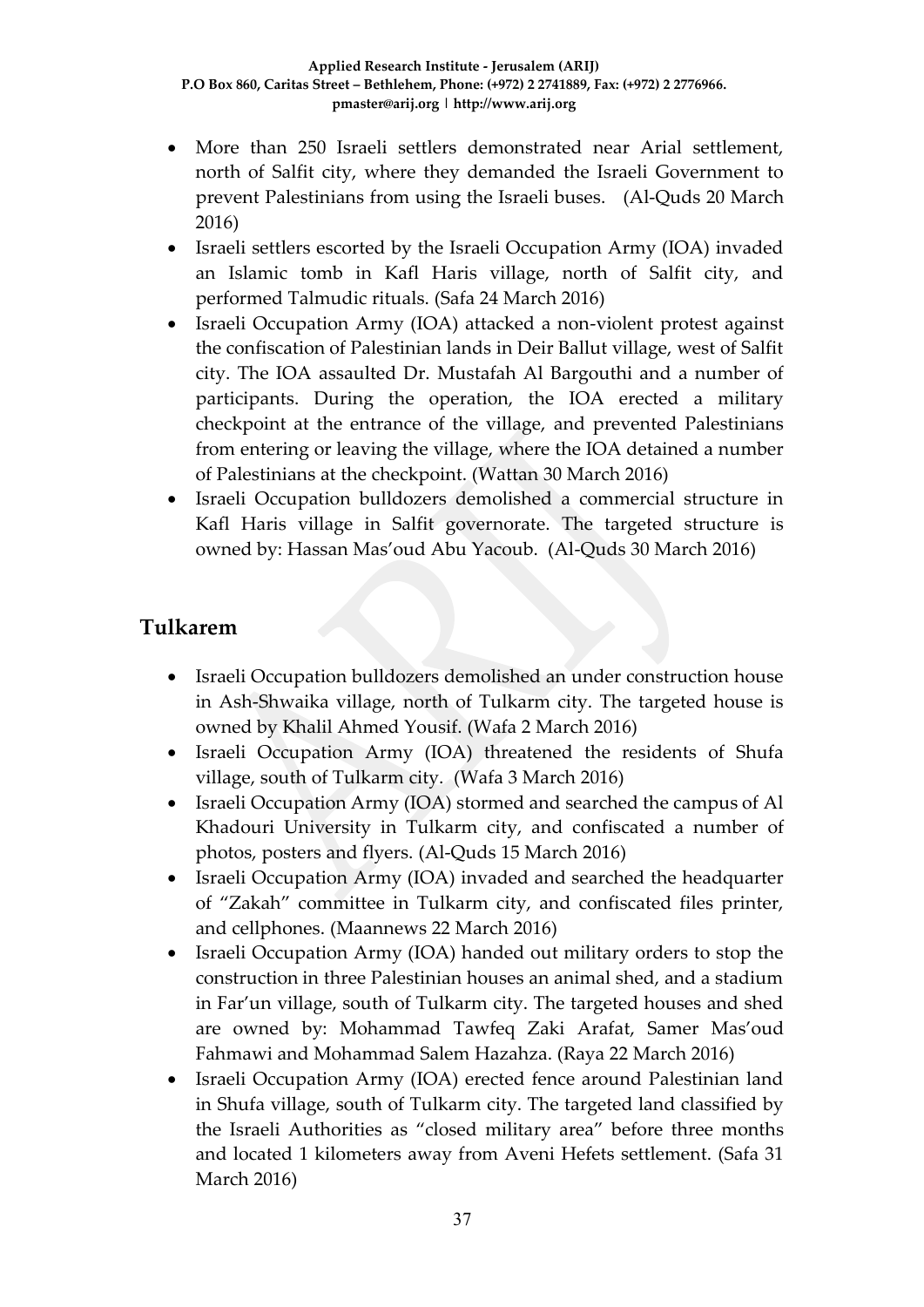# **Nablus**

- Israeli Occupation Army (IOA) invaded and searched turning store in Nablus city, and seized a number of tools. The targeted structures is owned by Ayad family. (Wafa 1 March 2016)
- Israeli settlers assaulted and injured Mahmoud Suliman Riziq from Askar refugee camp, while they were tried to storm Nablus city. (Wafa 1 March 2016)
- Israeli Occupation Army (IOA) imposed blockade on Al Lubban Ash-Sharqiya village, south of Nablus city. The IOA closed all the entrances and prevented Palestinians from entering or leaving it. (Wafa 2 March 2016)
- Israeli Occupation Army (IOA) killed Labib Khaldoun Anwar Azam (17 years) and Mohammad Ali Zaghlwan (17 years) from Qaryut village in Nablus governorate, while they were near Eli settlement. (Maannews 2 March 2016)
- Israeli Occupation bulldozers demolished a Palestinian school and 17 residential tents and 19 animal sheds (in Khirbet Tana village, near Beit Furik village in Nablus governorate. ([B'Tselem](http://www.btselem.org/planning_and_building/20160208_demolitions_in_jordan_valley) & [OCHA](http://us5.campaign-archive1.com/?u=5a6b19e1cb44562e4e7a92167&id=2d4bec8307&e=9f0c8b3eb2) & RB2000 & Al-Quds 2 March 2016)
- Israeli Occupation Army (IOA) closed Qalqiliyah Nablus road (or what so called Yetzher road). (Raya 2 March 2016)
- Israeli Occupation Army (IOA) stormed and searched a number of Palestinian houses in Iraq Burin and Burin villages, south of Nablus city. The IOA closed the entrances of the villages. (Safa 3 March 2016)
- Israeli Occupation Army (IOA) raided and searched two Palestinian houses in Qaryut village, south of Nablus city. The targeted houses are owned by: Labib Khaldoun Azam and Mohammad Hisham Zaghilwan. (Al-Quds 3 March 2016)
- Israeli settlers living in Yetzher settlement attacked Palestinian houses and vehicles in Asira Al Qibiliya village, south of Nablus city. (Wafa 3 March 2016)
- Israeli Occupation Army (IOA) closed Huwara military checkpoint, south of Nablus city, and prevented Palestinians from crossing it. (Al-Quds 3 March 2016)
- Israeli Occupation Army (IOA) closed the entrance of Madama village, south of Nablus city. (Wafa 3 March 2016)
- Israeli Occupation Army (IOA) invaded and searched ten of Palestinian houses in Iraq Burin village, south of Nablus city. (RB2000 4 March 2016)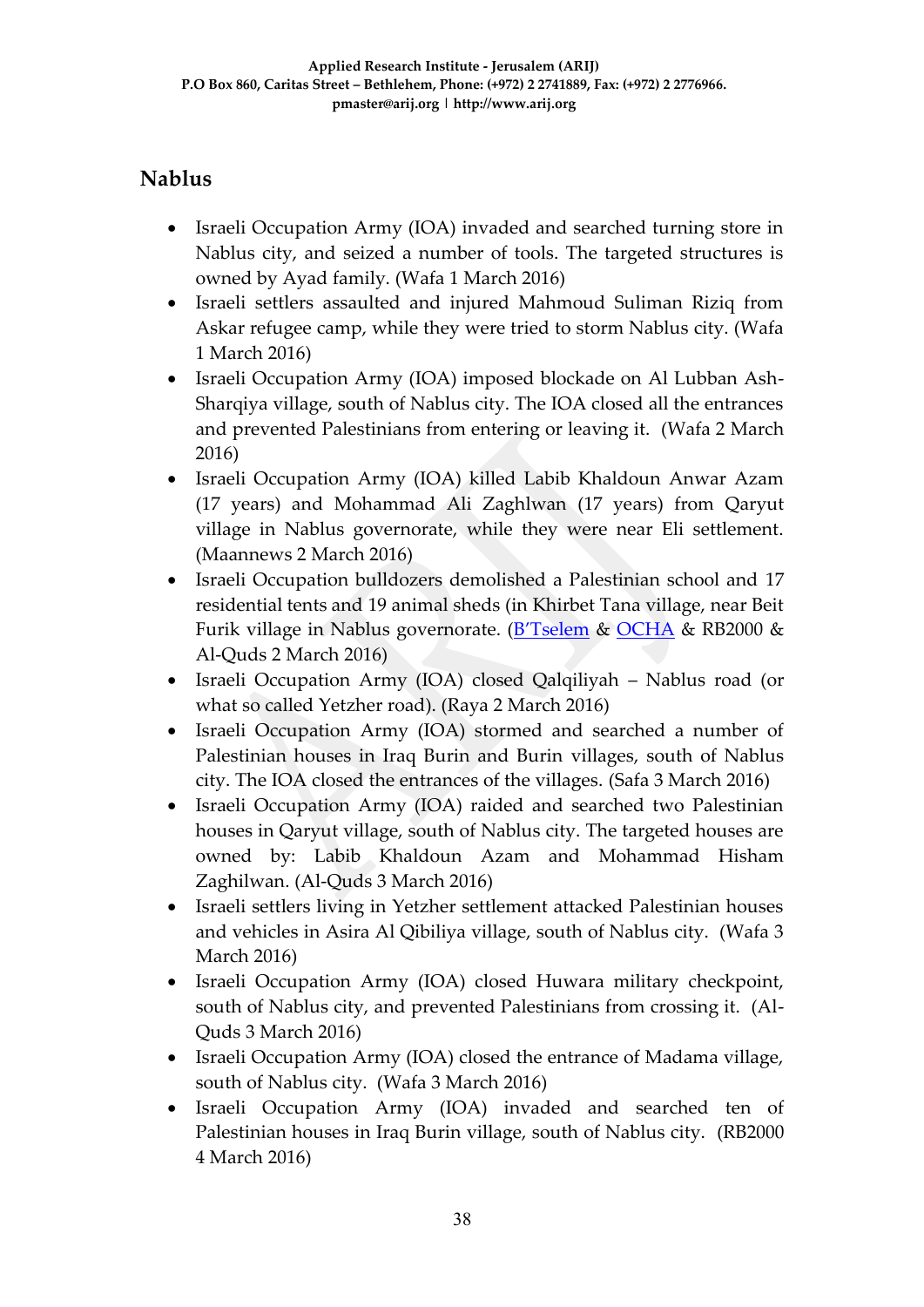- Israeli Occupation Army (IOA) raided and toured in several areas in 'Awarta, Burin and Asira Al Qibiliya villages in Nablus governorate. (Pal Today 4 March 2016)
- Israeli Occupation Army (IOA) closed Za'tara military checkpoint, south of Nablus city. (RB2000 6 March 2016)
- Israeli Occupation Army (IOA) stormed a Palestinian land located between Aqraba and Al Majdal village, south of Nablus city, while the owner of them land; Mahir Fares Abed Ar-Rahman Bani Fadel working in it, where the IOA seized the agricultural tractor. (Maannews 8 March 2016)
- Israeli Occupation Army (IOA) raided and searched more than 40 Palestinian houses in Burin village, south of Nablus city, and assaulted the residents. (Safa 8 March 2016)
- Israeli settlers escorted by the Israeli Occupation Army (IOA) attacked Palestinian volunteers while they were planted olive trees in Palestinian land in Qusra village, south of Jerusalem city. The targeted land located near the Israeli settlement of Migdalim. (NBPRS 8 March 2016)
- Israeli Authorities decided to close Za'tara military checkpoint, south of Nablus city, everyday starting from 7:00 a.m. until 9:00 a.m., and from 1:00 p.m. to 2:00 p.m., and from 4:00 p.m. to 8:00 p.m. (Wattan 11 March 2016)
- Israeli Occupation Army (IOA) closed with earth mounds all the entrances of Qabalan village, south of Nablus city. (Maannews 11 March 2016)
- Israeli Occupation Army (IOA) invaded and searched a Palestinian house in Qabalan village, south of Nablus city. The targeted house owned by the family of the Palestinian prisoner in the Israeli jail; Anas 'Aqra'. (Wattan 12 March 2016)
- Israeli Occupation Army (IOA) closed with cement blocks the entrances of Qabalan village, south of Nablus city. (Pal Info 13 March 2016)
- Israeli Occupation Army (IOA) closed the entrances of Yatma, Talfit, Jalud and Qaryut villages in Nablus governorate. The IOA prevented Palestinians from entering or leaving the aforementioned villages. (Pal Info 13 March 2016)
- Israeli Occupation Army (IOA) invaded and searched tens of Palestinian houses in Al Junid area in Nablus city. Clashes erupted between Palestinians and the IOA, where the IOA fired teargas grenades. (Wattan 14 March 2016)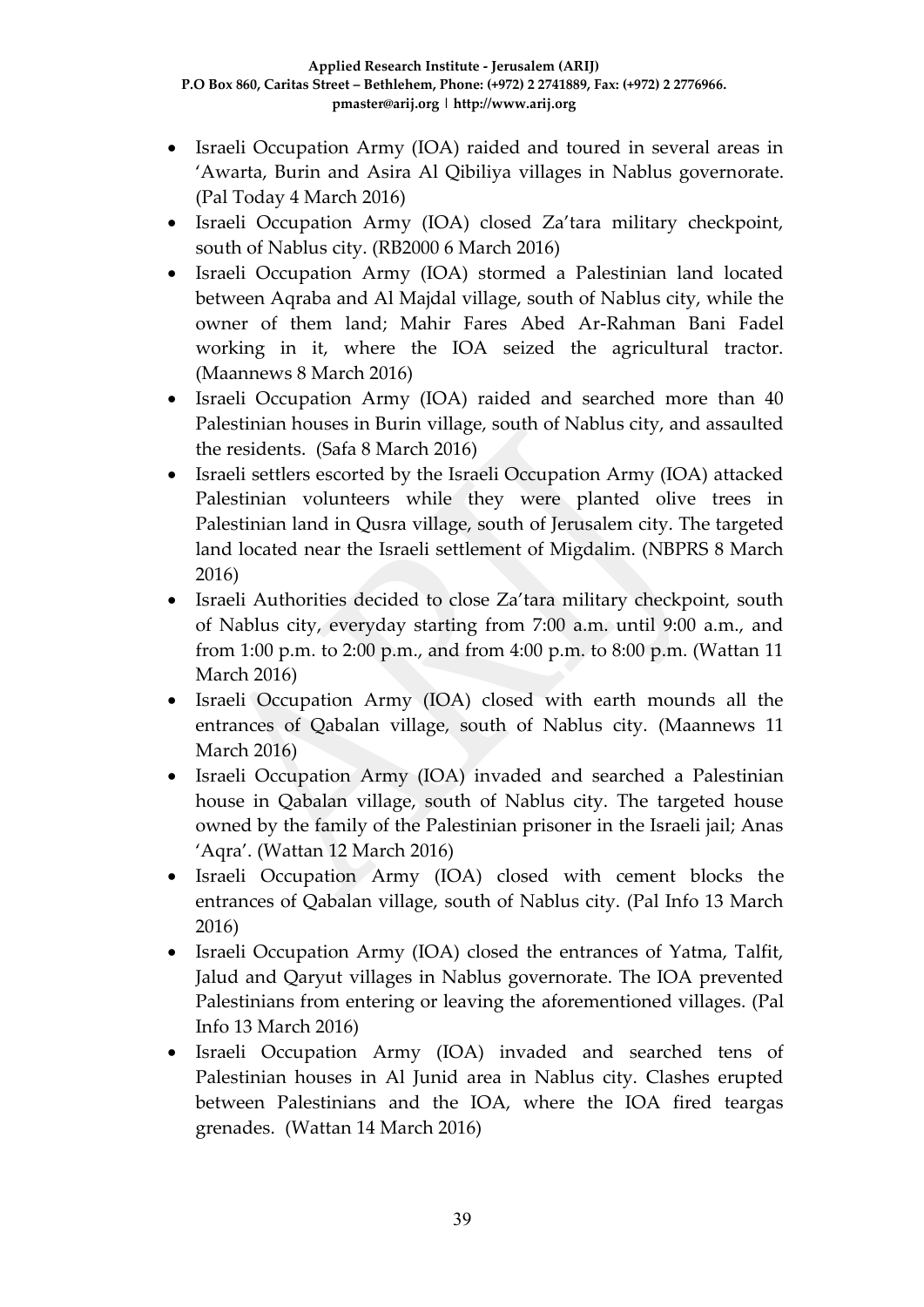- Israeli Occupation Army (IOA) invaded and searched a Palestinian house in Rujeib village in Nablus governorate, and questioned the residents. (Safa 15 March 2016)
- Israeli Occupation Army (IAO) invaded and toured in several areas in Awarta village, south of Nablus city, stopped, detained and questioned a number of Palestinians. Clashes erupted between Palestinians and the IOA. (Pal Info & Al-Quds 16 March 2016)
- Israeli Occupation Army (IOA) closed Sarra military checkpoint, west of Nablus cit. The IOA stopped Palestinian vehicles and prevented them from crossing the checkpoint. (Pal Info 16 March 2016)
- Israeli Occupation Army (IOA) raided and searched two of Palestinian houses in Beit Furik village, east of Nablus city. (Safa 17 March 2016)
- Israeli Occupation bulldozers demolished 6 commercial stores and a bathroom at the southwestern area of Beita village, south of Nablus city. Noted that the targeted the Israeli Authorities issued orders to demolish these structures on the  $11<sup>th</sup>$  of February 2016. (Al-Quds & RB2000 17 March 2016)
- Israeli Occupation Army (IOA) stormed and searched a Palestinian house in Tell village, west of Nablus city, and questioned the residents. The targeted house is owned by the family of the Palestinian martyr; Nasser Ar-Diyn 'Asida. (Al-Quds 18 March 2016)
- Israeli settlers torched a Palestinian house in Duma village, south of Nablus city. The targeted house is owned by Ibrahim Mohammad Dawabsha (the brother of the Palestinian martyr Said Dawabsha). Noted that Mr. Ibrahim Dawabsha the only witnesses on the murder of Dawabsha family on the month of July 2015, where the Israeli settlers torched a Palestinian house, in Duma village, owned by Said Dawabsha, were Said and his wife Riham and their Baby Ali were killed in the settlers attack. After the attack, the Israeli Occupation Army (IOA) invaded Duma village where clashes erupted between Palestinians and the IOA. The IOA fired teargas grenades at Palestinians causing tens of suffocation cases. (NBPRS & Orient FM 20 March 2016)
- Israeli settlers living in Ma'ale Efrayim settlement hurled stones at a Palestinian vehicle traveling near the aforementioned settlement. The targeted vehicle is owned by Nassem Abu 'Aliya from Al Mughayyir village in Ramallah governorate. (Wafa 20 March 2016)
- 596 Dunums were Declared as State Line in Eli through Blue Line Team Amendments. The Palestinian News agency [Ma'an](http://www.maannews.com/Content.aspx?id=770780) reported that the Civil Administration issued a new order determining state land boundaries in the settlement of Eli. The order is a result of the work of the Civil Administration's Blue Line Team which works to correct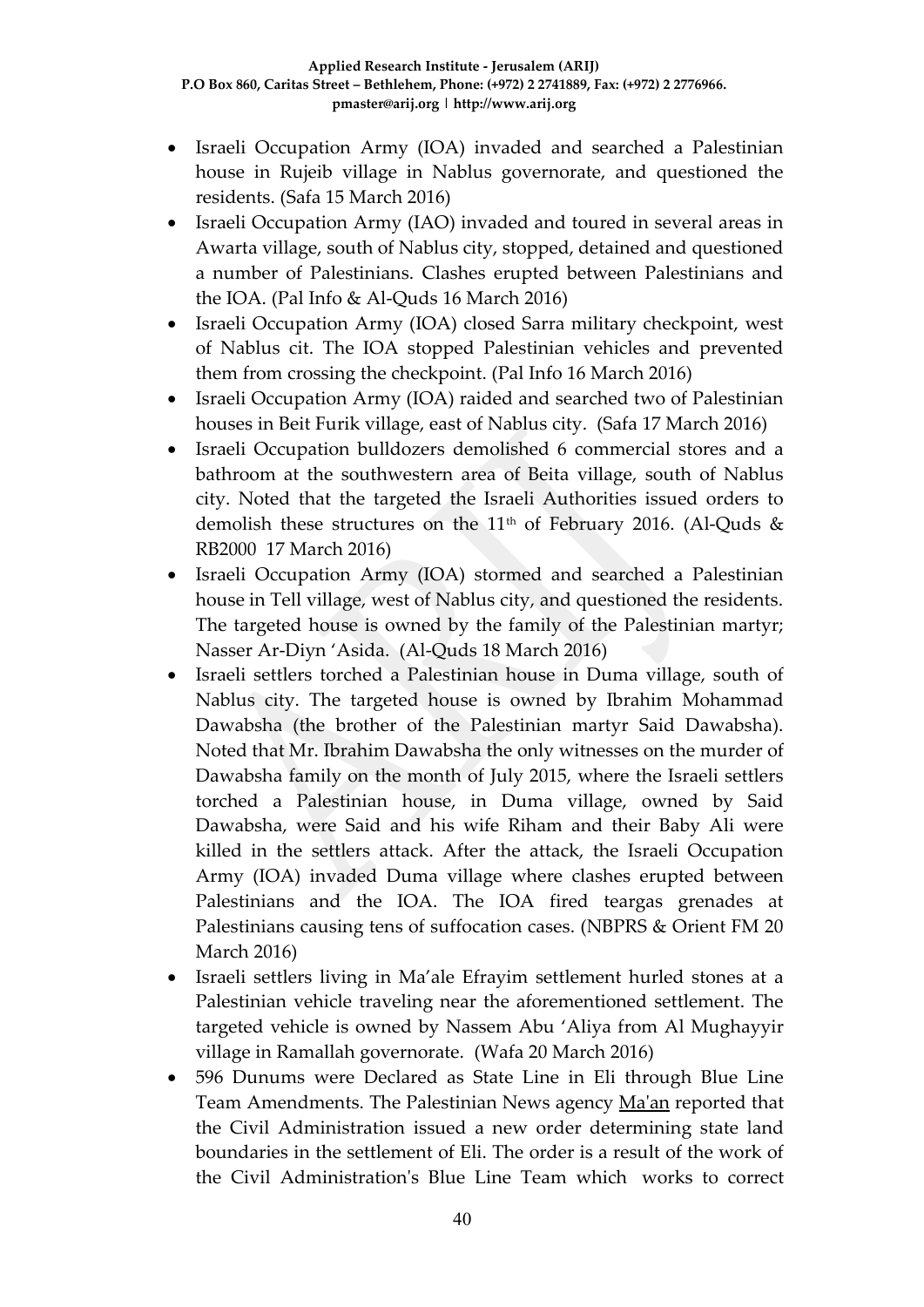inaccurate state land declarations made during the 1980s. According to the new order, 2,781 dunums of the lands of the villages Lubban al Sharqiya, Qaryut and Al-Sawiya are now considered state lands, **596 dunams of which** were not considered state lands according to the old declaration. Additionally, 590 dunums were detracted from the old declaration. [\(Peace Now](http://peacenow.org.il/eng/BlueLineEli) 21 March 2016)

- Israeli Occupation Army (IOA) stormed and searched tens Palestinian houses in Beit Furik village, east of Nablus city. One of the targeted houses is owned by the family of the Palestinian prisoner in the Israeli jail; Shaher Tawfiq Hinni (Al Akhras) and confiscated a Television device and about 800 NIS. (Orient FM 22 March 2016)
- Israeli Occupation Army (IOA) raided a Palestinian school n Tell village, west of Nablus city, and destroyed the main door. The IOA also stormed and searched two Palestinian houses and confiscated a vehicle and two television devices. The targeted houses are owned by: Nasser 'Arisha and Khaldoun 'Asida. During the operation, clashes erupted between Palestinians and the IOA, where the IOA fired teargas and stun grenades. (Orient FM 22 March 2016)
- Israeli Occupation Army (IOA) invaded and searched a Palestinian house in Salim village, east of Nablus city. The targeted house is owned by Mustafah Aref Ashtiya. (Orient FM 22 March 2016)
- Israeli Occupation Army (IOA) stormed and searched a Palestinian house in Bizzariya village, north of Nablus city. The targeted house is owned by: Mohammad Na'em Tamim. (Orient FM 22 March 2016)
- Israeli settlers assaulted and injured a Palestinian shepherd; Ayman Atallah Sawfan, from Burin village, south of Nablus city. (Wattan 23 March 2016)
- Israeli settlers escorted by the Israeli Occupation Army (IOA) stormed Joseph tomb near Balata refugee camp, east of Nablus city, and performed Talmudic rituals. As a result, clashes erupted between Palestinians and the IOA, where the IOA fired teargas and stun grenades, causing tens of suffocation cases. (Maannews 23 March 2016)
- Israeli Occupation bulldozers escorted by the Israeli Occupation Army (IOA) invaded Khirbet Tana near Beit Furik village, southeast of Nablus city, and demolished 17 residential tents, 21 livestock pens and five outhouse animal sheds and agricultural structures and a water pool. The IOA also confiscated two vehicles owned by Wasef Abu As-So'oud and As'ad Mohammad As'ad Hinni. (**B'Tselem** & Safa & Al-Ayyam 23 March 2016)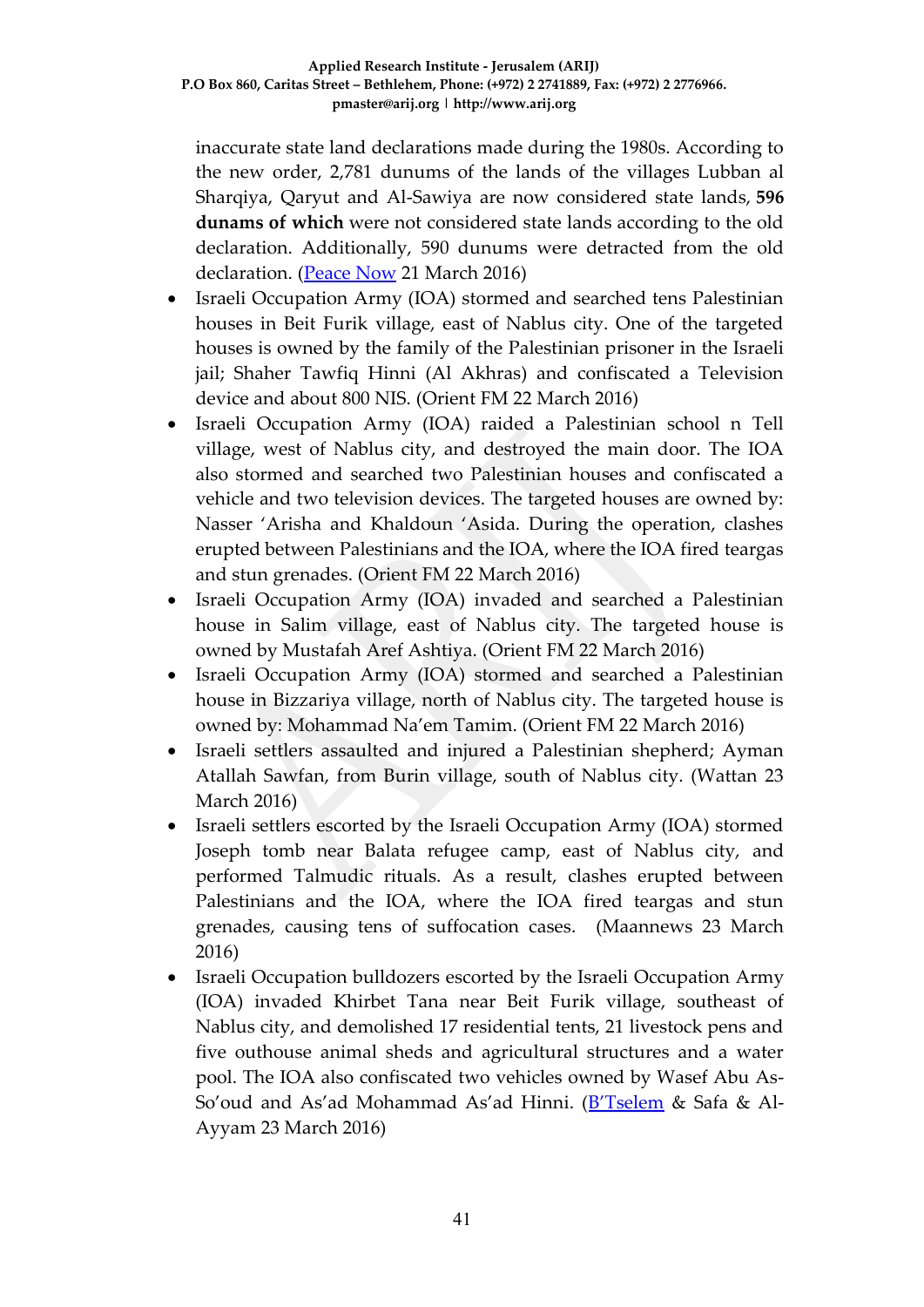- Israeli Occupation Army (IOA) invaded and searched a library for university services in Nablus city and confiscated some of its consists. (Safa 24 March 2016)
- Clashes erupted between Palestinians and the Israeli Occupation Army (IOA) in Beit Furik village, east of Nablus city. The IOA fired rubber bullets and teargas grenades, causing tens of suffocation cases and the injury of Yousif Thair Hinni (17 years) During the clashes, an Israeli jeeps ran over Mustafah Tahseen Abu Hit (16 years). (NBPRS & RB2000 26 March 2016)

### **Gaza**

- Israeli Occupation Army (IOA) opened fire at Palestinian framers while they were working in their land, near the border fence, east of Al Maghazi refugee camp in the central of Gaza strip. (Safa 1 March 2016)
- Israeli Occupation Army (IOA) opened fire at Palestinians and their houses, which located near the border fence, at Al Malaka aand Jur Ad-Dik area, southeast of Gaza city. (Wafa & Al Quds 1 March 2016)
- Israeli Occupation Army (IOA) opened fire at Palestinian farmers while they were working in their land near the border fence, east of Al Fakhari neighborhood, east of Khan Younis city, south of Gaza strip. (Wafa & Al-Quds 1 March 2016)
- Israeli Occupation gunboats opened fire at Palestinian fishing boats while they were sailing at As-Sudaniya shore, northwest of Gaza city, and Al Waha shore, northwest of Beit Lahiya town. (Al-Quds 1 March 2016)
- Israeli Occupation Army (IOA) opened fire at Palestinians while they were near the border fence, east of Gaza city. (Pal Today 2 March 2016)
- Israeli Occupation gunboats opened fire at Palestinian fishing boats while they were sailing at As-Sudaniya shore, northwest of Gaza city. (Wafa 3 March 2016)
- Israeli Occupation Army (IOA) opened fire at Palestinians while they were near the border fence, east of Gaza city. (Wafa 4 March 2016)
- Israeli Occupation Army (IOA) opened fire at Palestinian farmers while they were working in their land, near the border fence, east of Az-Zaytoun neighborhood, east of Gaza city. (Wafa 5 March 2016)
- Israeli Occupation gunboats opened fire at Palestinian fishing boats while they were sailing at As-Sudaniya shore, northwest of Gaza city, Al Waha shore , northwest of Beit Lahiya town, and An-Nsriyat and Az-Zwidat shores in the central of Gaza strip. (ARN 6 March 2016)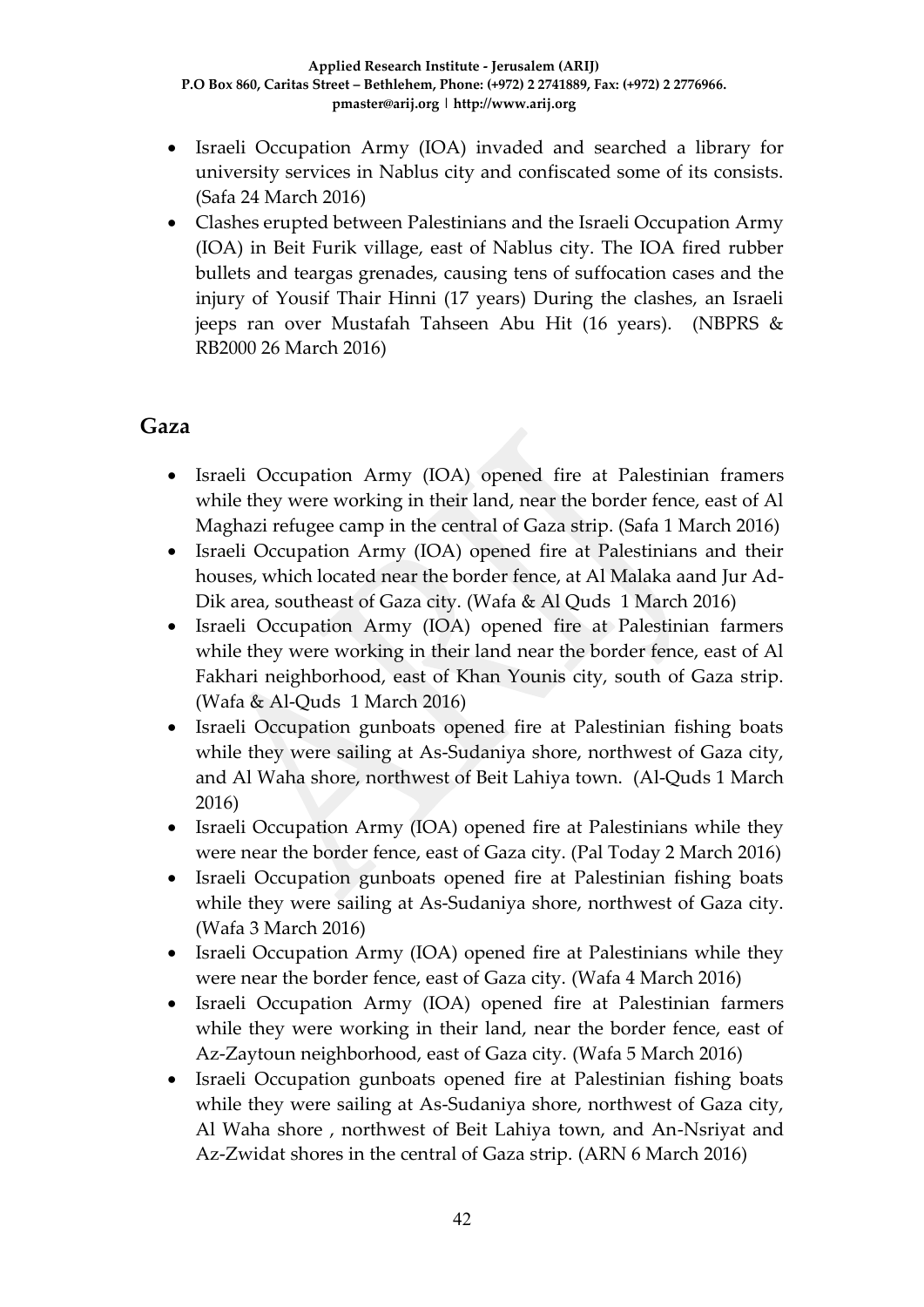- Israeli Occupation Navy attacked Palestinian fishing boats and confiscated their tools while they were sailing at Rafah shore, southwest of Gaza stip. (Pal Info 6 March 2016)
- Israeli Occupation Army (IOA) opened fire at Palestinian farmers while they were working in their land near the border fence, east of Rafah city, south of Gaza strip. (ARN 6 March 2016)
- Israeli Occupation Army (IOA) opened fire at Palestinians while they were near the border fence at Al Malika and Johr Ad-Dik areas, southeast of Gaza city. (ARN 6 March 2016)
- A Palestinian was injured after the Israeli Occupation Army (IOA) opened fire at him while he was near the border fence, east of Al Magahzi refugee camp in the central of Gaza strip. (Orient FM 7 March 2016)
- Israeli Occupation Army (IOA) opened fire at Palestinian farmers while they were working in their land near the border fence, east of Al Qarara town, east of Khan Younis city, south of Gaza strip. (Safa 8 March 2016)
- Israeli Occupation Army (IOA) opened fire at Palestinians land, east of Wadi As-Salqa and al Masdar villages, east of Deir Al Balah city in Gaza strip. (Pal Info 9 March 2016)
- Israeli Occupation Army (IOA) opened fire at Palestinian workers while they were near the border fence, east of Gaza city. (Wafa & Safa 10 March 2016)
- Israeli Occupation gunboats opened fire at Palestinian fishing boats while they were sailing at Al-Waha shore, northwest of Beit Lahiya town, north of Gaza strip. (Safa 10 March 2016)
- Israeli Occupation Navy launched 6 missiles at Palestinian fishing boats while they were sailing, north of Gaza strip. (Pal Today 11 March 2016)
- Israeli Occupation Army (IOA) opened fire at Palestinian farmers and shepherds while they were near the border fence, east of Johor Ad-Dik area, southeast of Gaza city. (RB2000 11 March 2016)
- Clashes erupted between Palestinians and the Israeli Occupation Army (IOA) near the border fence, east of Gaza city. The IOA fired live bullets and teargas grenades, causing a number of suffocation cases and the injury of a Palestinian. (Maannews 11 March 2016)
- Clashes erupted between Palestinians and the Israeli Occupation Army (IOA) near the border fence at the northern part of Gaza strip. The IOA fired live bullets and teargas grenades, causing the injury of two Palestinians. (Maannews 11 March 2016)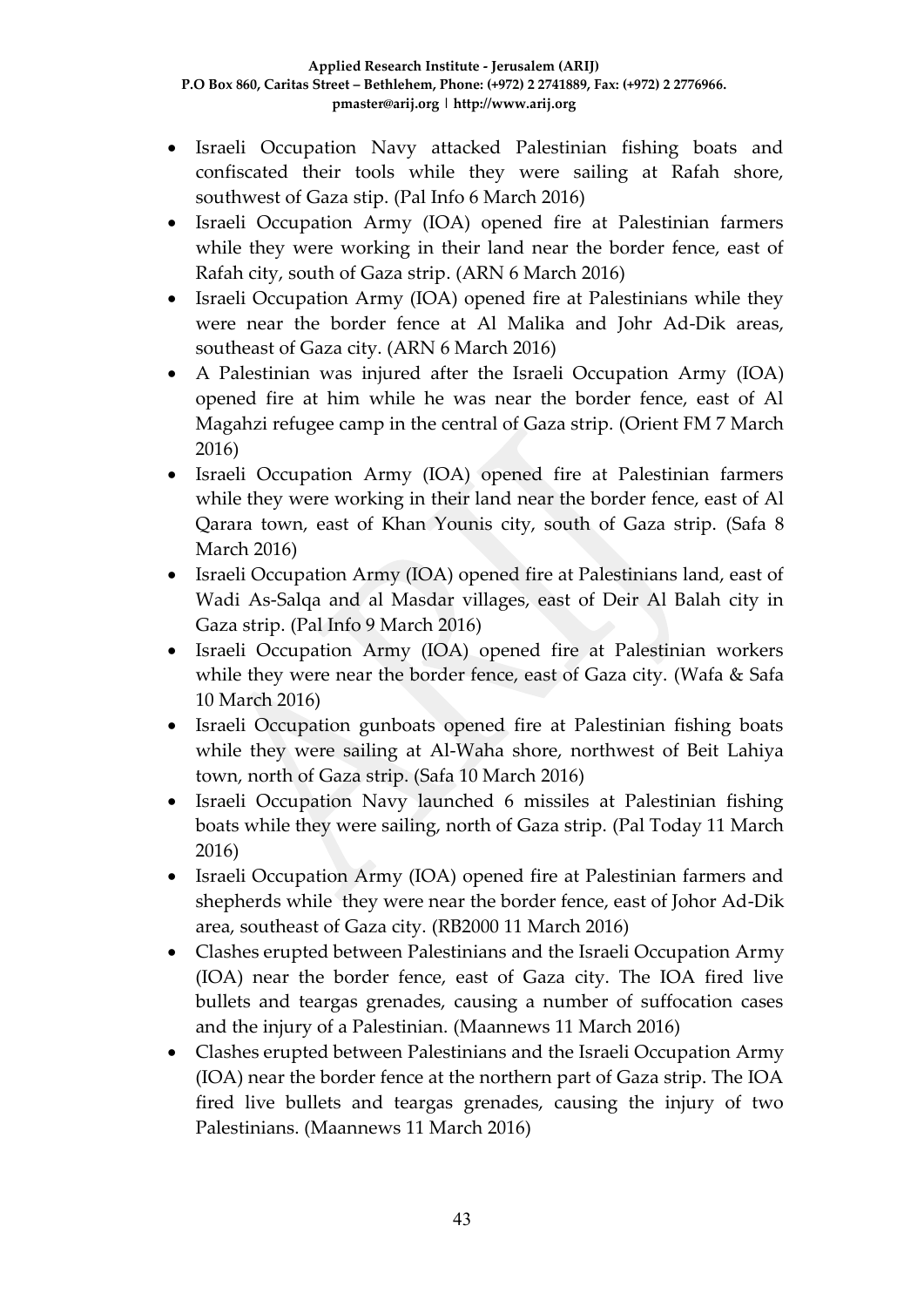- Israeli Occupation gunboats opened fire at Palestinian fishing boats while they were sailing at As-Sudaniya shore, northwest of Gaza city. (Pal Today 12 March2 016)
- Yassen Suliman Abu Khosa (10 years) and his sister Isra' (6 years) were killed and their brother Ayoub (13 years) was injured after the Israeli warplanes launched missiles at an area, near their house in Beit Lahiya town, north of Gaza strip. (Maannews 12 March 2016)
- Israeli Occupation warplanes launched missiles at an areas in Az-Zaytoun neighborhood and Jabal As-Sourani area in Gaza city. (Wafa 12 March 2016)
- Israeli Occupation gunboats opened fire at Palestinian fishing boats while they were sailing at As-Sudaniya shore, northwest of Gaza city, Ash-Sheik 'Ajleen and Azahra shores, southwest of Gaza city, and Al Waha shore, northwest of Beit Lahiya town. (ARN 13 March 2016)
- A 16 years old Palestinian was injured after the Israeli Occupation Army (IOA) opened fire at him while he was near the border fence, east of Ash-Shuja'iya neighborhood, east of Gaza city. (ARN 13 March 2016)
- Israeli Occupation Army (IOA) opened fire at Palestinians in Safa area, east of Rafah city, south of Gaza strip. (Wafa 14 March 2016)
- Israeli Occupation Army (IOA) staged few meters into the eastern part of Al Khaza'a town, east of Khan Younis city, south of Gaza strip. (Safa 15 March 2016)
- Israeli Occupation Army (IOA) opened fire at Palestinian shepherds while they were near the border fence, east of Al Burij refugee camp, in the central of Gaza strip. (Wattan 17 March 2016)
- Israeli Occupation gunboats opened fire at Palestinian fishing boats while they were sailing at AS-Sudaniya shore, northwest of Gaza city, Al Waha shore, northwest of Beit Lahiya city, and near Khan Younis and Rafah shores, south of Gaza strip. (Al-Quds 17 March 2016)
- Clashes erupted between Palestinians and the Israeli Occupation Army (IOA) near the border fence, east of Ash- Shaja'iya neighborhood east of Gaza city. The IOA fired teargas grenades and rubber bullets, causing tens of suffocation cases and the injury of three Palestinians. (NBPRS & Wafa 18 March 2016)
- Clashes erupted between Palestinians and the Israeli Occupation Army (IOA) near Beit Hanun terminal, north of Gaza strip. The IOA fired live bullets and teargas grenades, causing tens of suffocation cases and the injury of a Palestinian. (NBPRS 18 March 2016)
- Clashes erupted between Palestinians and the Israeli Occupation Army (IOA) near the border fence, east of Al Faraheen area in Abbsan town,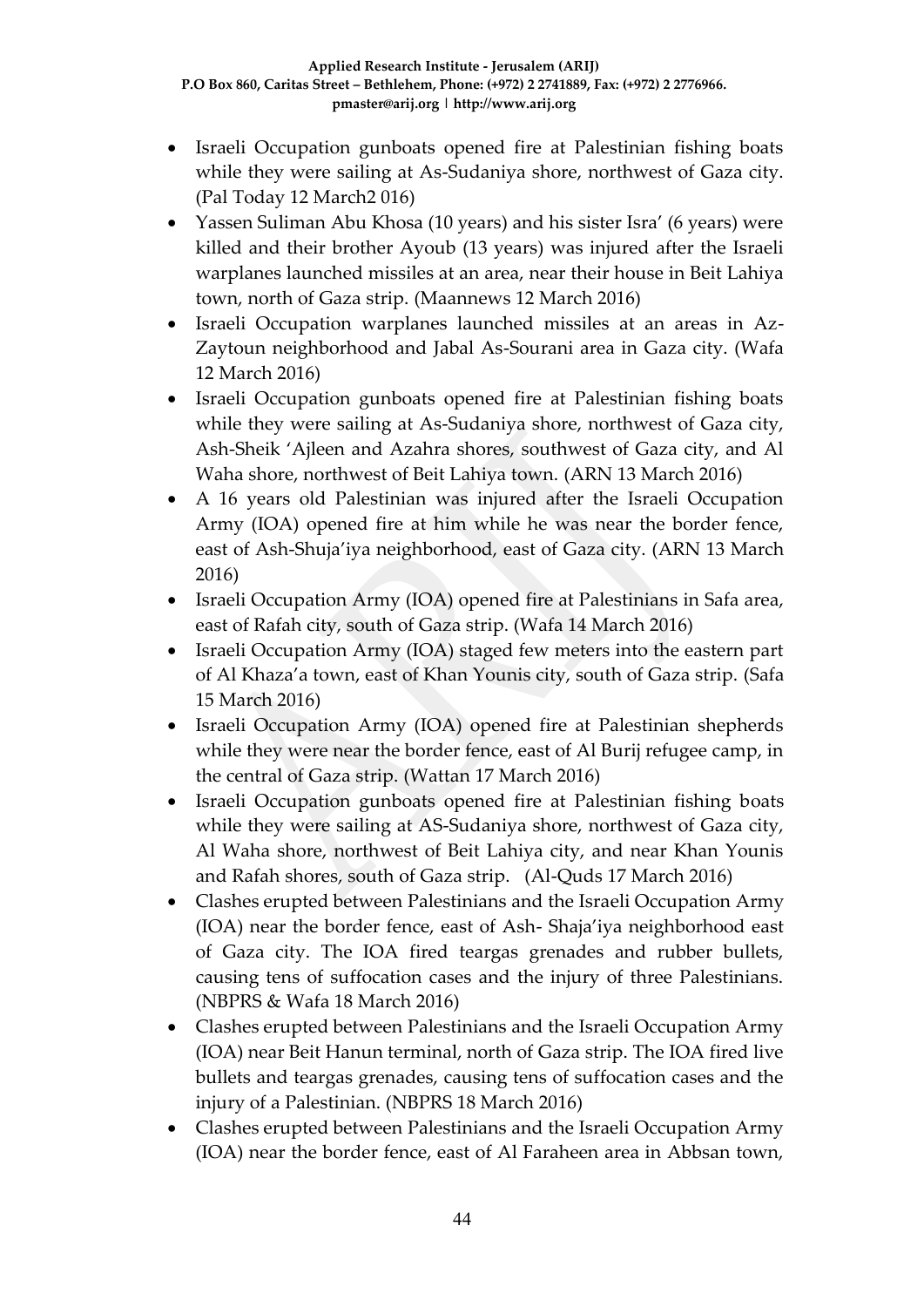east of Khan Younis governorate. The IOA fired teargas grenades at Palestinians. (NBPRS 18 March 2016)

- Israeli Occupation gunboats opened fire at Palestinian fishing boats while they were sailing near Khan Younis shore, south of Gaza strip. (Wafa 19 March 2016)
- Israeli Occupation Army (IOA) opened fire at Palestinians while they were near the border fence, at As-Sefa area, north of Beit Lahiya town, north of Gaza strip. (Al-Ayyam 19 March 2016)
- Israeli Occupation gunboats opened fire at Palestinian fishing boats while they were sailing near Khan Younis shore, south of Gaza strip. (Wafa 20 March 2016)
- Israeli Occupation Army (IOA) erected a number of military towers alongside of "Gaza strip borders". Each tower high reach to 8 meters. (Pal Info 20 March 2016)
- Israeli Occupation Army (IOA) opened fire at Palestinian farmers while they were near the border fence, east of Juhr Ad-Dik village, southeast of Gaza city. (Pal Info 20 March 2016)
- Israeli Occupation bulldozers and jeeps staged 70 meters into the eastern part of Beit Hanun town, north of Gaza strip, and razed Palestinian land. (RB2000 21 March 2016)
- Israeli Occupation Jeeps and bulldozers staged few meters into the northern part of Beit Lahiya town, north of Gaza strip and razed Palestinian land. (Wattan 22 March 2016)
- Israeli Occupation Army (IOA) staged few meters into the eastern part of Al Maghazi refugee camp in the central of Gaza strip. (Wattan 22 March 2016)
- Israeli Occupation Army (IOA) opened fire at Palestinians while they were near the border fence, east of Khan Younis city, south of Gaza strip. (Wattan 22 March 2016)
- Israeli Occupation gunboats opened fire at Palestinian fishing boats while they were sailing at Al Waha shore, northwest of Beit Lahiya town, north of Gaza strip. (Al-Quds 22 March 2016)
- Israeli Occupation Army (IOA) invaded and searched a Palestinian house in Beit Hanina town, north of Jerusalem city. The targeted house is owned by the family of the Palestinian prisoner in the Israeli Jail; Sahar An-Natsha. (Safa 23 March 2016)
- Israeli Occupation bulldozers staged few meters into the northern part of Gaza strip, and opened fire at the Palestinian houses. (Maannews 23 March 2016)
- Israeli Occupation gunboats opened fire at Palestinian fishing boats while they were sailing at Al Waha shore, northwest of Beit Lahiya town, north of Gaza strip. (Al-Quds 24 March 2016)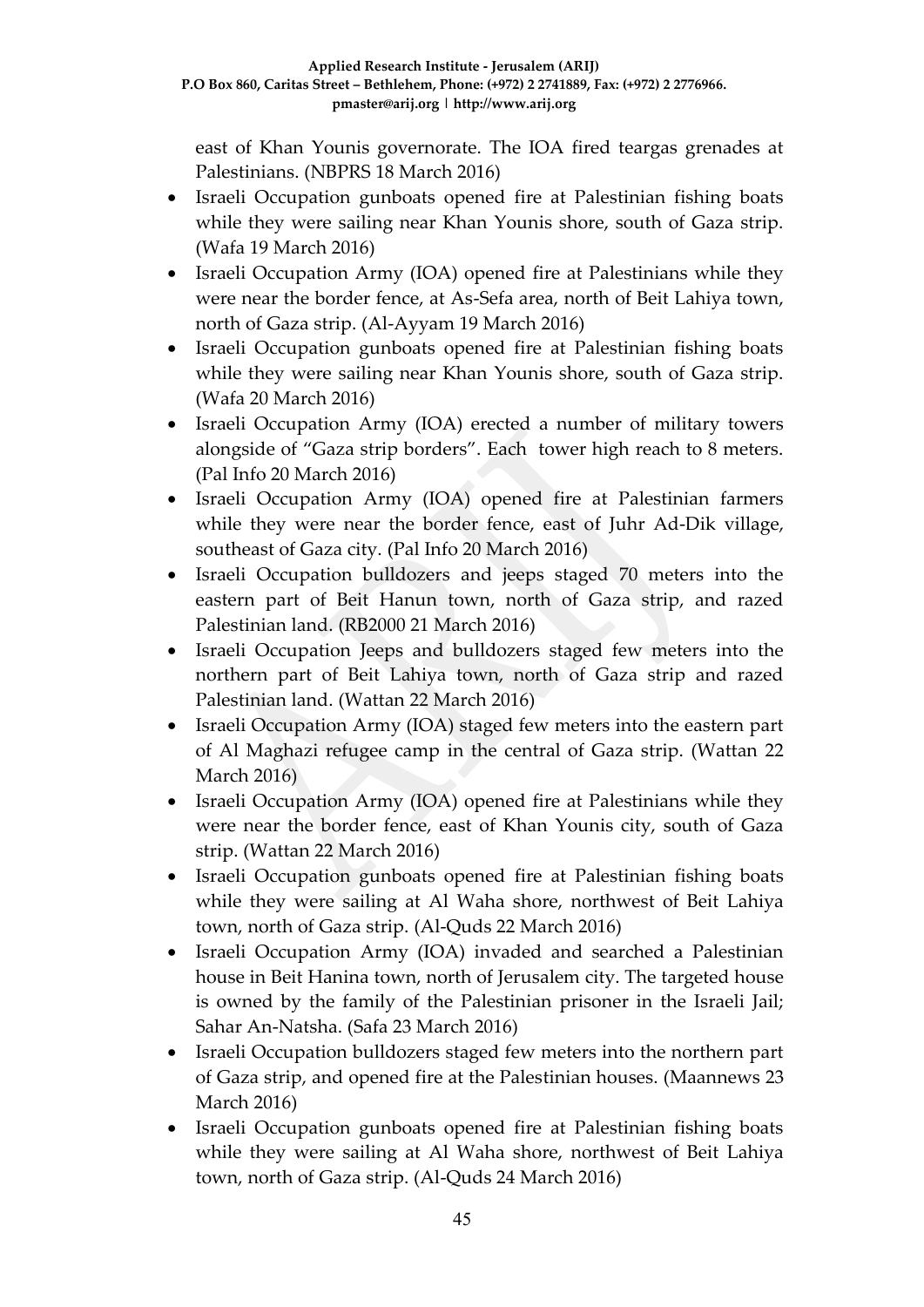- Israeli Occupation Army (IOA) opened fire at Palestinian farmers while they were near the border fence, at the eastern part of Rafah city, south of Gaza strip. (Al-Quds 24 March 2016)
- Israeli Occupation Army (IOA) opened fire at Palestinians while they were near the border fence, at Al Fakhari area, southeast of Khan Younis city, south of Gaza strip. (Al-Quds 24 March 2016)
- Israeli Occupation gunboats opened fire at Palestinian fishing boats while they were sailing at As-Sudaniya shore, northwest of Gaza city. (Wafa 25 March 2016)
- Israeli Occupation Army (IOA) opened fire at Palestinian shepherds while they were near the border fence, east of Jabaliya town, north of Gaza strip. (Wafa 25 March 2016)
- Clashes erupted between Palestinians and the Israeli Occupation Army (IOA) near the border fence, north of Beit Hanoun town, north of Gaza strip. The IOA fired live bullets and teargas grenades, causing the injury of two Palestinians. (Wattan & Wafa 25 March 2016)
- Clashes erupted between Palestinians and the Israeli Occupation Army (IOA) near the border fence, east of Gaza city. The IOA fired live bullets, causing the injury of three Palestinians. (Wattan 25 March 2016)
- Clashes erupted between Palestinians and the Israeli Occupation Army (IOA) near the border fence, east of Al Burij refugee camp in the central of Gaza strip. The IOA fired teargas grenades at Palestinians, causing tens of suffocation cases. (Wattan 25 March 2016)
- Israeli Occupation Army (IOA) opened fire at Palestinian farmers while they were near the border fence, east of the central part of Gaza strip. (Wafa 26 March 2016)
- Israeli Occupation Army (IOA) opened fire at Palestinian land, located near the border fence, east of Jabaliya town, north of Gaza strip. (Wafa 26 March 2016)
- Israeli Occupation Army (IOA) opened fire at Palestinian farmers while they were near the border fence, northeast of Rafah city, south of Gaza strip. (Wafa & RB2000 27 March 2016)
- Israeli Occupation Army (IOA) opened fire at Palestinian farmers while they were working in their land, east of Khan Younis city, south of Gaza strip. (Safa 28 March 2016)
- Israeli Occupation Army (IOA) opened fire at Palestinian farmers while they were near the border fence, east of Ash-Shaja'iya neighborhood, east of Gaza city. (Al-Quds 28 March 2016)
- Israeli Occupation Army (IOA) opened fire at Palestinian farmers while they were working in their land, near the border fence, east of Rafah city, south of Gaza strip. (Wafa 29 March 2016)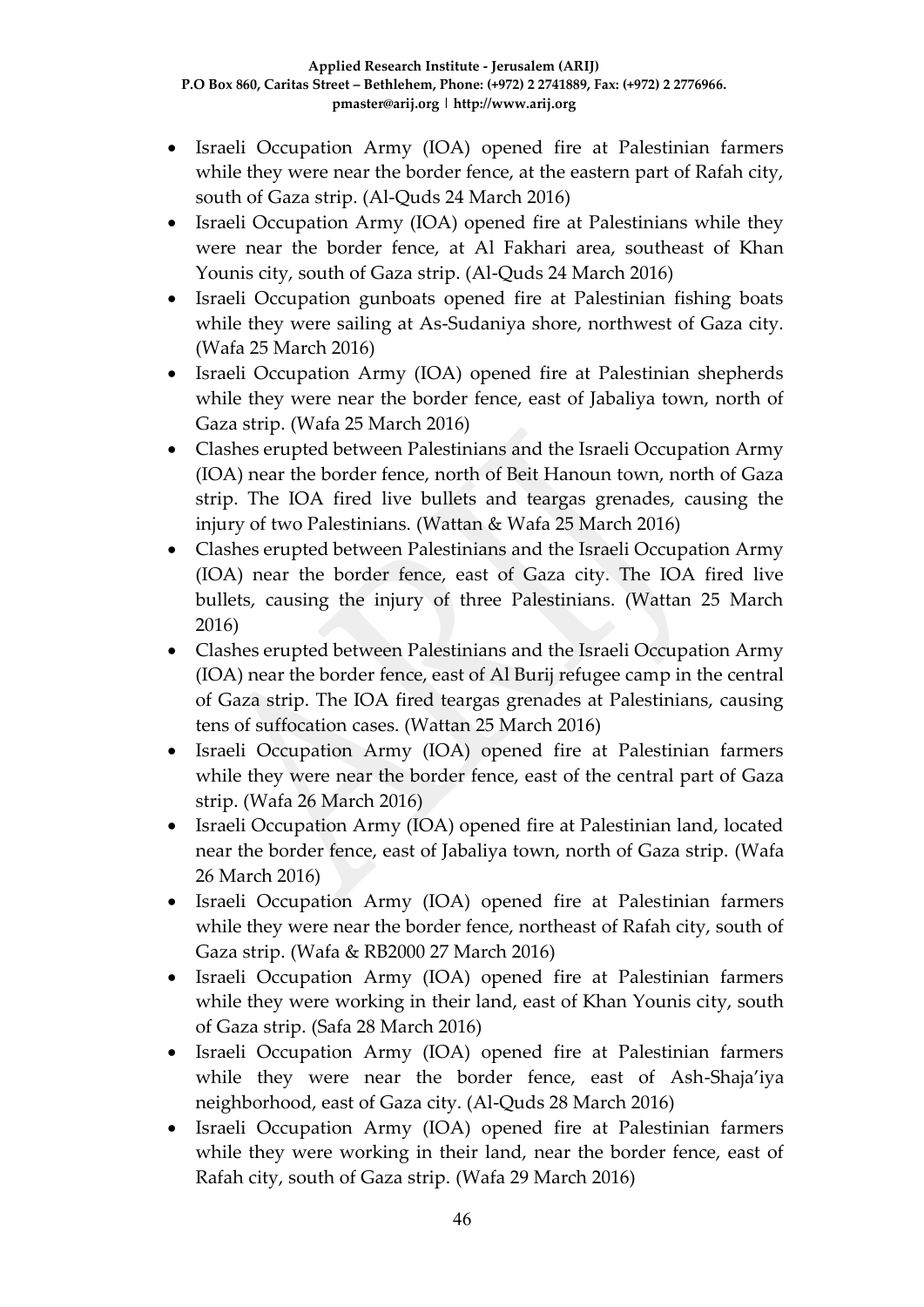- Israeli Occupation gunboats opened fire at Palestinian fishing boats while they were sailing at As-Sudaniya shore, northwest of Gaza city, and Al Waha shore, northwest of Beit Lahiya town, north of Gaza strip. As a result, a Palestinian fishing boat was damaged. (Wafa 29 March 2016)
- Israeli Occupation jeeps and bulldozers staged few meters into the eastern part of Al Burij refugee camp, in the central of Gaza strip, razed vast area of land and opened fire at the nearby houses and agricultural land. (Wafa 29 March 2016)
- Israeli Occupation Navy launched five missiles at Beit Lahiya shores, north of Gaza strip. (Maannews 30 March 2016)
- Israeli Occupation bulldozers staged few meters into the eastern part of Khan Younis city, south of Gaza strip, and razed vast area of Palestinian land. (Al-Quds 31 March 2016)
- Israeli Occupation gunboats opened fire at Palestinian fishing boats while they were sailing at As-Sudaniya shore, northwest of Gaza city, (Maannews 31 March 2016)
- Israeli Occupation bulldozers staged few meters into the eastern part of Rafah city, south of Gaza strip, and razed Palestinian land. (Maannews 31 March 2016)

### **Others**

 19 years later, Jordan Valley town gets building approval. After a construction freeze of 19 years, Defense Minister signs off on urban building plan - is it a sign of approaching sovereignty? Defense Minister Moshe Ya'alon (Likud) has signed his approval for the urban building plan of Hemdat, a town in the Jordan Valley that has had its construction frozen for the past 19 years. Shalom Kuperman, a member of the Hemdat secretariat and one of the most long-standing residents of the town, spoke to *Arutz Sheva* on Wednesday about the welcome news. Kuperman noted that around 40 families live in the town, and said that with the approval "we are approaching building processes for a new neighborhood." Without an approval on the urban building plan, all construction in the town had automatically been classified as illegal, blocking the natural development of the town - a situation replicated in Jewish towns and villages throughout Judea and Samaria. "This approval opens for us all the possibilities for developing Hemdat and the (Jordan) Valley," he said. Kuperman described how established families have been waiting to build their homes in Hemdat, and likewise new families hoping to join the community have been delayed as they couldn't have houses built for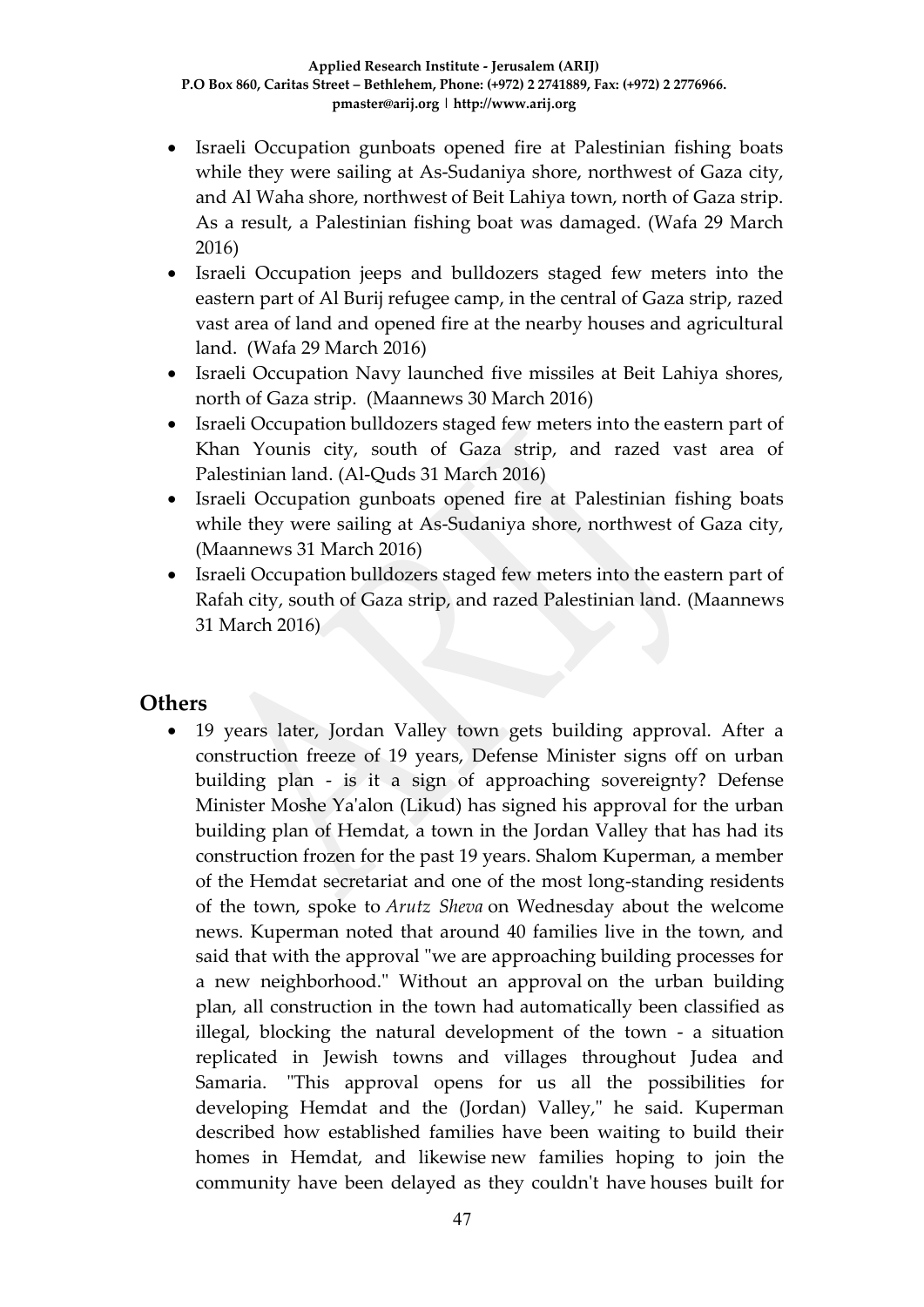them. Aside from personal houses, the long wait for approval has caused the town's synagogue, kindergarten and day care center to be housed in caravans. In addition, roads and infrastructure have not been developed or maintained for nearly 20 years - but now that all is set to change. "As a town of law-abiding citizens who want to develop the (Jordan) Valley and the entire country, this delayed us. We couldn't draw up contracts for the purchase and sale of houses. It delayed all development of life here," said Kuperman. [\(Israeli National News](http://www.israelnationalnews.com/News/News.aspx/208791#.Vtfbfvl94dV) 3 March 2016)

- An Israeli weekly newspaper revealed that Israeli government is advancing construction plans to build about 1,000 housing units in four illegal settlements in occupied Jerusalem despite the stiff international criticism. Kol Ha'ir Hebrew newspaper said that Israeli settlement construction is continuing within the existing settlements in occupied Jerusalem under the supervision of the Israeli government. The 1,000 housing units are scheduled to be built in Har Homa, Pisgat Ze'ev, Maale Adumim, and Modi'in settlements. Har Homa settlement, which was established in 1997, houses nearly 30,000 settlers. Israeli authorities work at expanding the settlement to house 40,000 settlers. Israel's construction of settlements in occupied Jerusalem, which Palestinians seek as their future capital, and other Palestinian territories is illegal under international law. Israel's refusal to cease settlement-building activities has been widely condemned as an obstacle to achieving lasting peace between Israelis and Palestinians. The housing announcement would greatly escalate tensions in occupied Jerusalem, which has been the scene of violent unrest for months. [\(Pal Info](http://english.palinfo.com/site/pages/details.aspx?itemid=77205) 4 March 2016)
- Liberman: If Bibi builds 2,000 homes in Ma'aleh Adumim we'll join the government. Yisrael Beytenu head Avigdor Liberman told the Lobby for Building in Ma'aleh Adumim that "if Bibi builds 2,000 housing units in Ma'aleh Adumim, we will join the government without any preconditions." [\(Israeli National News](http://www.israelnationalnews.com/News/Flash.aspx/353501#.Vt1yMvl94dU) 7 March 2016)
- Peace Now Settlement Watch: Despite Previous Commitments to the High Court: The State Seeks to Legalize Construction on Private Palestinian Land. The State updated the High Court of Justice on its position regarding Peace Now's petition for the evacuation of 17 structures in the outpost of [Derech Ha'Avot.](https://peacenow.org/entry.php?id=12622#.Vt2y9-ao6ip) Due to the "request of the political echelon" and despite its previous commitments, the State announced that it seeks to work on the retroactive legalization of 10 of the structures built on private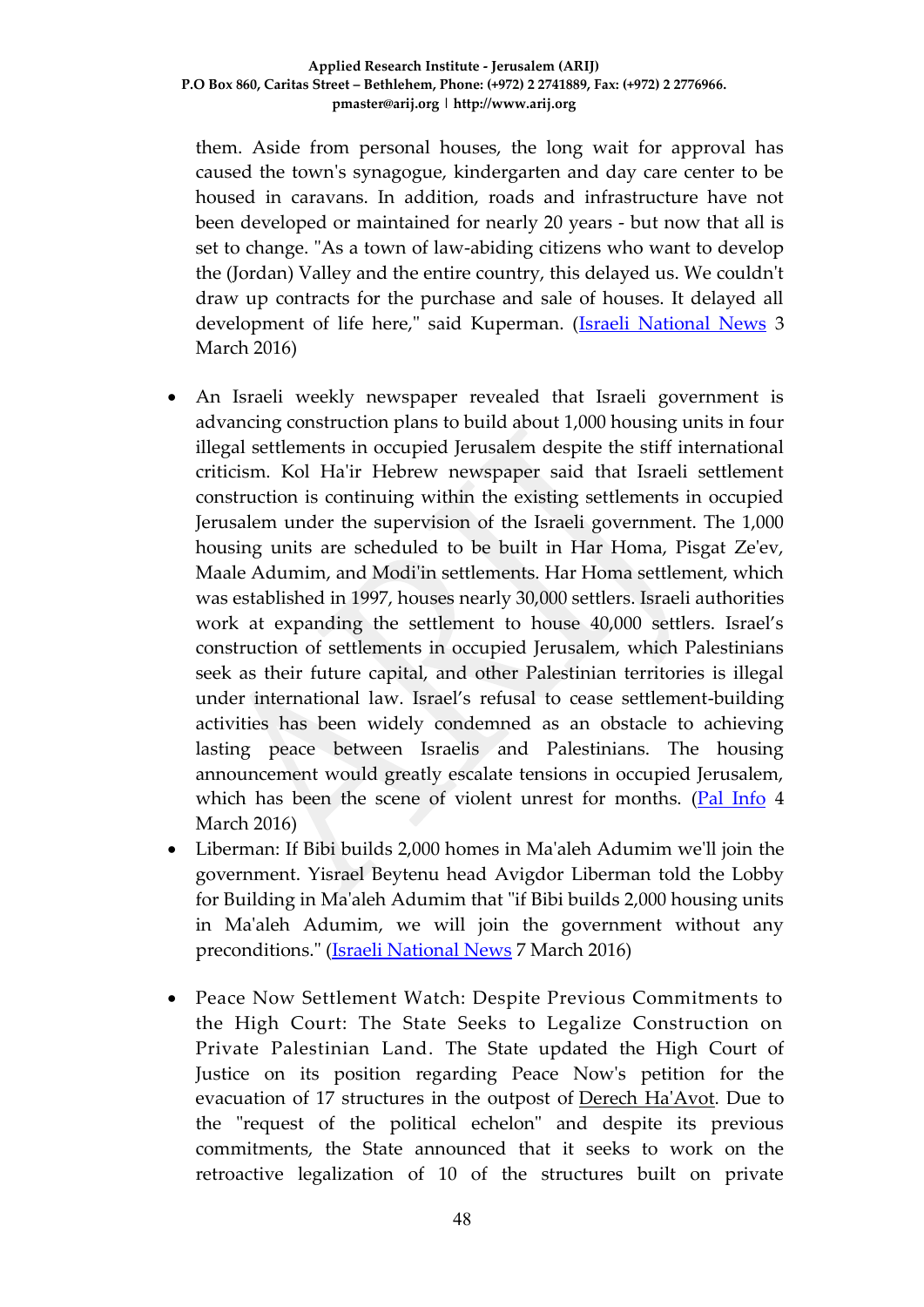Palestinian land in the illegal outpost. The State hopes to do so by applying a "First Registration" procedure, a long complex procedure asking applicants to prove legal ownership of a land. This comes only two years after this land had been surveyed and was not declared state land, as it had clear owners. If the court accepts the State's position, in the best case scenario the evacuation of the illegal structures as well as the return of the land to its Palestinian owners will be postponed by several years, and in the worst case scenario, the State will find a way to retroactively legalize the structures. As for the remaining 7 structures, the state argued that it will evacuate them within two years. [\(Peace Now](http://peacenow.org/entry.php?id=17194#.Vt5tXPl94dV) 8 March 2016)

- Israel will complete construction of the separation barrier in the Jerusalem area and the southern West Bank, the Prime Minister's Office announced. During security consultations held by Prime Minister Benjamin Netanyahu, the Prime Minister's Office said it was immediately decided to close gaps in the separation barrier in the Jerusalem area, and to complete construction of the barrier in the Tarqumiya area in the South Hebron Hills. [\(Haaretz](http://www.haaretz.com/israel-news/.premium-1.707775) 9 March 2015)
- Palestinians Sue Alleged Settlement Supporters for \$34.5 Billion in U.S. Court. Sheldon Adelson, Irving Moskowitz, Friends of the IDF, Bank Leumi, Bank Hapoalim and Volvo are among the respondents named in a suit filed in Washington D.C. A group of American Palestinians living in the West Bank have filed a \$34.5 billion lawsuit in a Washington court against a string of U.S.-based tycoons and companies allegedly connected to the Israeli occupation. Among those named in the suit are casino mogul Sheldon Adelson, philanthropist Irving Moskowitz and evangelist John Hagee. Brought by Washington lawyer Martin McMahon on behalf of Bassem al-Tamimi, of Nabi Saleh, and about 35 others, the suit alleges that the respondents contravened American law against money laundering, in terms of which the transfer of money for the purposes of committing a crime is illegal. According to the plaintiffs, the establishment of settlements in the occupied territories has been accompanied by violence, death and injury, the destruction of houses and the burning of trees and is thus criminal. Tamimi is a long-time anti-settlement activist. The current suit complements one he brought in December against the U.S. Treasury for allowing tax-free donations to settlements. The respondents fall into three groups: individuals, non-governmental organizations and corporations. In addition to Adelson, Moskowitz and Hagee, others mentioned in the suit include Israeli businessman Lev Leviev, media mogul and film producer Haim Saban and former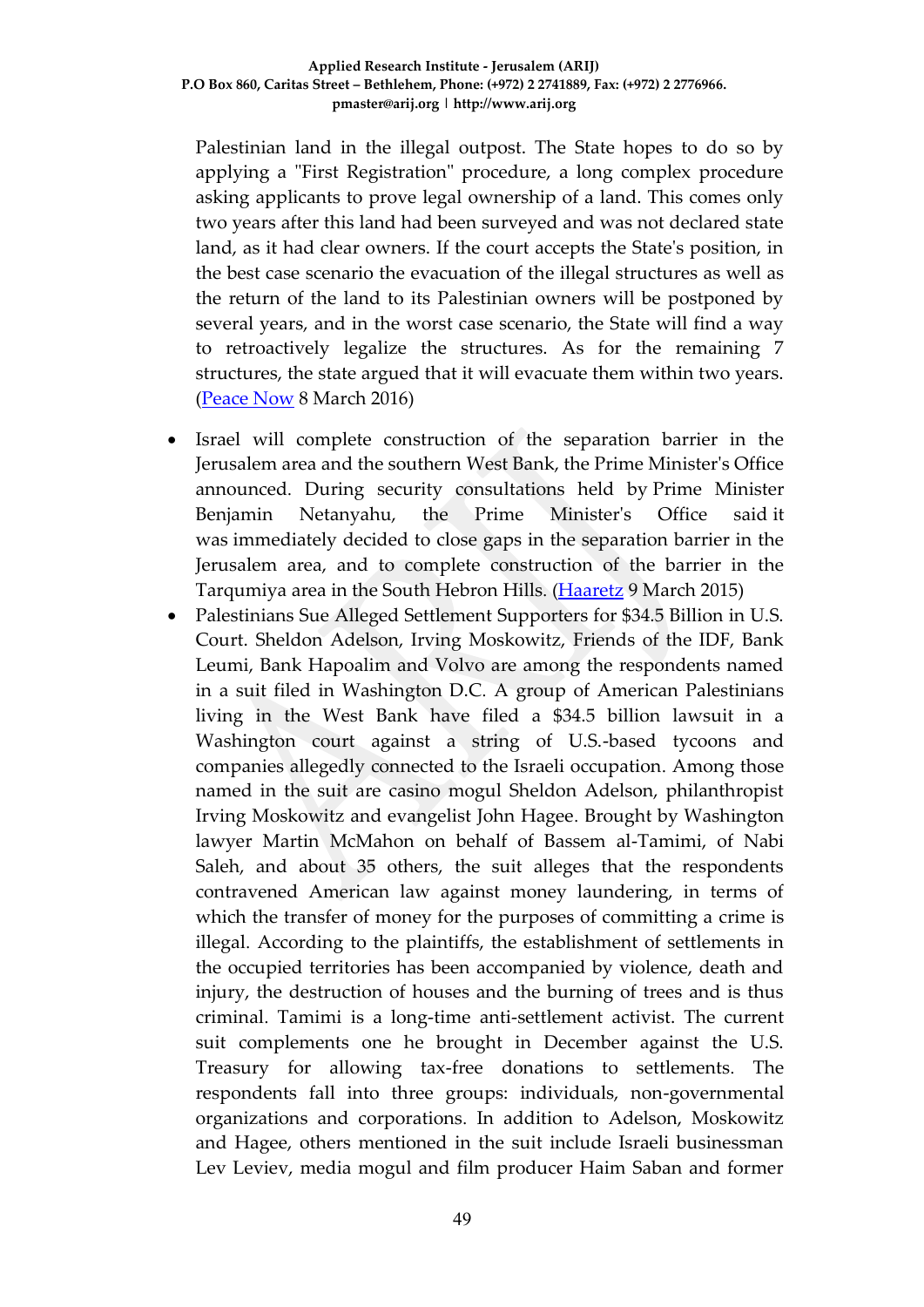diplomat Elliot Abrams. The American NGOs named in the suit include Friends of the IDF in the U.S., Friends of Ariel, Honenu, a group of pro-settlements lawyers, the Hebron Fund, the Karnei Shomron Fund and the Falic Family Foundation. Among the business named in the suit are Bank Leumi, Bank Hapoalim, Volvo (whose vehicles are allegedly used in house demolitions,) Africa-Israel, Motorola, Hewlett Packard and RE/MAX real estate. The suit was filed in the Federal District Court of Washington DC on Monday. The lawyers for the plaintiffs told Al Jazeera that they expected protracted legal arguments over the court's jurisdiction and potential dismissal proceedings. It could take five years or more for the case to come to trial, if at all, said attorney Jameson Fox. "We have cases going that have lasted 13 years, so we are used to long cases," he added. [\(Haartez](http://www.haaretz.com/israel-news/.premium-1.707612) 10 March 2016)

 Palestinian Casualties Rise as Israel Police Up Usage of Foam-tipped Bullets. Increase in the number of anti-riot bullets fired matches growing violence in Jerusalem and elsewhere. Israel has investigated 15 complaints into injuries, many of them children, but no policemen have been indicted. Dozens of Palestinians, including many children, have been injured by foam-tipped bullets since 2014. The Justice Ministry has investigated 15 complaints into injuries, but no policemen have been indicted as yet – despite orders that place restrictions on how the bullets are fired. Over the past two years, 57,000 foam-tipped bullets have been fired, most of them in East Jerusalem. Figures on the numbers of foam-tipped bullets fired were provided by the police to the Association for Civil Rights in Israel. ACRI made the request under the Freedom of Information Law. The figures show a rise in the number of such bullets fired, matching the rise in violence in Jerusalem and elsewhere in the country. In 2014, more than 35,000 foam-tipped bullets were fired. Last year, the figure was some 22,000. By comparison, 3,608 foam-tipped bullets were fired in 2011, 5,589 in 2012 and 7,162 in 2014. The figures also show a change from the softer, bluefoam bullets to the heavier and more dangerous black-tipped bullets. Until 2014, no black-tipped bullets were used at all. After the black bullets came into service in 2014, half of all foam-tipped bullets fired were of that variety. Last year, though, 94 percent of all foam-tipped bullets fired were black-tipped. Salah Sleiman, from the East Jerusalem village of Isawiyah, was 11 and a half last November. One morning, school was canceled because so few pupils had shown up. Like every other day at that time, the village was seething, with clashes between young stone-throwers and police. When Sleiman returned home, his mother sent him to the store to buy vegetables. On his way back from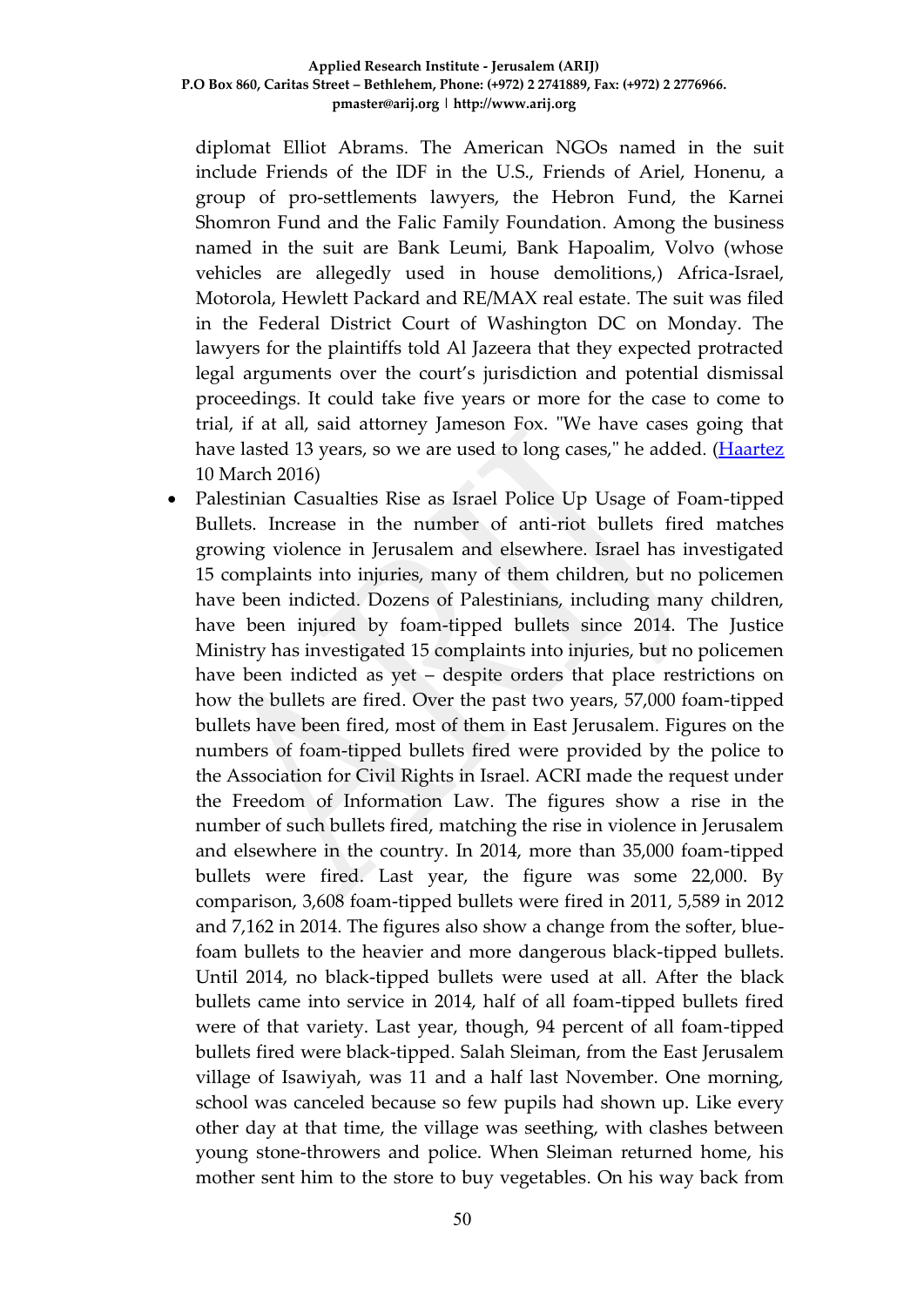the store, he said, he wanted to cross the road when he got too close to a violent demonstration. He gestured to a policeman that he wanted to cross, but the policeman allegedly shot a foam-tipped bullet at him and missed. Sleiman was shot again when he tried to cross the street again. [\(Haaretz](http://www.haaretz.com/israel-news/.premium-1.708446) 13 March 2016)

- In first since 2010, Israel halts food imports from West Bank. Israeli authorities prevent five major Palestinian foodstuff companies from bringing their goods to Jerusalem, firms charge. Israel is preventing West Bank producers from transporting their goods into East Jerusalem, manufacturers said Sunday, in what appears to be the first move of its kind in over five years.. The staff of five Palestinian companies — whose goods have been prevented from entering Jerusalem — protested Sunday near Israel's Ofer Prison outside Ramallah. Israeli authorities reportedly told the pertinent firms last Wednesday that their products would not be allowed to pass through the commercial Beitunia Crossing, the Palestinian Ma'an News Agency reported. The five companies are Hamoda, al-Juneidi Dairy and Food Products, al-Rayyan Dairies, Salwa Foods, and Siniora Food Industries. The move appeared to be the first time since 2010 that Israel has prohibited West Bank goods from entering East Jerusalem, which it considers sovereign Israeli territory. In that year, Israeli authorities attempted a similar prohibition of West Bank food products, saying they did not meet Israeli standards. [\(Time of Israel](http://www.timesofisrael.com/in-first-since-2010-israel-halts-food-imports-from-west-bank/) 13 March 2016)
- The so-called "Israeli Civil Administration' maps" showed that hundreds of housing units built in the West Bank settlements, actually outside the influence of these settlements and the area approved by the administration. According to the Israeli Civil Administration revealed that these houses may receive the necessary permits before embarking built of the houses. (Al-Quds 14 March 2016)
- Settler Volunteers to Combat Bedouin Construction in West Bank. Group known as the Jerusalem Periphery Forum planning to patrol road in Gush Adumim, between Kfar Adumim and Jericho, over Passover. Residents of the four Gush Adumim settlements, in the West Bank near Jerusalem, have formed a volunteer policing unit to combat what they call a "Palestinian takeover of Gush land." Members of the unit recently underwent training in a civil policing course. The unit is the second group initiative by members of the settlements of Kfar Adumim, Nofei Prat, Alon and Mitzpeh Yeriho. They also work together in the Jerusalem Periphery Forum, the objective of which is to prevent Bedouin construction on both sides of Highway No. 1 between Ma'aleh Adumim and Jericho. The Bedouin construction is partially funded by the European Union. The forum plans to conduct patrols in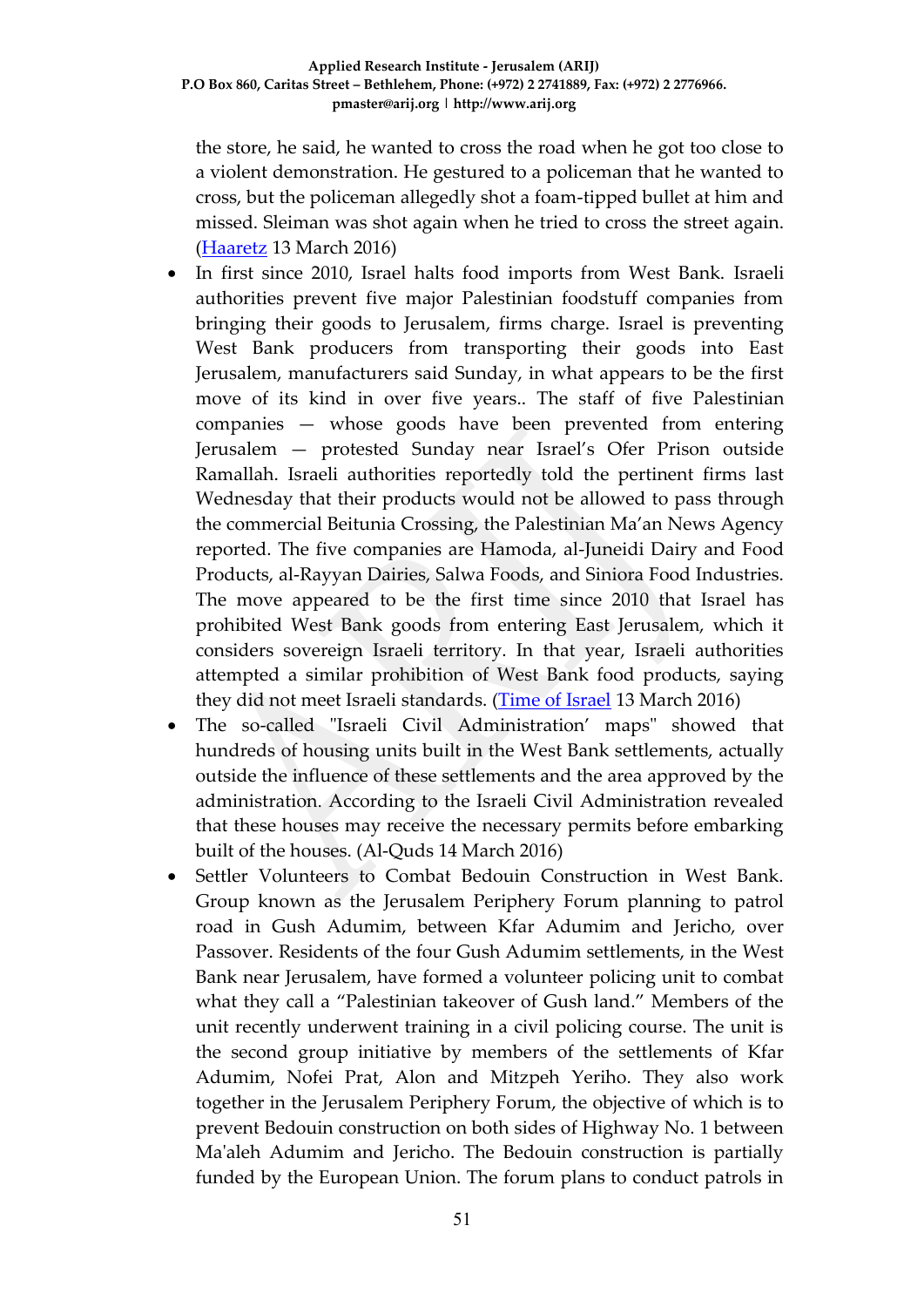#### **Applied Research Institute - Jerusalem (ARIJ) P.O Box 860, Caritas Street – Bethlehem, Phone: (+972) 2 2741889, Fax: (+972) 2 2776966. pmaster@arij.org | http://www.arij.org**

the area in the coming four days (Purim and the weekend,) when Civil Administration inspectors will be on vacation. A spokesman for the forum told Haaretz that the patrols are meant to prevent a repetition of last year's events, when the Purim vacation was exploited for the construction of 22 prefabricated buildings for Bedouin in several compounds in the area. In early January, the settlement of Ein Prat invited "volunteers of the project for guarding the land and the residents of Gush Adumim," to an informational evening in Kfar Adumim to be conducted by the police. It presented the initiative as "the formation of a policing unit as part of the activity for guarding the land and maintaining security in the Gush Adumim area." According to the Facebook post, work on the joint project with the police has been going on for a long time, and now "conditions have ripened for setting it in motion: Turning the voluntary activity to guard the land into a voluntary police unit in which the volunteers are residents of Gush Adumim. "We will operate the unit to maintain security and guard the land of the Gush in full coordination with the Ma'aleh Adumim police and under their auspices. The volunteers will have a police volunteer card and will use police vehicles and operate according to the law, in order to prevent hostile terror activity and criminal activity, which to our regret takes place frequently in the area, and of course to prevent Palestinian takeover of Gush land." The liaisons for the unit, according to the post, are the four security officers of the settlements, community policeman Itzik Ovadia and Yaniv Aharoni, the Jerusalem Periphery Forum's coordinator of Gush Adumim land. Forum spokesman Arik Ben Shimon told Haaretz that the police volunteer unit is in the final stages of formation and has not yet begun to operate. He said that the volunteers, who sign for weapons, will be accompanied by policemen, as is usual in all volunteer police units in the country, and that they will operate in the areas of the Blue Line – the master plan boundaries of the settlement area which includes the territory in which Bedouin communities are dispersed. Dudi Asraf, spokesman for the Judea and Samaria Police District, told Haaretz in a written response that volunteer police units exist throughout the country and provide enhanced service to civilians. Each unit is headed by a community policeman and volunteers are trained according to a national standard. Once trained, they are authorized to operate in the field. The police consider the volunteers policemen for all intents and purposes and high-quality reinforcements. "Gush Adumim volunteers have been operating for years," Asraf wrote, though his statement contradicts the information given by the forum spokesman. Regarding the patrols in the next four days, the forum's Ben Shimon told Haaretz that several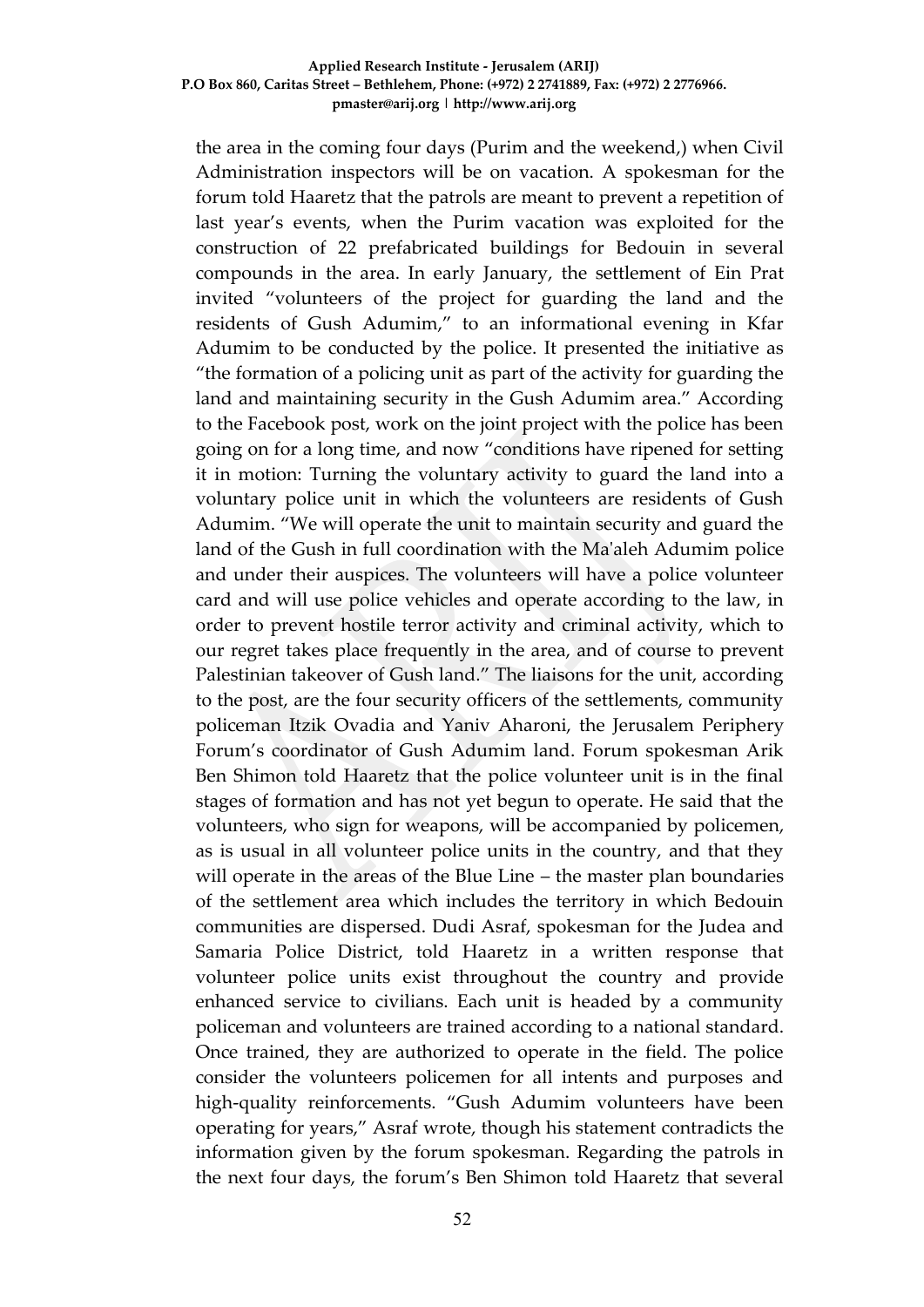#### **Applied Research Institute - Jerusalem (ARIJ) P.O Box 860, Caritas Street – Bethlehem, Phone: (+972) 2 2741889, Fax: (+972) 2 2776966. pmaster@arij.org | http://www.arij.org**

people had signed up and more were expected. Owners of four-wheel drive vehicles have been asked to contribute six hours of their time and to "help to patrol the Adumim area and to keep track of illegal European and Palestinian construction." Just patrolling the area will serve as a deterrent, Ben Shimon said. The intention is to mount similar patrols during the Passover vacation, when the Civil Administration inspectors will again be on vacation. "The volunteers will patrol the area and will carry out surveillance and report to the police in order to prevent illegal construction designed to establish a terror state on Highway no. 1," Ben Shimon wrote to Haaretz. Bedouin residents report that the inspection and demolition activity of the Civil Administration and the inspection activity of the right-wing association Regavim for guarding state land has been so intensive in recent months that they had the impression that the settlers themselves were not engaged in spying on them. [\(Haaretz](http://www.haaretz.com/israel-news/.premium-1.710430) 23 March 2016)

 **Settler housing starts spiked by 26% in 2015, government report finds. The CBS releases its quarterly report as the United Nations Human Rights Council is set to vote on a resolution condemning Jewish building over the pre-1967 lines.** Housing starts in West Bank settlements leaped by 26 percent in 2015 over the previous year, according to the Central Bureau of Statistics. The CBS released its quarterly report on Wednesday. The United Nations Human Rights Council is set to vote Thursday on a resolution condemning Jewish building over the 1949 armistice lines, calling on Israel to halt such activity. The CBS data were part of an overall report that showed that starts rose by 3.9% and completions fell by 2.8%, while completions in the settlements rose by 25%. In real numbers, ground was broken for 1,913 settler homes in 2015 compared with 1,516 units in 2014. Similarly, work on 2,033 homes was finished in 2015 compared to 1,615 that were completed in the previous year. Right-wing politicians have complained in the last year about a de facto freeze in buildings within the West Bank settlement blocs. The CBS does not break down its data by settlement, but does provide statistics on the five largest Jewish communities in Judea and Samaria: Modi'in Illit, Beitar Illit, Ma'aleh Adumim, Givat Ze'ev and Ariel. Historically, building in these five settlements has often made up over 50% of all such West Bank Jewish building, but since Netanyahu entered office in 2009, construction in those five communities has dropped. CBS data showed, however, that the spike in building last year was due in large part to increased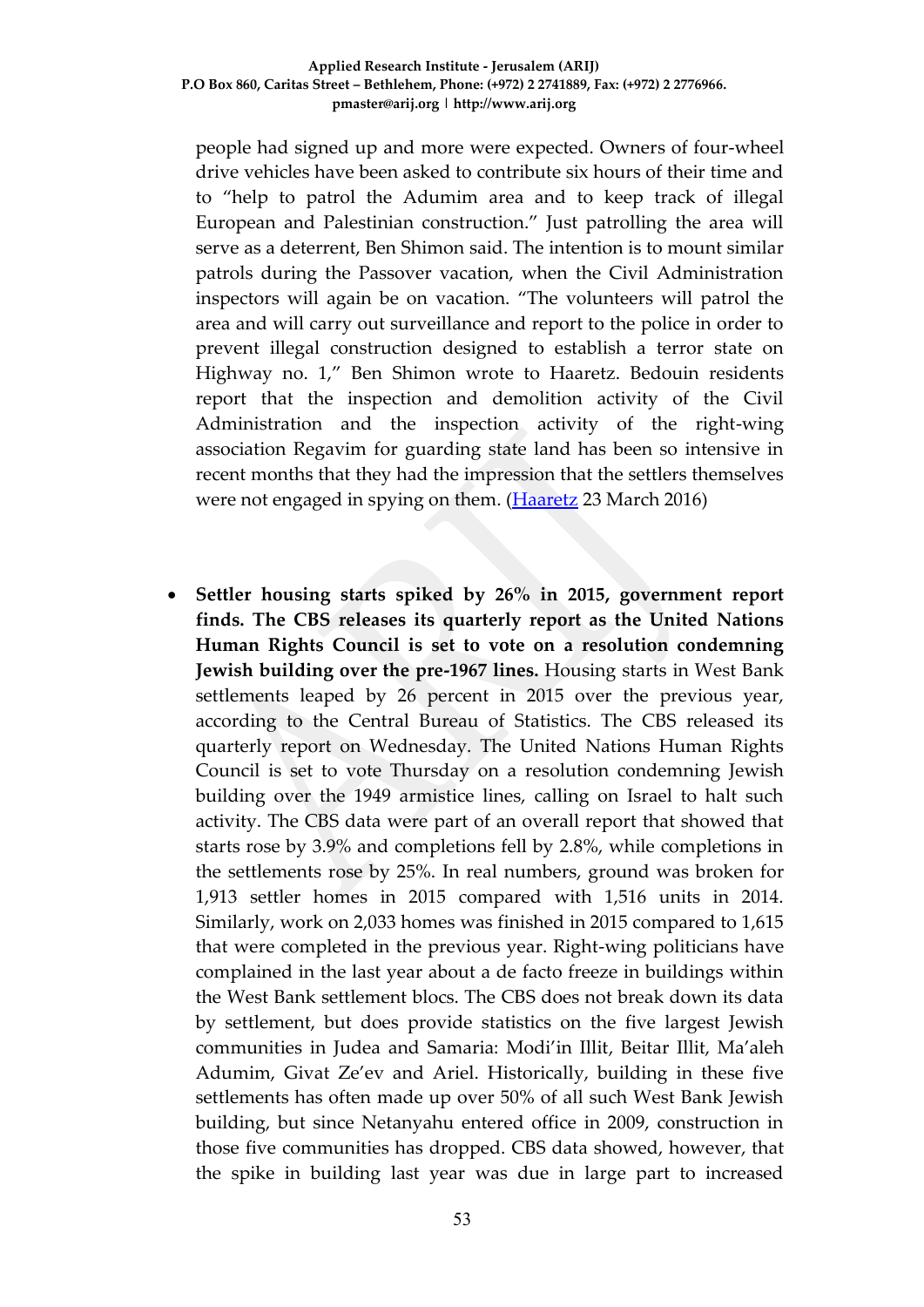construction in the five communities, which made up 48% of the starts and 55% of the completions. The city of Ariel, which has typically lagged behind when it comes to building, had the highest number of completions in 2015, with 566 finished homes, followed by 181 in the Ma'aleh Adumim. The largest number of starts was in Ma'aleh Adumim, where ground was broken for 246 homes, followed by 216 units in Ariel. The CBS data were limited to Judea and Samaria and did not include Jewish building in east Jerusalem. Separately, the Civil Administration adjusted the borders of the Eli settlement based on new information it obtained through an ongoing study into land status in the Area C of the West Bank. As a result of the new map, 61.2 hectares (153 acres) of property were declared to be state land included within the boundaries of the settlement and 54.1 hectares were excluded from the settlement. As a result, the land within the settlement's boundaries grew by 7.1 hectares. [\(JPOST](http://www.jpost.com/Arab-Israeli-Conflict/Settler-housing-starts-spiked-by-26-percent-in-2015-government-report-finds-448950) 24 March 2016)

 **Ratifying the settlement project "Kedem" in Silwan.** The District Council for Planning and Building ratified on Wednesday night the project of Elad settlement organization known as "Kedem project- City of David- Old City of Jerusalem" which is intended to be established at the entrance of Wadi Hilweh in Silwan south of Al-Aqsa Mosque. Wadi Hilweh Information Center explained in a statement that the District Council's ratification of the settlement project came after an urgent session was held at the council's headquarters yesterday in which the locals of Wadi Hilweh withdrew from in protest against racial dealing with them after members of the District Committee interrupted them when they were talking about the harm resulting from establishing a settlement compound on their lands without paying any attention to their needs; the session also lacked an Arabic interpreter. Lawyer Sami Arshid explained that the District Council rejected on Wednesday night all the appeals and objections submitted against "Kedem" project, and cancelled the decision of the Appeals Commission in the Supreme Planning Council which canceled the project, and made the District Committee's decision of approving the project in 2014 effective. The lawyer also added that the District Council's decision was briefed in two pages. It cancelled the Appeals Committee's decision issued in June 2014 which had 140 pages, and did not explain any legal or planning reasons to adopt this project. Arshid pointed out that the District Council requested to hear the appeals submitted within 4 hours only and gave each presentation 15 minutes only which was considered not enough time; note that previous presentation during the last hearing were for two days, eight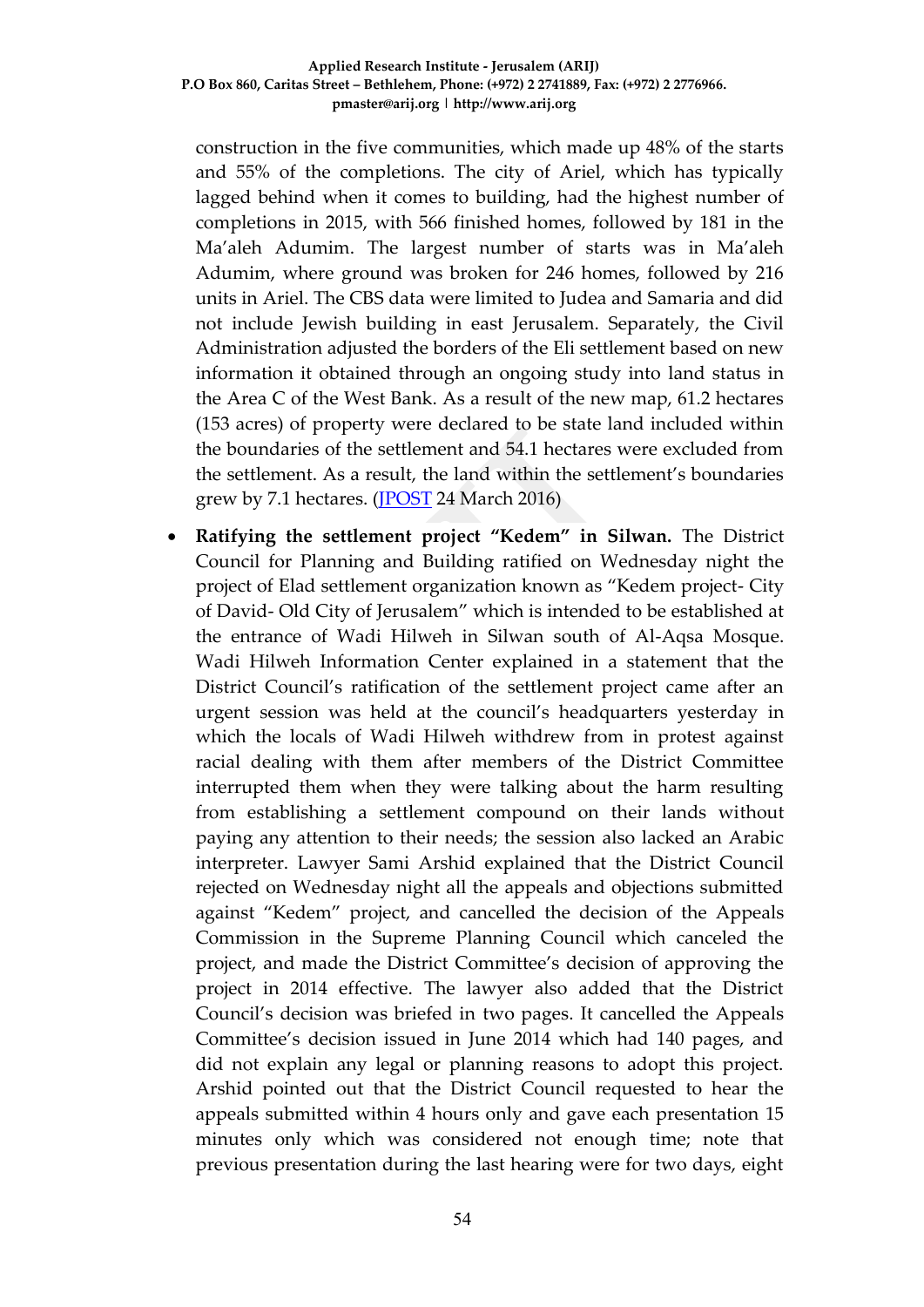#### **Applied Research Institute - Jerusalem (ARIJ) P.O Box 860, Caritas Street – Bethlehem, Phone: (+972) 2 2741889, Fax: (+972) 2 2776966. pmaster@arij.org | http://www.arij.org**

hours a day. Arshid added that the locals of Wadi Hilweh, Eir Amim and Amiq Shafeh institutions and a group of Israeli academics had submitted their appeals to the District Committee's decision to ratify the project in 2014. After hearing the objections by the appeals committee, the project was rejected. Arshid added that the District Council's decision was purely political and illegal as the council discussed the appeals again which is a procedure that rarely happens showing that political interference at the highest levels took place to carry out this session in a new attempt to implement the settlement project while neglecting the needs of Silwan and the harm the project causes. Arshid confirmed he will submit an appeal to the Israeli courts to request the cancellation of the District Council's decision and adopt the Appeals Commission's decision. According to the plan of Elad settlement organization, the project aims at building a tourist building of 5 floors (9000 square meters) to be used by the scientists and Israeli Antiquities Department in addition to building conference rooms and educations rooms as well as parking lots for settlers and tourists. The building will also include commercial stores and offices for Elad organization. Wadi Hilweh Information Center and Wadi Hilweh Committee denounced in a joint statement the ratification of the Elad settlement project which will be established at the entrance of the neighborhood. Wadi Hilweh Locals' Committee denounced the District Council's response to the political interference regarding the project which only serves settlement goals. After 9 months of rejecting the project, a new session will be held to discuss the appeals and objections submitted at the same time when Elad organizations continue their excavation works in the neighborhood in preparation for the project. The center also added that ratifying the project will be the first step of ratifying similar settlement project s in Silwan which is considered an important area historically and religiously while neglecting the native residents and land owners that suffer on a daily basis from the settlement outposts in their neighborhoods. The center and committee also warned from implementing such a huge project across from the southern wall of Al-Aqsa Mosque and requested the UNESCO to immediately interfere because this project will affect a historic city listed under monuments at risk. They also appealed for the international community to support the locals of Silwan and prevent this project from being implemented. The committee added that the settlement project will be established on the lands of the residents of Silwan which were used as farms until Jerusalem was occupied in 1967. After the occupation, the Israeli authorities confiscated the lands and demolished two rooms that were owned by Abdo family and then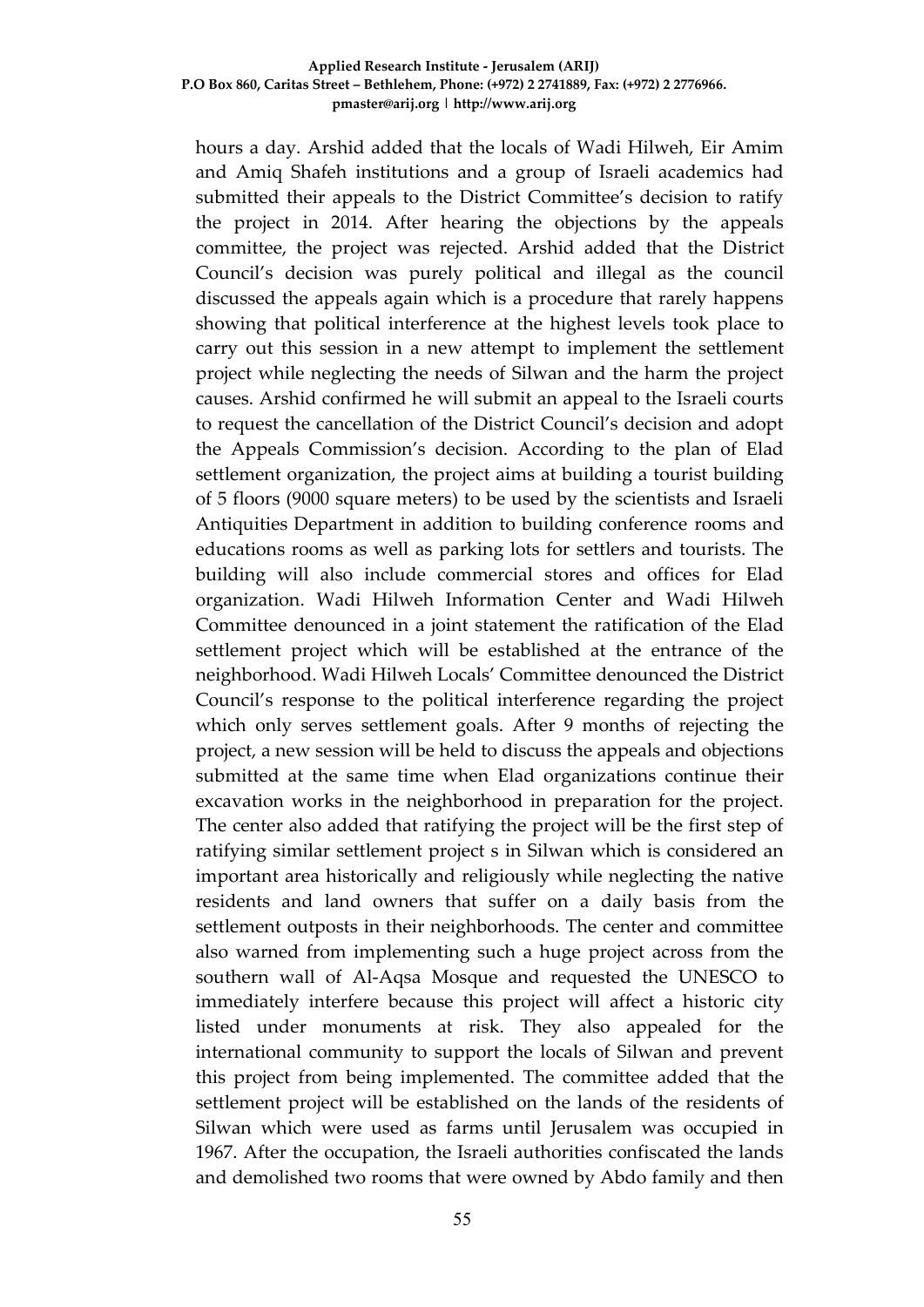turned it into a parking lot. In 2003, Elad settlement organization took control of the lands and started planning for the implementation of the settlement project. The carried out continuous excavations in the area of "Dung Gate" and demolished an Islamic cemetery that was 1200 years old in addition to demolishing Umayyad, Ottoman, Byzantine and Roman ruins such as rooms, poles and arches and only left a few of them claiming they are they "ruins of the Second Temple". [\(SilwanIC](http://www.silwanic.net/index.php/article/news/76227) 24 March 2016)

 **Illegal construction in the territories: no oversight, no enforcement. The State Comptroller's report states that the Civil Administration does not conduct oversight and enforcement in the C areas; defense systems company Rafael was found to be operating in violation of public bid regulations.** Deficiencies in staffing processes at the Defense Ministry, a lack of bids for contracts with defense-industry company Rafael, severe shortcomings in the oversight of construction operations in the West Bank area (which have a wide effect), in both the Jewish and Palestinian sectors: These are just some of the problems highlighted by State Comptroller Joseph Shapira in his report of the Israeli defense apparatus, published Monday. The report included an additional section on nuclear energy affairs, which could not be published. The section that deals with illegal construction states that the data from oversight computer systems as well as end-of-year reports indicate that most of the illegal construction projects found in the 2008-2013 period have not been demolished. The Comptroller stated that the low enforcement rate against these cases of illegal construction inflicts severe harm to the rule of law, as well as to equality before the law. He added that it also raised concerns about damage to the state's deterrence against construction lawbreakers in general, and in the West Bank particularly. The Comptroller further found that the Civil Administration was not conducting oversight and enforcement activities in areas with approved construction outlines. The Civil Administration does not conduct long-term oversight on Israeli construction projects that are part of an approved outline, and does not oversee and enforce laws in regard to many homes that were built illegally in several different Israeli towns in the West Bank. Some of these homes were built on privately-owned land without permits or approved outlines. The Comptroller examined how Rafael (a government-owned Israeli defense technology company) handed out contracts. The company issues about 400 of these contracts a year, with a cost of over NIS 80 million. The Comptroller stated that Rafael did not consistently make sure to operate by fair competitive practices.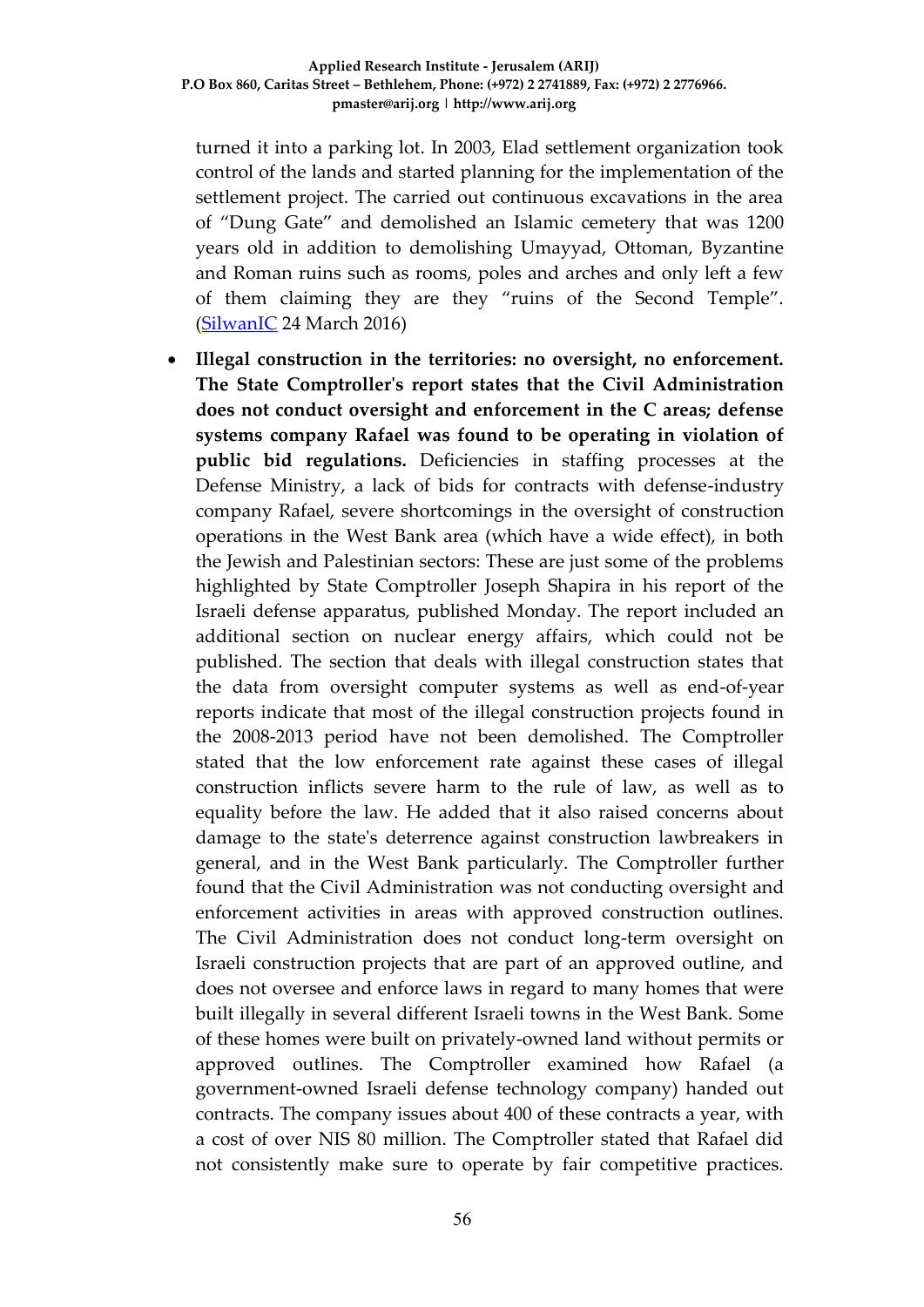According to the report, Rafael had a loose attitude on regulations about bids and contracts – regulations that the company itself had put in place. The Defense Ministry was found to have deficiencies with its hiring procedures, although some deficiencies found in previous inspections were corrected. The way government authorities inspect and oversee these procedures. The Defense Ministry said in response, "The Ministry of Defense operates in a number of ways in order to pick and recruit the most experienced and fitting professionals for the senior core positions at the Ministry, while making sure to give extra care to civil service regulations. All of the candidates mentioned in the report have proven, wide, varied, professional and command experience, and were approved by the Civil Service Commission." [\(Ynetnews](http://www.ynetnews.com/articles/0,7340,L-4784394,00.html) 29 March 2016)

 Bills Granting Tax Breaks to Israeli Settlers Pass First Knesset Readings. Zionist Union MK Merav Michaeli: This is creeping annexation and encouragement of investment in settlements. Two bills that would grant economic benefits to settlement residents passed their first readings in the Knesset Tuesday morning. The first would introduce a new tax payment mechanism for purchasers of homes in settlements, enabling them to avoid dual payment to the Civil Administration and the Income Tax Authority. The second bill enables settlers to obtain the same tax breaks given within the Green Line for profits earned in the territories. The first bill is meant to ease the bureaucracy currently involved in home purchases in settlements and prevent settlers from paying a double tax to the state and to the Civil Administration. Currently, Israeli citizens who wish to purchase assets over the Green Line must pay a mandatory fee to the Civil Administration as well as a purchase tax to the state. The bill says that the fee paid to the regional authority will be deducted from the tax to the state. But in most cases, the purchase tax is paid to the state before the fee is paid, and so the refund is only given after the citizen has first made the two payments out of pocket. Only after he has paid twice can he request the refund from the state tax authorities. The bill proposes an upgraded payment mechanism in which the Land Tax Authority will relay the payments to the Civil Administration so that double taxation is prevented. During the Knesset session, Meretz MK Esawi Freige criticized the decision. "The purpose of the bill is to make it easier for purchasers of land in the West Bank and Gaza. To put it bluntly, this is creeping annexation and they're all collaborating with this annexation, each in his own way". The second bill says that settlers who are eligible for a grant promoting capital investment due to profits earned in the territories will now also be entitled to the tax breaks given within the